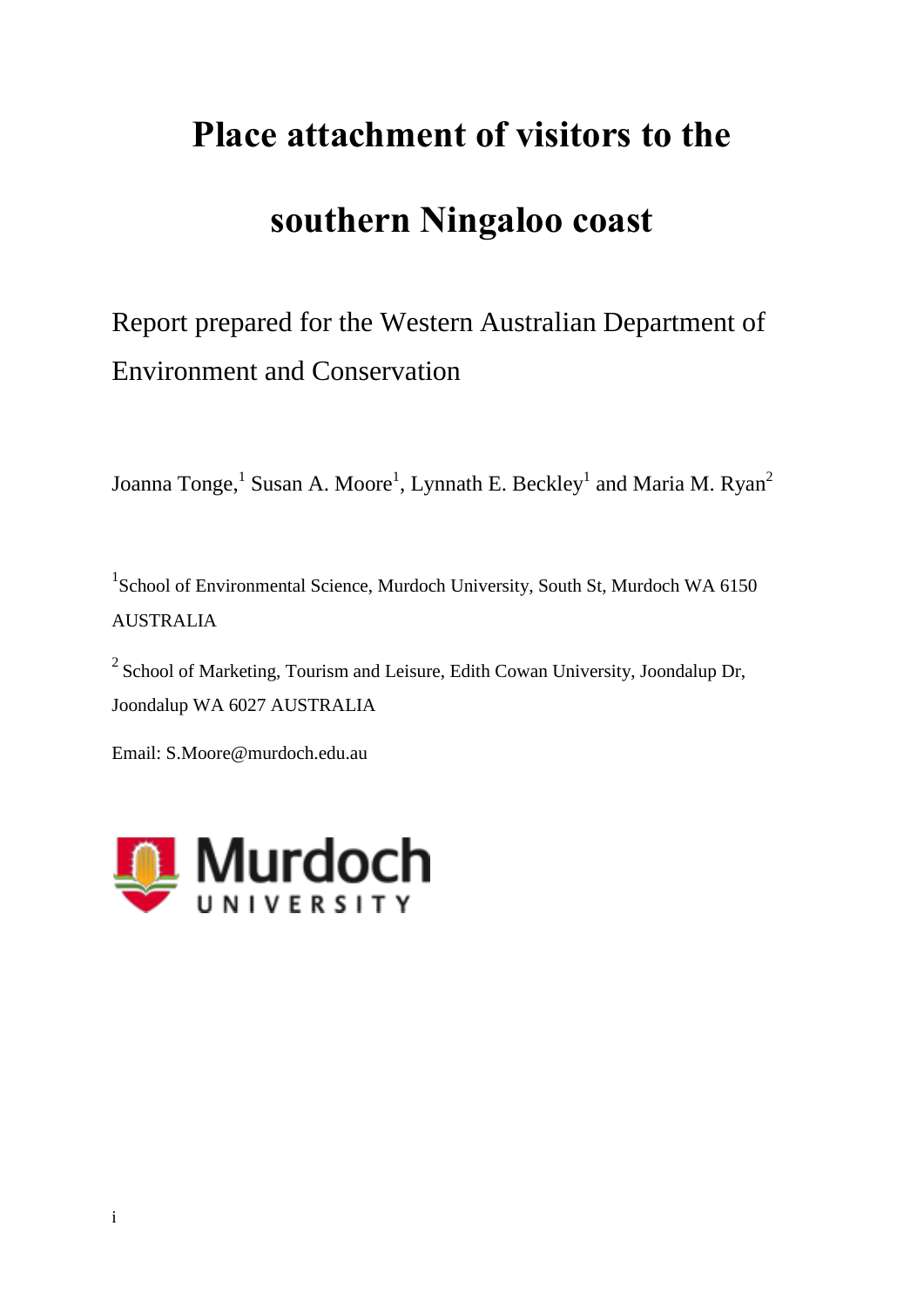This report should be cited as:

Tonge, J., Moore, S.A., Beckley, L.E., and Ryan, M.M. (2012) *Place attachment of visitors to southern Ningaloo coast*. Report prepared for Department of Environment and Conservation, Kensington, WA. School of Environmental Science, Murdoch University, WA.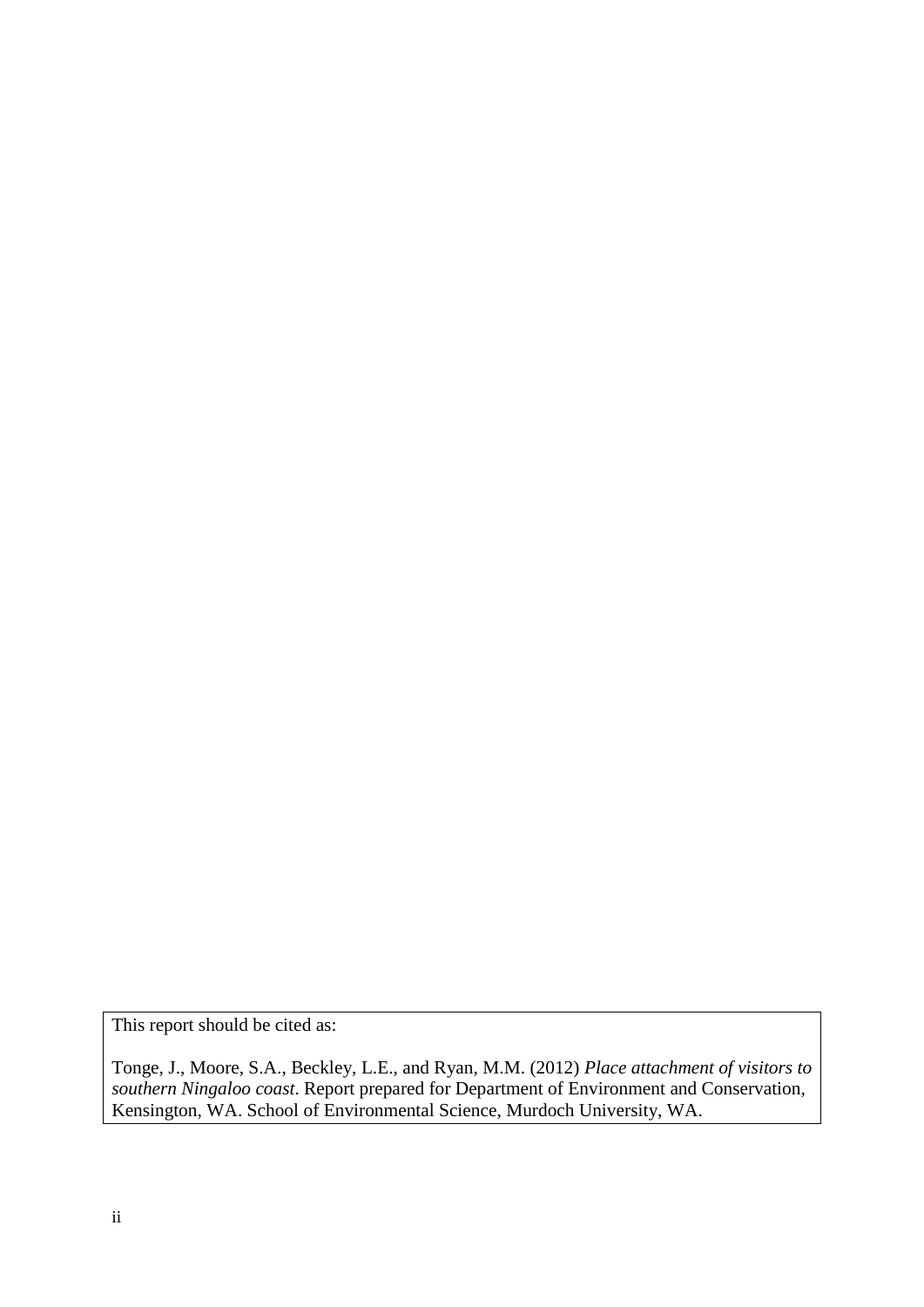## **Acknowledgements**

The authors would like to acknowledge the Department of Environment and Conservation and members of the Recreation and Nature Based Tourism Research Reference Group for the awarding of the Nature Based Recreation and Tourism Research Award in 2009 and 2010 to the first author. Additional acknowledgement is given to Department staff for their advice regarding this project, particularly Amanda Smith's team in the Social Research Unit, and the Rangers and staff of the Exmouth District Office. The authors would also like to acknowledge the financial and in-kind support of the School of Environmental Science as well as Murdoch University for their research and completion scholarships. The pastoral leaseholders of Gnaraloo and Warroora Station as well as the managers of the Peoples and Coral Bay Caravan Parks are also acknowledged and thanked for providing the authors with the opportunity to speak to visitors' camping at their sites.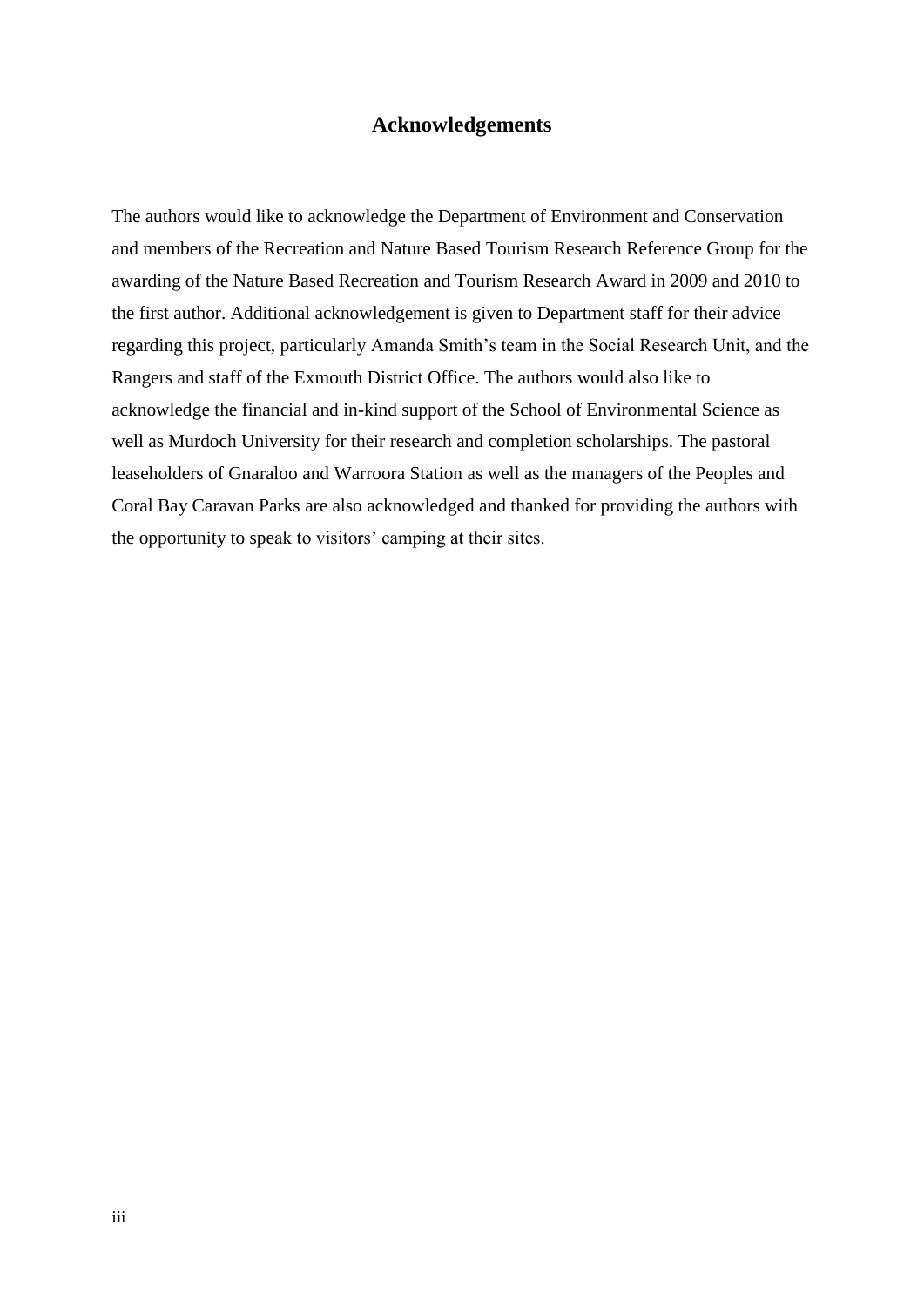## **Executive Summary**

This report presents the results of a survey of visitors to three campgrounds adjacent to the southern part of Ningaloo Marine Park, Western Australia. The survey focused on measuring place attachment as well as visitor perceptions of possible management actions and their stated intentions to undertake a range of pro-environmental behaviours. Questions pertaining to visit and visitor characteristics were included and are also reported here.

Place attachment was described as place dependence, place identity, social bonding and everybody's happy. The second element – place identity – was the most strongly expressed by those surveyed. Social bonding was the least strongly expressed. Participants were generally supportive of management actions relating to the provision of additional information, and less supportive of actions pertaining to the provision of additional facilities. Regarding behavioural intentions, visitors were more inclined to undertake on-site than offsite pro-environmental behaviours.

From these results, the following recommendations are provided for the management of Ningaloo Marine Park and the adjacent campgrounds:

- 1. Use an enhanced understanding of the effects of place identity, place dependence and everybody's happy on visitors' perceptions and expectations in the implementation of any management changes to these campgrounds and to the use of and access to the Marine Park.
- 2. Provide additional visitor information on how to further protect the natural environment when undertaking marine-based recreation activities.
- 3. If additional infrastructure is provided, keep it to a minimum.
- 4. Acknowledge and build on the environmentally responsible behavioural intentions of visitors.
- 5. Clearly communicate the World Heritage status of the Ningaloo coast, including Ningaloo Marine Park.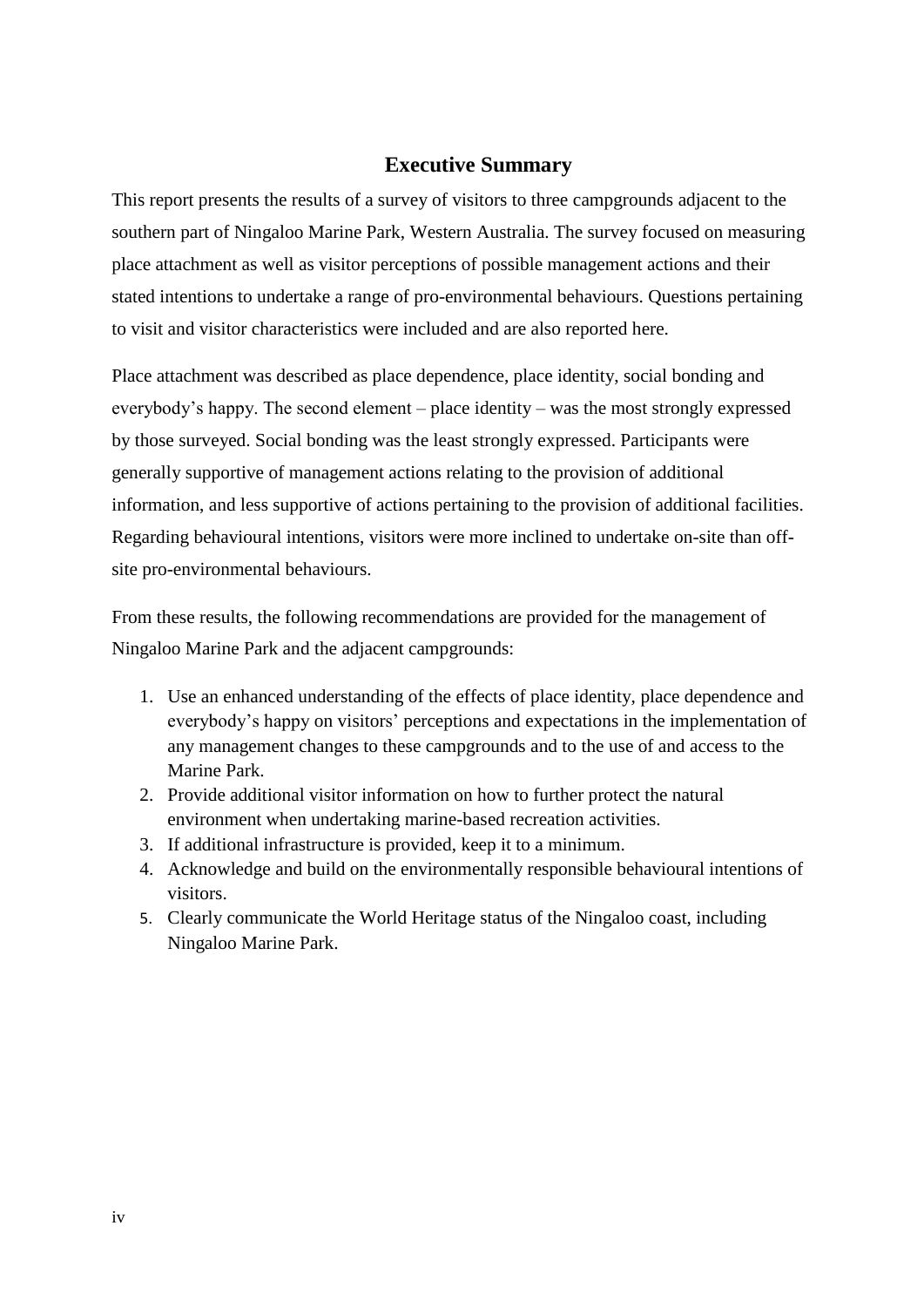## **Table of Contents**

| $\mathbf 1$             |     |       |  |
|-------------------------|-----|-------|--|
|                         | 1.1 |       |  |
| $\boldsymbol{2}$        |     |       |  |
|                         |     | 2.1.1 |  |
|                         |     | 2.1.2 |  |
|                         | 2.2 |       |  |
|                         | 2.3 |       |  |
|                         | 2.4 |       |  |
| 3                       |     |       |  |
|                         |     | 3.1.1 |  |
|                         |     | 3.1.2 |  |
|                         |     | 3.1.3 |  |
|                         |     | 3.1.4 |  |
|                         | 3.2 |       |  |
| $\overline{\mathbf{4}}$ |     |       |  |
| 5                       |     |       |  |
|                         |     |       |  |
|                         |     |       |  |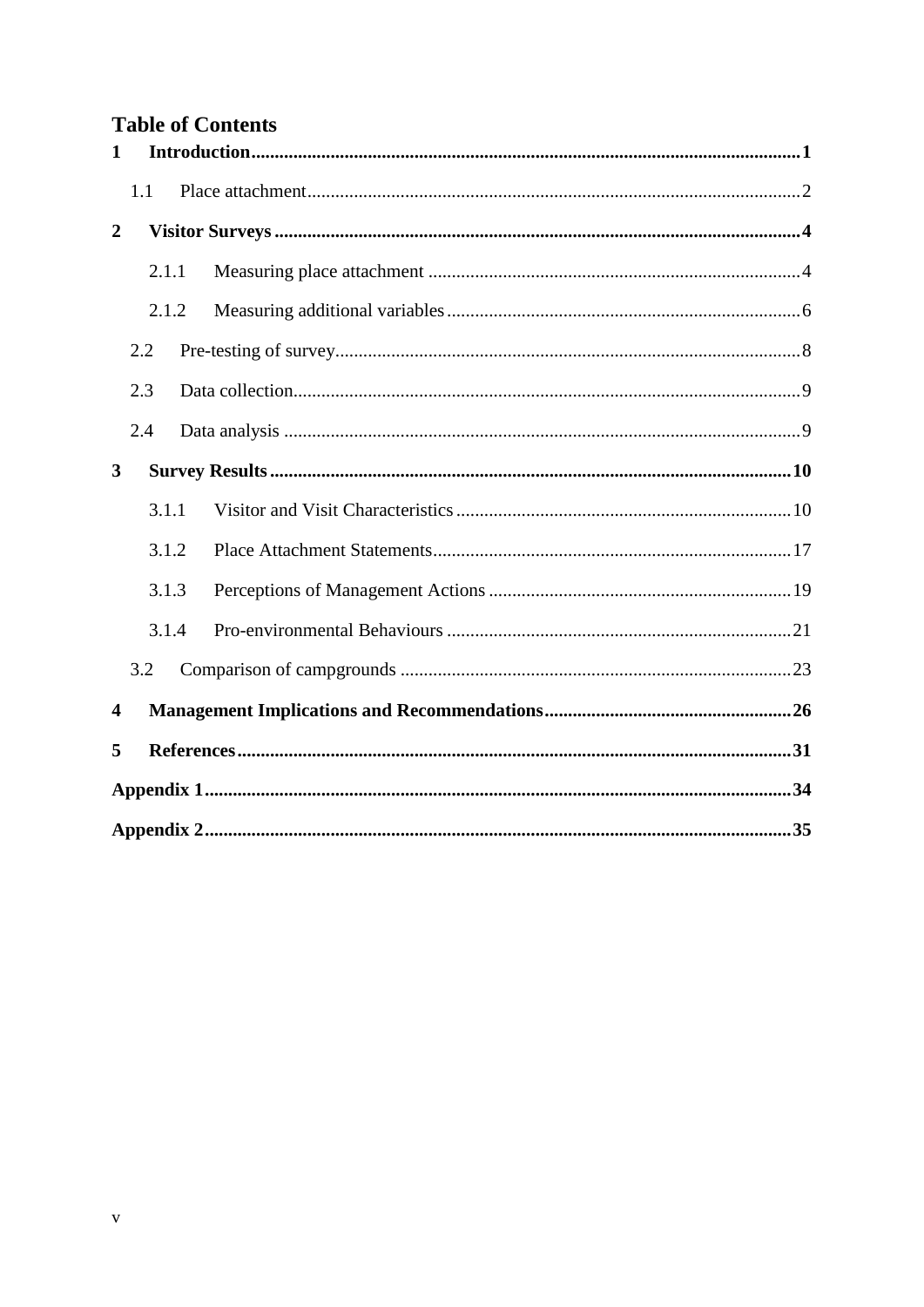## <span id="page-5-0"></span>**1 Introduction**

This report presents the results of a survey of visitors camping along the southern Ningaloo coast, specifically at three campgrounds – Coral Bay, 14 Mile Camp on Warroora Station and 3 Mile Camp on Gnaraloo Station (Fig 1). The survey was part of a PhD project examining the place attachment of visitors and its effects on pro-environmental behavioural intentions and support for management actions. Manuscripts pertaining to the relationships between place attachment and intentions and support are listed in Appendix 1. This report focuses on the results obtained from the survey, presented by campground and as a total cohort. Below is a brief overview of place attachment to provide context as to the research project and survey questions.



**Figure 1:** Map of Ningaloo Marine Park and reef crest showing study site locations.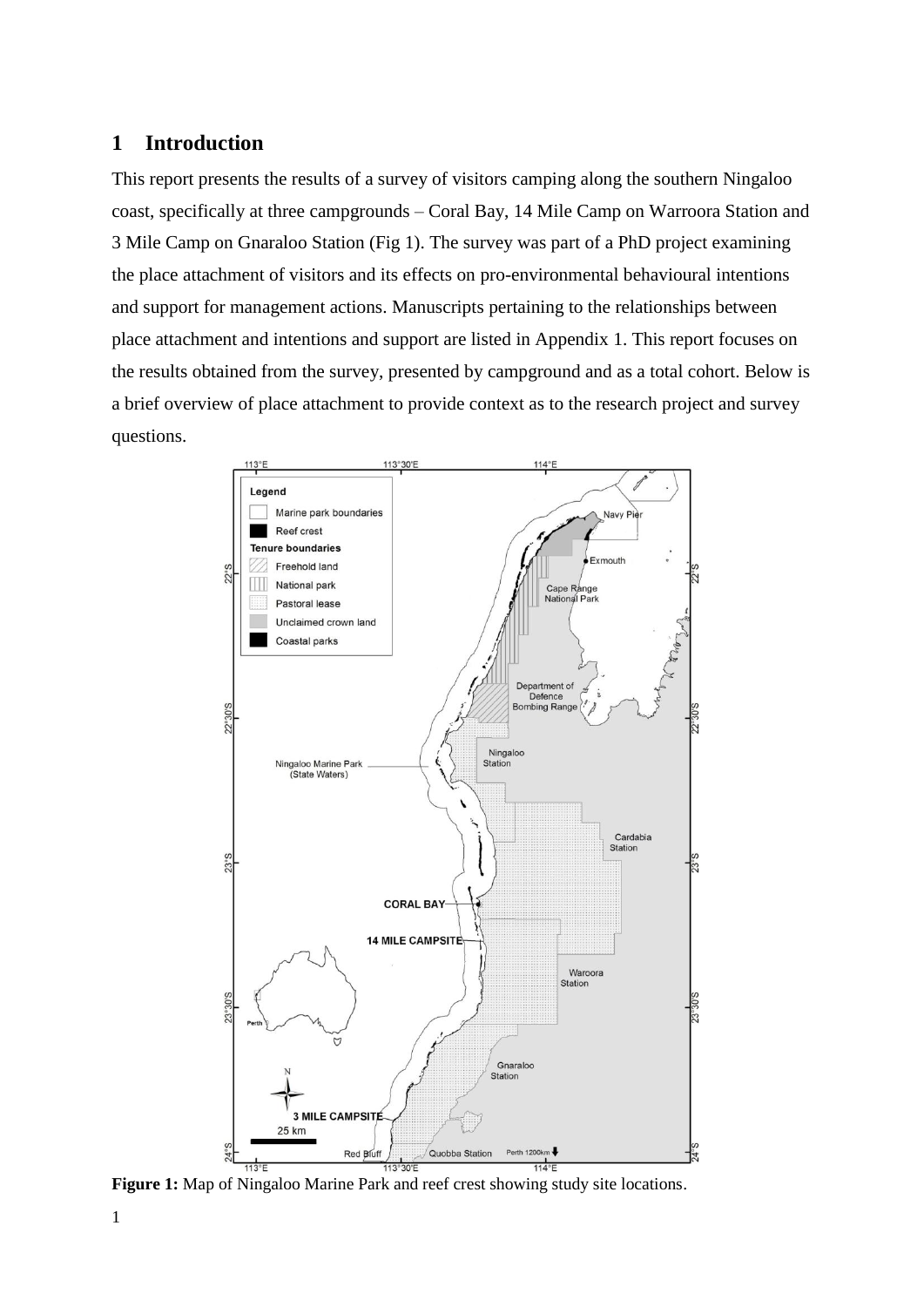## <span id="page-6-0"></span>**1.1 Place attachment**

Place attachment has been the subject of a rich, growing body of research in natural resource management, with a particular emphasis on visitors to terrestrial national parks and forests. Principally developed within the environmental psychology field [\(Farnum, Hall, & Kruger,](#page-35-1)  [2005;](#page-35-1) [Trentelman, 2009;](#page-37-1) [Williams, Patterson, Roggenbuck, & Watson, 1992\)](#page-37-2), place attachment describes the bonds between a person and a place [\(Farnum, et al., 2005;](#page-35-1) [Trentelman, 2009;](#page-37-1) [Williams & Vaske, 2003\)](#page-37-3). This concept has been used by natural resource managers to refine their understanding of visitors' setting preferences, management preferences and activity participation [\(Kyle, Absher, & Graefe, 2003;](#page-36-0) [Kyle, Graefe, Manning,](#page-36-1)  [& Bacon, 2004;](#page-36-1) [Warzecha & Lime, 2001\)](#page-37-4).

Visitors to protected areas expect to have positive experiences when they visit specific settings, and if these expectations are fulfilled, over time an attachment develops as they start to give the setting value [\(Kyle, Graefe, & Manning, 2005;](#page-36-2) [Relph, 1976\)](#page-36-3). Place attachment is generally expressed as a positive attitude towards a place, extensive knowledge of the setting and frequent visitation [\(Smaldone, 2006;](#page-37-5) [Williams, et al., 1992;](#page-37-2) [Williams & Vaske, 2003\)](#page-37-3). The strength or level of place attachment has traditionally been measured through two dimensions – place identity and place dependence – however additional dimensions have also been developed and tested with the aim to measure the social and emotional aspects that go into forming an attachment to a place.

The first dimension, place identity, generally involves a psychological investment with a place so that it becomes the repository for certain emotions and relationships providing purpose and meaning to life [\(Brooks, Wallace, & Williams, 2007;](#page-35-2) [Williams & Vaske, 2003\)](#page-37-3). Through a complex pattern of conscious and unconscious ideals, beliefs, preferences, feelings and values, the location offers the individual the opportunity to both express and affirm their own identity [\(Hammitt, Kyle, & Oh, 2009;](#page-35-3) [Kyle, et al., 2005;](#page-36-2) [Kyle, Graefe, Manning, et al.,](#page-36-1)  [2004;](#page-36-1) [White, Virden, & van Riper, 2008\)](#page-37-6). Others play an important role in shaping an individual's place identity through their relationships with the individual [\(Brooks, et al.,](#page-35-2)  [2007\)](#page-35-2).

The second dimension, place dependence, is a more functional or goal-directed form of attachment [\(Kyle, et al., 2005;](#page-36-2) [Williams & Vaske, 2003\)](#page-37-3). It relates to a dependence on the setting to undertake a specific activity or achieve a particular goal, given the range of alternative settings that are available [\(Trentelman, 2009;](#page-37-1) [White, et al., 2008;](#page-37-6) [Williams &](#page-37-3)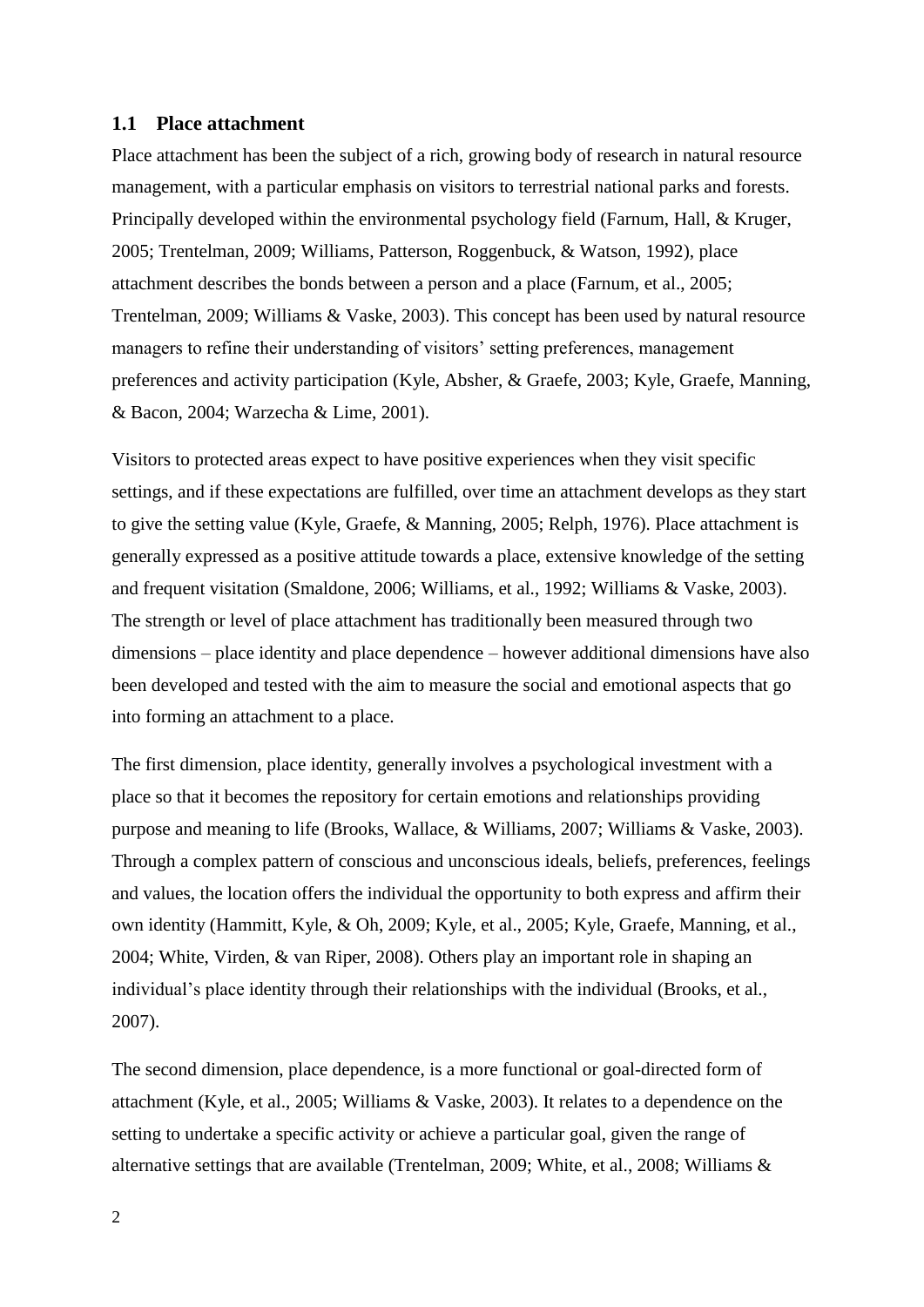[Vaske, 2003\)](#page-37-3). Place dependence is generally embodied in the setting's physical attributes [\(Williams & Vaske, 2003\)](#page-37-3), with the individual determining that no other setting will do as well as this one in satisfying their needs [\(Trentelman, 2009\)](#page-37-1).

Social aspects are increasingly being used in place attachment studies, generally in the form of social bonding. Social bonding is the dimension resulting from meaningful interactions with family, friends, or significant others bounded by the setting [\(Hammitt, Backlund, &](#page-35-4)  [Bixler, 2006;](#page-35-4) [Hidalgo & Hernandez, 2001;](#page-35-5) [Kyle, et al., 2005\)](#page-36-2). As places provide the context in which shared experiences and interpersonal relationships occur [\(Kyle, et al., 2005;](#page-36-2) [Kyle,](#page-36-4)  [Mowen, & Tarrant, 2004;](#page-36-4) [Mesch & Manor, 1998\)](#page-36-5), visitors often become attached to these social relationships [\(Low & Altman, 1992\)](#page-36-6). For some individuals, social bonds occurring within a place are the primary source of value, with the importance of the setting tied to memories and experiences shared with significant others [\(Kyle, Graefe, & Manning, 2004\)](#page-36-7).

The importance of emotions in forming and maintaining attachment is noted by a number of authors [\(e.g. Giuliani, 2003;](#page-35-6) [Halpenny, 2010;](#page-35-7) [Manzo, 2003\)](#page-36-8). It has been suggested that these emotional bonds develop to satisfy fundamental human needs, such as a general sense of well-being [\(Ramkissoon, Weiler, & Smith, 2012\)](#page-36-9). An earlier qualitative phase of this PhD study aimed at identifying the meanings that visitors attach to Ningaloo. A significant emotional meaning was identified relating to the notion of individual contentment as a result of group enjoyment. A key aspect was all family members being entertained in the one location as recreational activities were in close proximity to each other. While the original impetus for a group going to Ningaloo was for one member to participate in their chosen activity (e.g. surfing or fishing), others were not disadvantaged and were equally happy to be there as they too enjoyed Ningaloo. As this was a strong emotional link for visitors at Ningaloo, it was explored further in this survey's conceptualisation of place attachment and was termed "everybody's happy".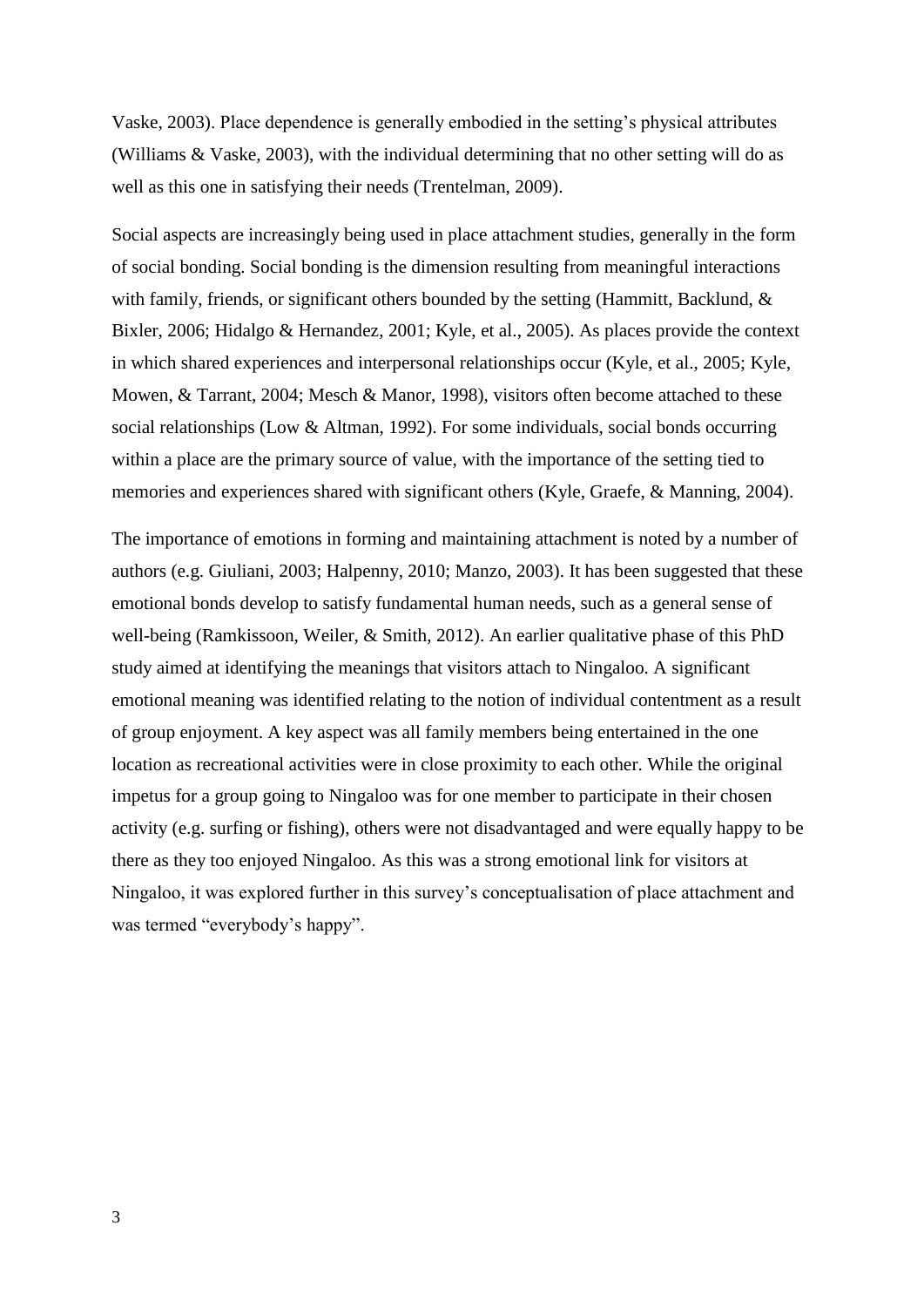#### <span id="page-8-0"></span>**2 Visitor Surveys**

Visitor surveys have been widely used in protected area and natural resource management to collect information on visitors, including their activities, expectations and satisfaction with natural areas [\(Newsome, Moore, & Dowling, 2002\)](#page-36-10). They have also been utilised in place attachment research to determine the strength of attachment via place identity and place dependence scales, as well as testing for relationships between place attachment and visitor characteristics (Bricker & Kerstetter, 2002; Trentelman, 2010; Moore & Graefe, 1994; Williams & Roggenbuck, 1989).

Most place attachment research involving surveys have utilised mail-back approaches, either with visitors given a questionnaire on-site to mail back to the researchers (e.g. Eisenhauer et. al. (2000)) or a mail-out to residents surrounding a protected area (e.g. Wynveen, Kyle and Sutton (2010)). A survey distributed and completed on-site was the preferred method for this study. Reasons include the high response rates associated with on-site methods [\(de Vaus,](#page-35-8)  [1990;](#page-35-8) [Newsome, et al., 2002\)](#page-36-10), and the cost involved in travelling to the remote setting to disperse the surveys in addition to cost of a mail-back approach. In addition, a number of visitors to Ningaloo Marine Park originate from interstate or overseas [\(C. Smallwood, 2009\)](#page-37-7) and it would have been difficult to capture the perceptions of these visitors once they had left the campgrounds.

#### <span id="page-8-1"></span>**2.1.1 Measuring place attachment**

Place attachment is a hypothetical construct that is not directly observable, but can be inferred based on measured responses to a number of place attachment scales [\(Jorgensen &](#page-35-9)  [Stedman, 2001\)](#page-35-9). There is also existing research that suggests that place attachment is responsive to psychometric scaling in large scale social surveys [\(Jorgensen & Stedman, 2001;](#page-35-9) [Williams & Vaske, 2003\)](#page-37-3). The survey (Appendix 2) aimed to measure the three dimensions of attachment identified from the place literature and included place identity, place dependence and social bonding. A fourth emotional dimension termed "everybody's happy", identified in an earlier phase of this study, was also included and a set of scale items was developed to measure it. Survey development was guided by previous approaches through the combination and modification of questions from other studies (as indicated in Table 1 below) and factors and site specific characteristics for the Ningaloo area.

Each of the four dimensions (place identity, place dependence, social bonding and everybody's happy) was measured using four to six statements, totalling 20 statements. These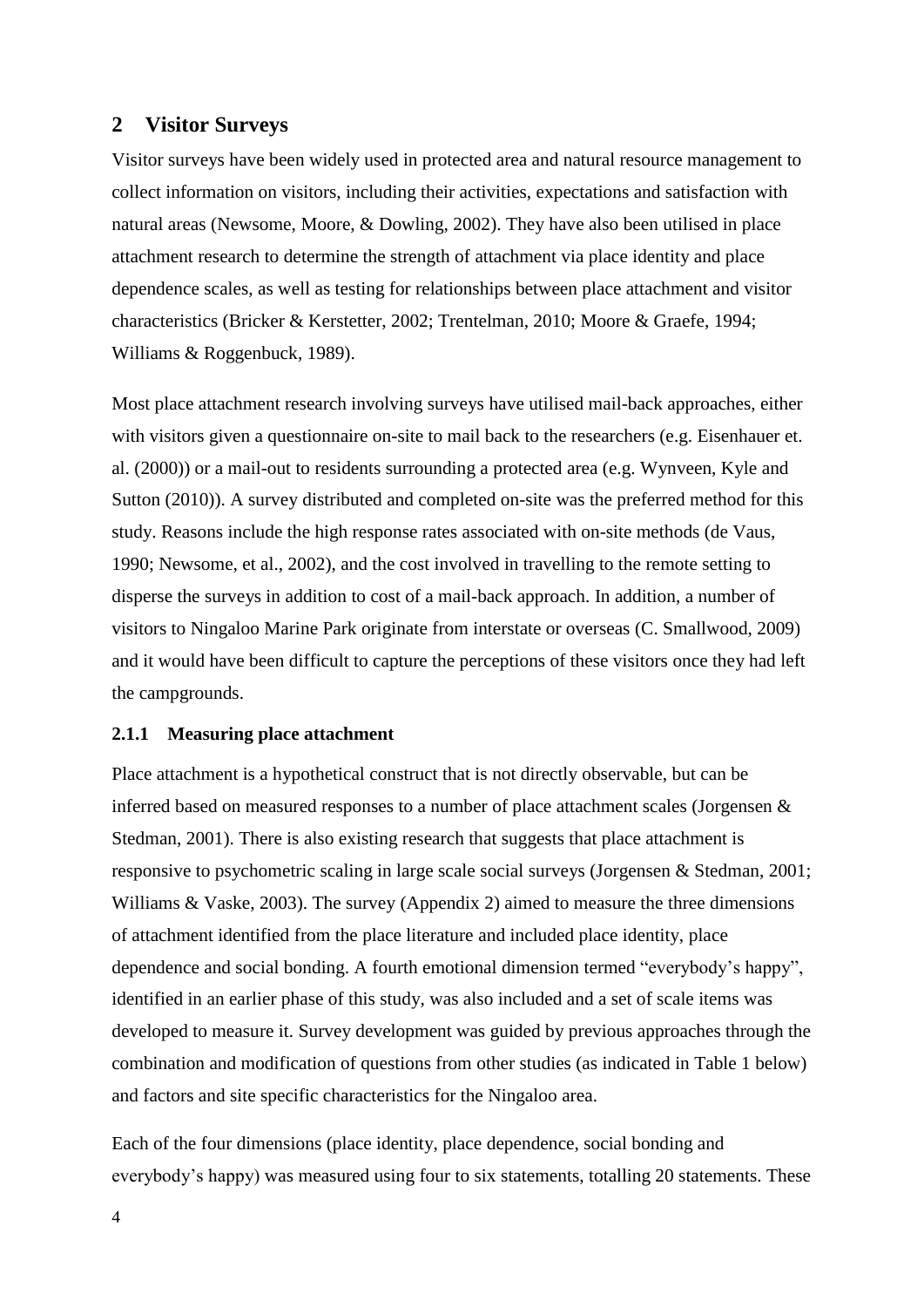statements, listed in a random order, were administered via five-point Likert scales with participants asked to indicate their level of agreement, with 1 being "strongly disagree" and 5 "strongly agree". The statements measuring the place identity and place dependence constructs (Table 1) were based on those developed by Williams and Roggenbuck (1989) which have consequently been used in numerous place attachment studies (e.g. Anderson  $\&$ Fulton, 2008; Halpenny, 2010; Hammit, Kyle & Oh, 2009; Kyle et al., 2005). They are regarded as valid and reliable measures of place attachment [\(Kyle, Mowen, et al., 2004;](#page-36-4) [Williams & Vaske, 2003\)](#page-37-3).

The statements used to measure social bonding came from two sources to reflect the meanings expressed by participants in an early phase of this PhD research. To reflect the relationships made and retained at the campgrounds, two statements measuring social bonding, developed by Kyle et al. (2004), were included in the survey. As a feeling of community was also expressed by participants in this early phase, statements from a scale developed by Wilkinson (2008) from his community research were also included to measure the social bonding construct. For the "everybody's happy" dimension, statements were developed to reflect the sentiments expressed in the earlier qualitative phase.

Although the place identity, place dependence and social bonding dimensions have all been previously shown to measure place attachment, three questions were also included to measure the convergent validity of the place statements and hence to confirm that attachment was in fact being measured. These related to number of visits in the previous 12 months, level of familiarity with the site and whether the site was special [\(Williams & Vaske, 2003\)](#page-37-3). Participants who visit more frequently, have higher levels of familiarity with the site and consider it special are likely to have higher place scores, reflecting higher place attachment.

For the majority of the place identity, place dependence and social bonding statements, the word "Ningaloo" was used as the place name (Table 1). For the social bonding statements, reference was made to other coastal settings. For example, Kyle, Mowen and Tarrant (2004) used the social bonding statement "My friends/family would be disappointed if I were to start visiting other settings and facilities" (p. 446), which was modified here to include reference to the coastal setting (Table 1).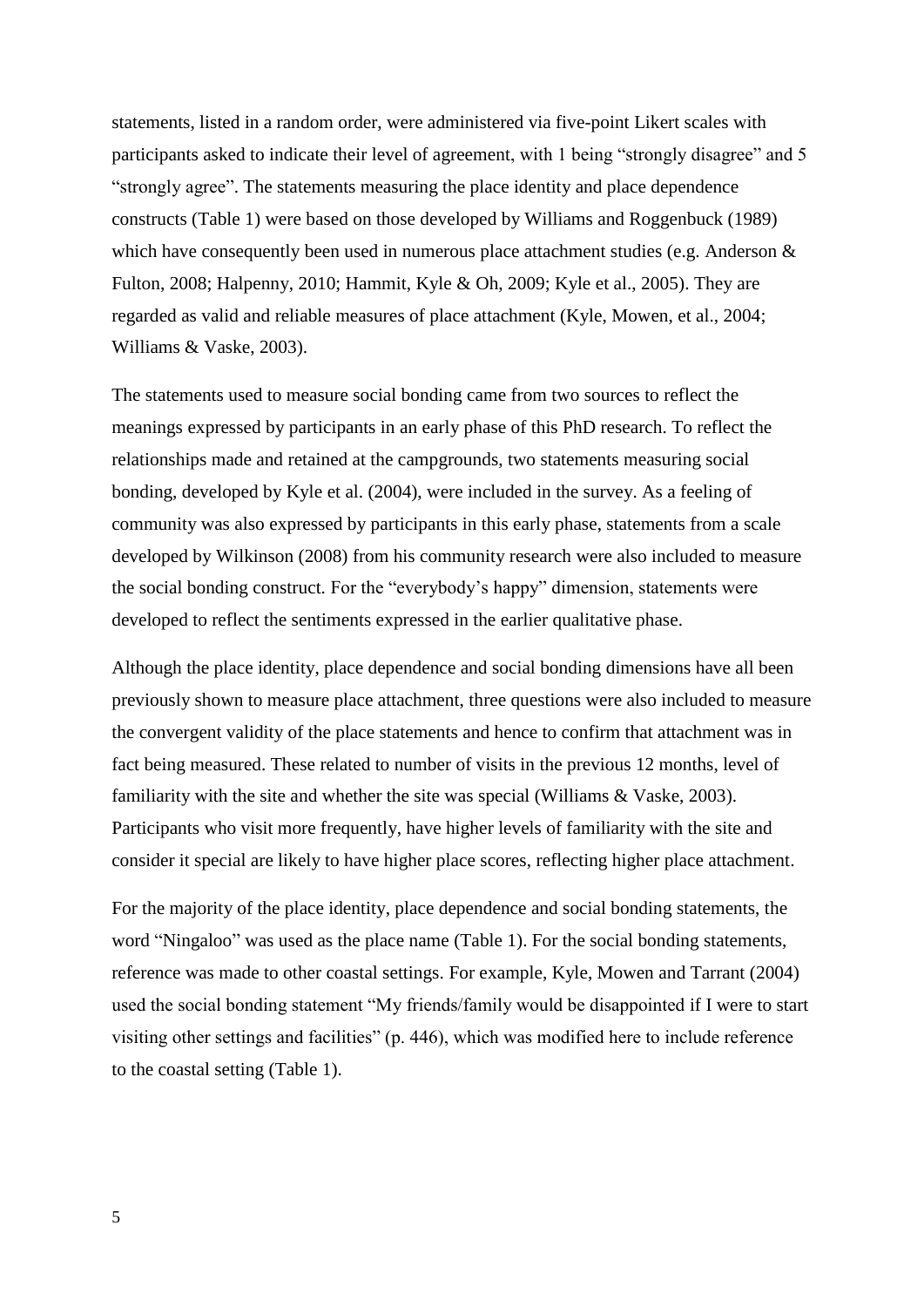| <b>Place</b>   | <b>Table 1</b> Trace statements asca in survey and their source<br><b>How measured</b> | <b>Source</b>        |
|----------------|----------------------------------------------------------------------------------------|----------------------|
| dimension      |                                                                                        |                      |
| Validity items | Number of visits in previous 12 months                                                 | Williams and Vaske   |
|                | Level of familiarity with the site                                                     | (2003)               |
|                | Whether the site is a special place                                                    |                      |
| Place identity | I feel that Ningaloo is a part of me                                                   | Williams and Vaske   |
|                | I am very attached to Ningaloo                                                         | (2003)               |
|                | I identify strongly with Ningaloo                                                      |                      |
|                | Ningaloo is very special to me                                                         |                      |
|                | Visiting Ningaloo says a lot about who I am                                            |                      |
|                | Ningaloo means a lot to me                                                             |                      |
| Place          | Ningaloo is the best place for what I like to do                                       | Williams and Vaske   |
| dependence     | The things I do at Ningaloo I would enjoy doing just as                                | (2003)               |
|                | much at a similar place                                                                |                      |
|                | No other place can compare to Ningaloo                                                 |                      |
|                | Doing what I do here at Ningaloo is more important to me                               |                      |
|                | than doing it at any other place                                                       |                      |
|                | I wouldn't substitute any other area for doing the type of                             |                      |
|                | things I do at Ningaloo                                                                |                      |
|                | I get more satisfaction from visiting Ningaloo than any                                |                      |
|                | other place                                                                            |                      |
| Social         | My family and friends would be disappointed if I were to                               | Kyle, Mowen and      |
| bonding        | start visiting other coastal places other than Ningaloo                                | Tarrant (2004)       |
|                | If I were to stop coming here to Ningaloo, I would lose                                |                      |
|                | contact with a number of friends                                                       |                      |
|                | A feeling of community runs between me and the other                                   | Wilkinson (2008)     |
|                | campers here at Ningaloo                                                               |                      |
|                | The friendships and association I have with other people                               |                      |
|                | here at Ningaloo mean a lot to me                                                      |                      |
| Everybody's    | Ningaloo is important to me because my family /group of                                | Developed as part of |
| happy          | friends enjoy it                                                                       | this study           |
|                | I rely on Ningaloo to provide an enjoyable experience for                              |                      |
|                | my family /group of friends                                                            |                      |
|                | There is no other place like Ningaloo where members of                                 |                      |
|                | my family /group of friends can enjoy their own                                        |                      |
|                | experiences in the one place                                                           |                      |
|                | Holidays to Ningaloo are important to us as a family                                   |                      |
|                | /group of friends because everyone can enjoy themselves                                |                      |

**Table 1** Place statements used in survey and their source

#### <span id="page-10-0"></span>**2.1.2 Measuring additional variables**

Participants were also asked to indicate their level of agreement with a list of management actions via a five point scale anchored with "strongly disagree" (1) and "strongly agree" (5). Management actions (App. 2, question 8) were derived from the management plan for Ningaloo Marine Park (DEC, 2008), the Ningaloo Coast Regional Strategy (WAPA, 2004) and participants' responses to an earlier part of this study where they were discussed as part of open-ended interviews. Additional management actions, including actions relating to minimum impact snorkelling and provision of moorings, were devised by the researchers to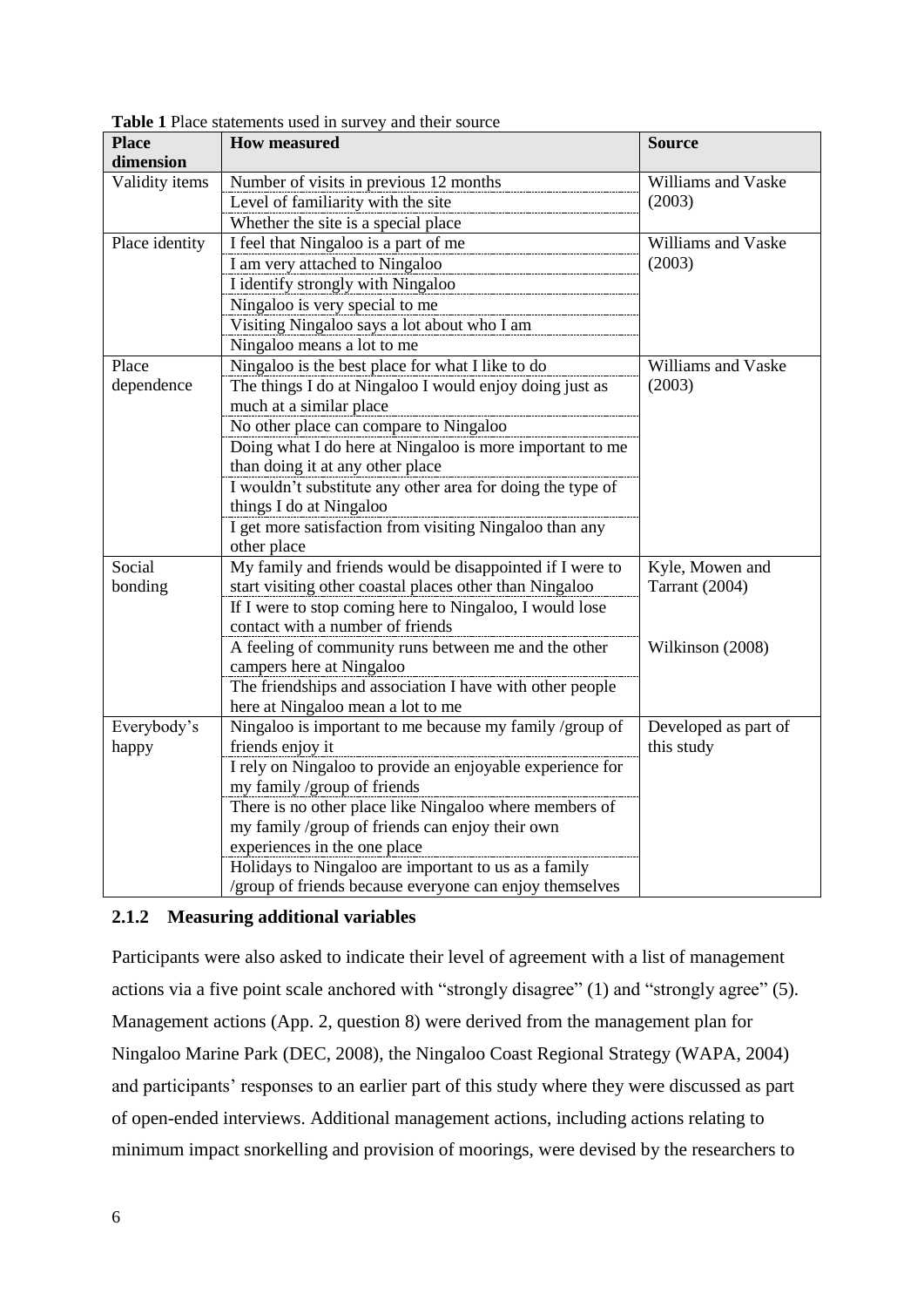ensure the inclusion of marine activities. All the listed management actions were purposefully left generic, where possible, to ensure applicability to all three of the campgrounds.

People that are attached to places are likely to have a sense to commitment and responsibility towards them [\(Walker & Chapman, 2003\)](#page-37-8) often developed through on-going interactions with the setting [\(Halpenny, 2010\)](#page-35-7). Pro-environmental behaviours towards a place may be partially predicted by an individual's previous experience with a place and the resulting attachment that develops [\(Halpenny, 2010\)](#page-35-7). However, measuring actual behaviours is difficult with many researchers using stated behavioural intentions as a substitute. This is based on the theory of reasoned action, that the best predictor of a behaviour is the stated intention to perform that behaviour [\(Fishbein & Ajzen, 1975\)](#page-35-10). Therefore, behavioural intentions were used in this survey to determine how likely visitors would be to engage in behaviours at or away from the campgrounds. These focused on three categories of intentions – behaviours performed by themselves on-site; whether they would tell others to undertake these behaviours on-site; and their varying levels of commitment to the conservation of Ningaloo away from the study campgrounds (App. 2, Questions 9, 10  $\&$  11). These categories were hypothesised as requiring different levels of commitment, from lower commitment for personal onsite activities through to higher commitment being evident in intentions to undertake activities offsite. Weaver and Lawton [\(2011\)](#page-37-9) have similarly described this as a progression from lower to higher levels of investment.

The listed behavioural intentions were devised to be relevant to the campgrounds and guided by studies by Halpenny (2010) and Walker & Chapman (2003) (Table 2). The first question on intentions related to behaviours likely to be performed on-site. They related to picking up litter, not feeding wildlife and conserving water as well as learning about Ningaloo Marine Park. Visitors were then asked whether they would be tell others to undertake (or not undertake) these behaviours as an extension of their level of commitment to protecting their special place. The final category of behaviours aimed to determine their intent to undertake behaviours to protect their special place off-site. Behaviours included signing or distributing petitions, donating money to conservation projects and volunteering to undertake conservation programs. The highest level of commitment was regarded as underpinning these off-site behaviours. All the behaviour questions used the same five point scale ranging from "wouldn't consider it"(1), "would consider it"(4) and "already do"(5).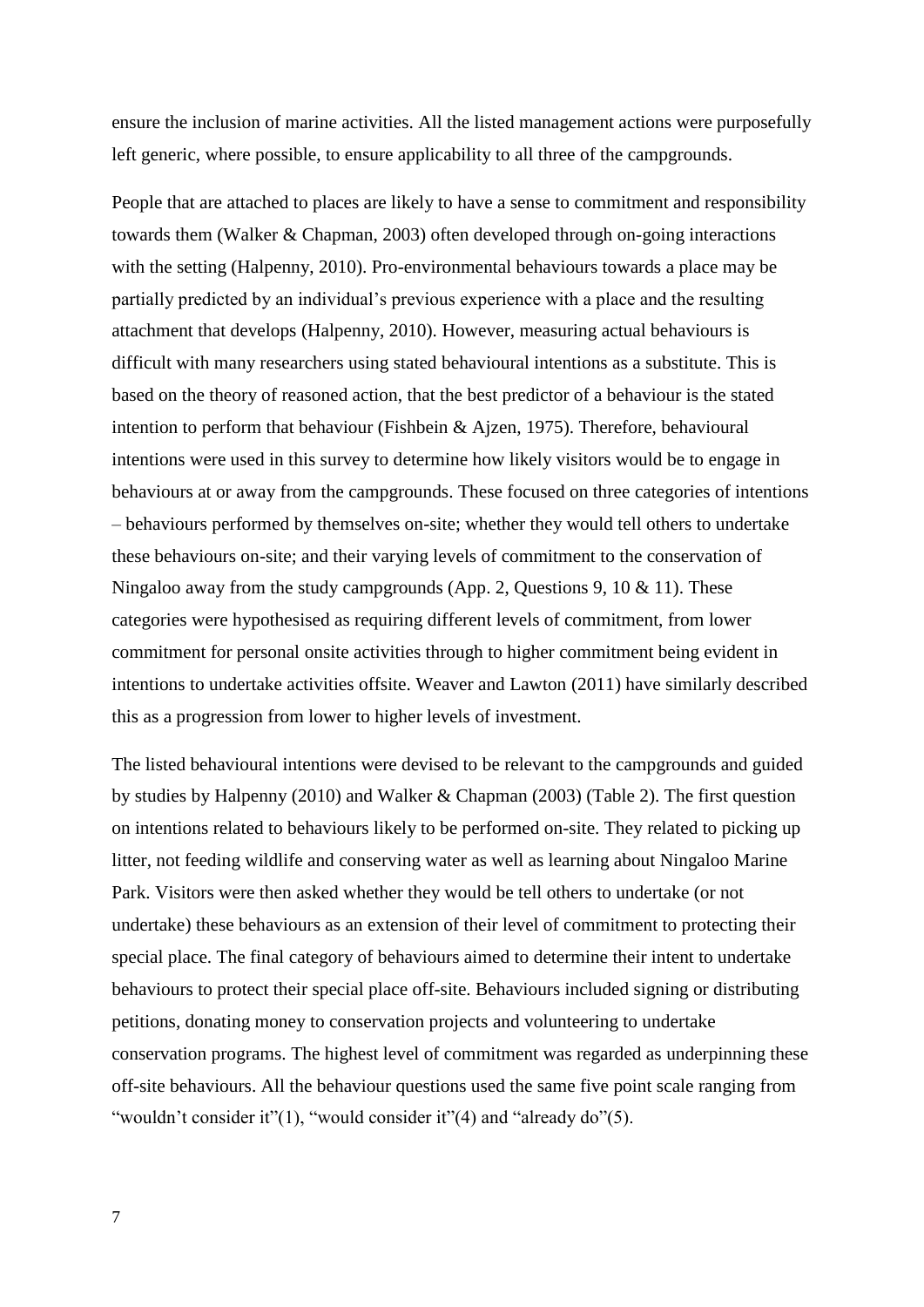| <b>Supplementary variables</b> | <b>Source</b>                             |
|--------------------------------|-------------------------------------------|
| Management actions             | Ningaloo Marine Park Management Plan      |
|                                | Ningaloo Coast Regional Strategy          |
|                                | Emergent from qualitative stage           |
|                                | Developed by Researcher                   |
| Pro-environmental intentions   | Halpenny (2010)                           |
|                                | Walker and Chapman (2003)                 |
|                                | Developed by Researcher                   |
| World Heritage questions       | Developed by Researcher in consultation   |
|                                | with Department of Environment and        |
|                                | Conservation                              |
| Socio-demographic variables    | Department of Environment and             |
|                                | <b>Conservation VISTAT Visitor Survey</b> |
| Reasons for visiting           | Four emergent categories from qualitative |
|                                | stage                                     |

**Table 2** Supplementary variables included in survey and their source

At the time this research was conducted, the Ningaloo Coast had been nominated (but not yet listed) for inclusion on the World Heritage List. At the request of the Department of Environment and Conservation, questions were included to ascertain visitors' level of knowledge regarding the nomination and what the potential effect would be on their future visits when the area was listed.

Questions were also included in the survey to obtain socio-demographic data on the visitors and their visit characteristics based on the current DEC visitor survey questions. Visitor characteristics included gender, age group, level of education and their usual place of residence. Visit characteristics included reasons for visiting, number of adults and children per group and type of group.

#### <span id="page-12-0"></span>**2.2 Pre-testing of survey**

Pre-testing of the survey instrument was undertaken prior to data collection. A total of 19 participants who had previously visited Ningaloo Marine Park, including those who had visited once only and more than once, completed the pilot test. These participants included post-graduate and under-graduate students from the researcher's university as well as academic staff. The survey was also provided to others outside of the university environment. Once participants had completed the survey, they were asked by the researcher how long it took them to complete, whether there were any questions that they did not understand and whether they had any other comments regarding the survey. In addition to this pilot-testing, the survey was also sent to a number of staff within the Department of Environment and Conservation for comment. This included the Marine Policy and Planning Branch, the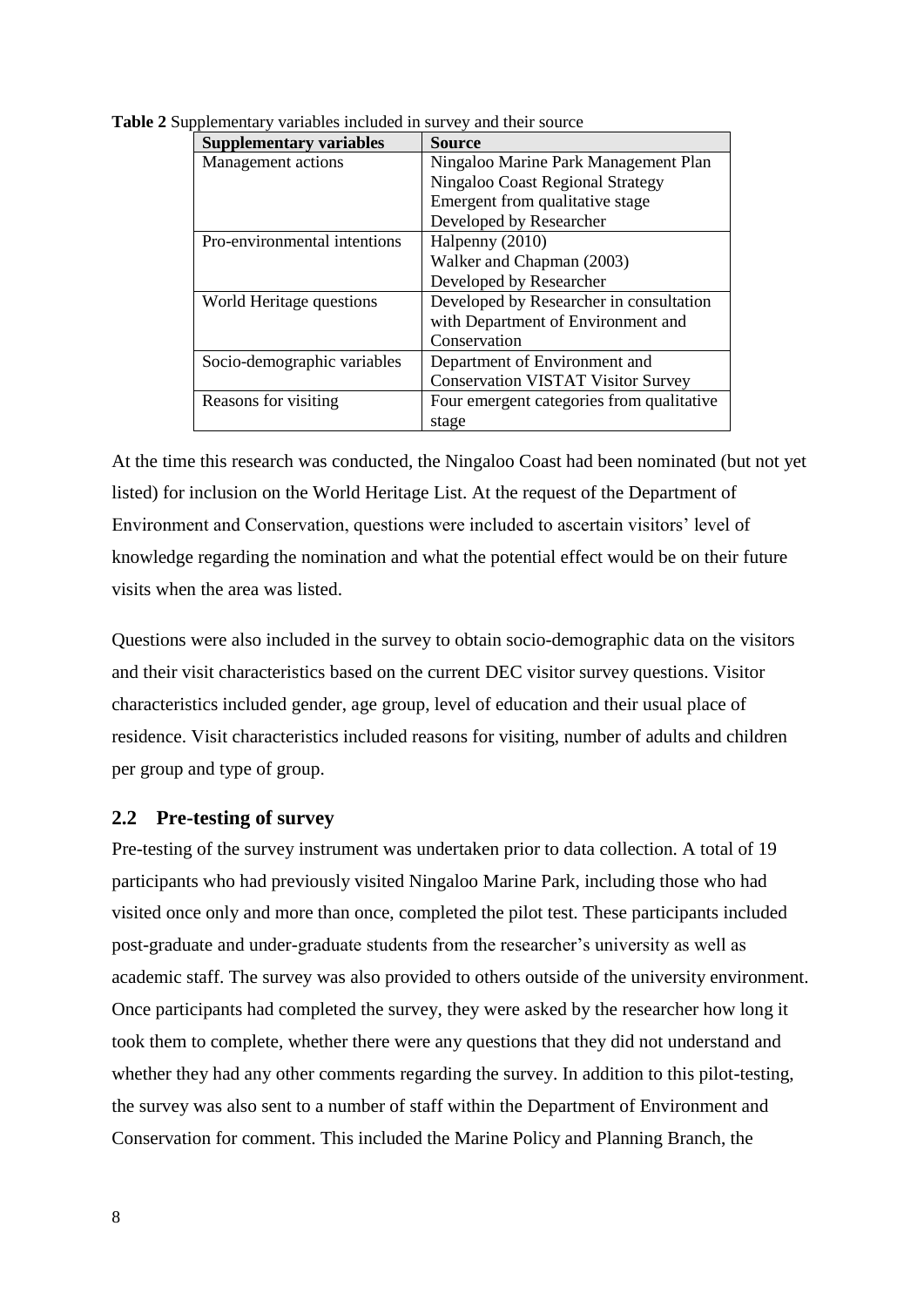Principal Research Scientist for the Marine Science Program, the Social Research Unit Coordinator and the Visitor Services Coordinator of the Exmouth District Office.

All comments provided by the DEC staff and the participants were taken into consideration and resulted in slight modifications to the survey instrument. Three questions relating to frequency of visitation were condensed to one question relating to visitation in the last 12 months. Some of the management actions were removed or adapted to become less ambiguous. No changes were made to the place attachment statements.

#### <span id="page-13-0"></span>**2.3 Data collection**

The surveys were distributed to visitors on-site at the three campgrounds during a four week period (26 June 2010 to 22 July 2010). This coincided with the July school holiday period (3- 19 July 2010) plus one week either side. This is the peak visitation period for Ningaloo Marine Park [\(Beckley, Smallwood, Moore, & Kobryn, 2010;](#page-35-11) [Smallwood, Beckley, Moore &](#page-37-10)  [Kobryn, 2011\)](#page-37-10) and was chosen to ensure as large a sample size as possible in the shortest amount of time, given the remote location of the campgrounds. Each of the three campgrounds was visited at least once each week during this period. As many visitors to 14 Mile Campground are there for three months or more, there was unlikely to be many "new" visitors after the initial sampling took place. As such, a single day each week was deemed sufficient for this site. Coral Bay and 3 Mile Campground were surveyed multiple times each week.

Visitors over the age of 18 (legal Australian adult) were approached and asked if they wish to complete a survey, with both first time and repeat visitors asked to participate. The participant was provided with a survey and asked to complete it with the researcher returning after a 10-15 minute period to collect the completed survey. Each survey was marked according to the date, campground and individual survey number. The campsite number was also recorded to avoid survey distribution duplication. Those who declined to participate were also recorded.

#### <span id="page-13-1"></span>**2.4 Data analysis**

The data presented in this report were analysed using descriptive statistics, namely the mean and standard deviation for the scale-based items, and frequencies (including percentage frequencies) for non-scale items. These were calculated for each of the three campgrounds as well as for the whole cohort.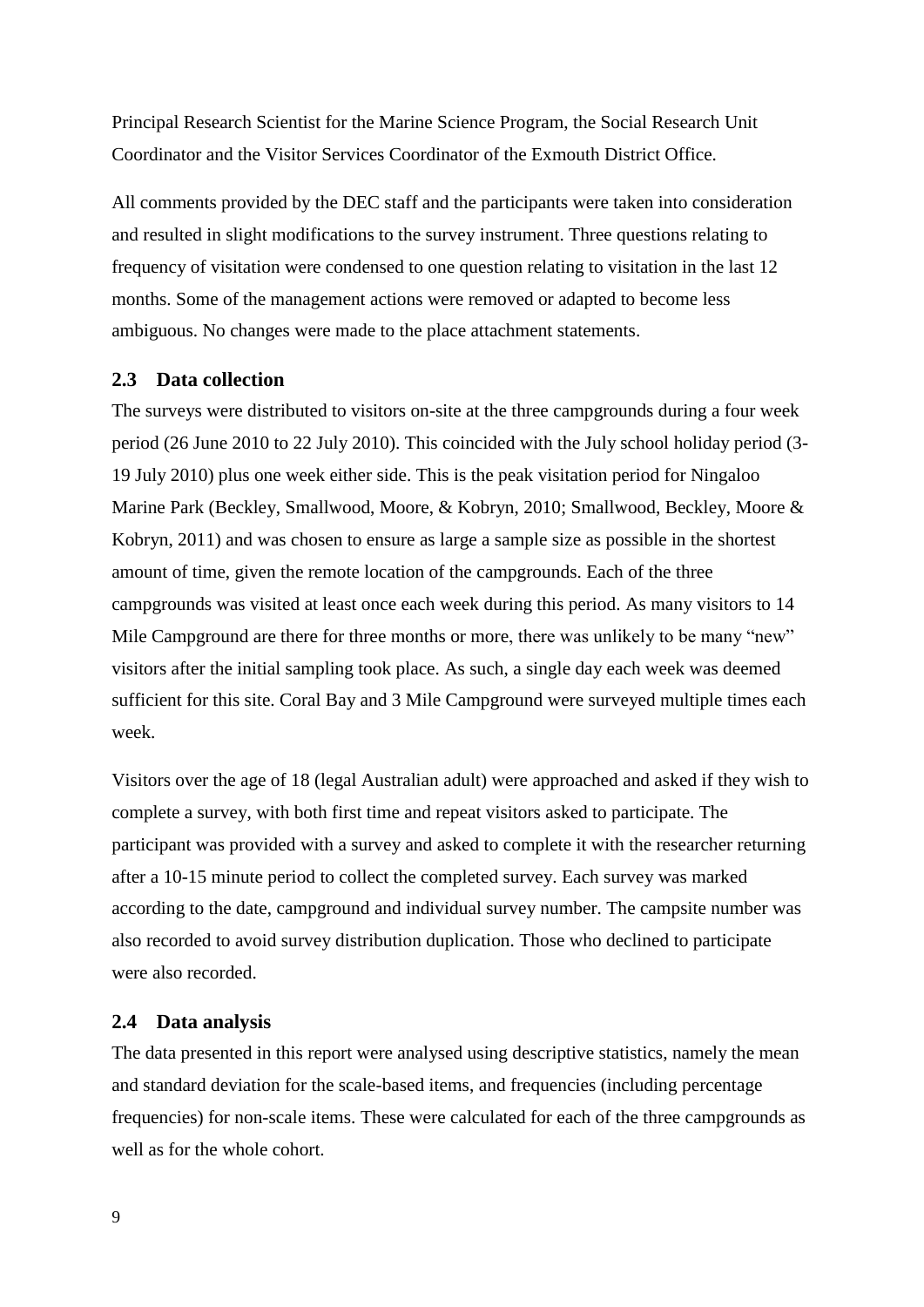## <span id="page-14-0"></span>**3 Survey Results**

A total of 389 visitors were approached with 372 usable surveys obtained, resulting in a response rate of 95%. Visitor and visit characteristics of the participants are described below. Information pertaining to the place attachment statements, perceptions of management actions and pro-environmental intentions follow. To conclude this section, a comparison of results across the three campgrounds is provided.

#### <span id="page-14-1"></span>**3.1.1 Visitor and Visit Characteristics**

Overall, there were more female (60%) than male participants (40%) (Fig 2). This pattern was evident across two of the three campgrounds, the exception being the 3 Mile campground with slightly more male participants than female. The largest differential between the genders was at Coral Bay with 67% female and 33% male (Fig 2).



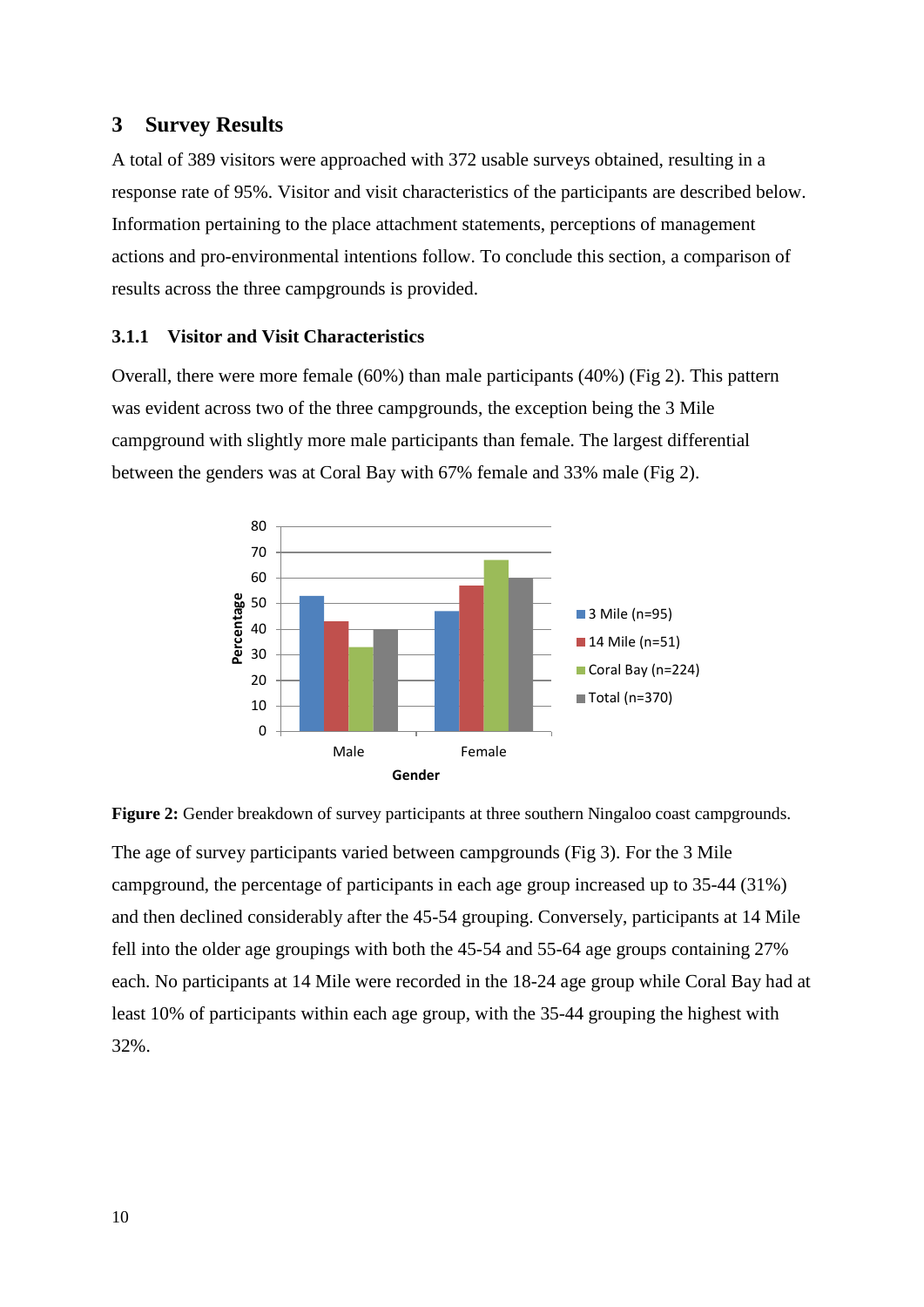



Survey participants were well educated with over 50% having a tertiary or university level of education (Table 3). Participants at 14 Mile were the only ones not to follow this trend with 34% indicating that they had a tertiary level of education. The level of education with the highest number of responses from 14 Mile visitors was secondary with 40%.

| <b>Level of education</b> | 3 Mile | 14 Mile | <b>Coral Bay</b> | r o- -<br><b>Total</b> |
|---------------------------|--------|---------|------------------|------------------------|
| Primary/some secondary    | 1%     |         | 4%               | 3%                     |
| Secondary                 | 17%    | 40%     | 23%              | 24%                    |
| Vocational/Technical      | 16%    | 26%     | 17%              | 18%                    |
| Tertiary/University       | 66%    | 34%     | 55%              | 55%                    |
| Total                     | 95     | 50      | 223              | 368                    |

**Table 3:** Education level of survey participants at three southern Ningaloo coast campgrounds.

The majority of survey participants across the three campgrounds and as a total data set were Australian, with 3 Mile having the highest percentage of international visitors (6%), while no international visitors completed the survey at 14 Mile (Table 4).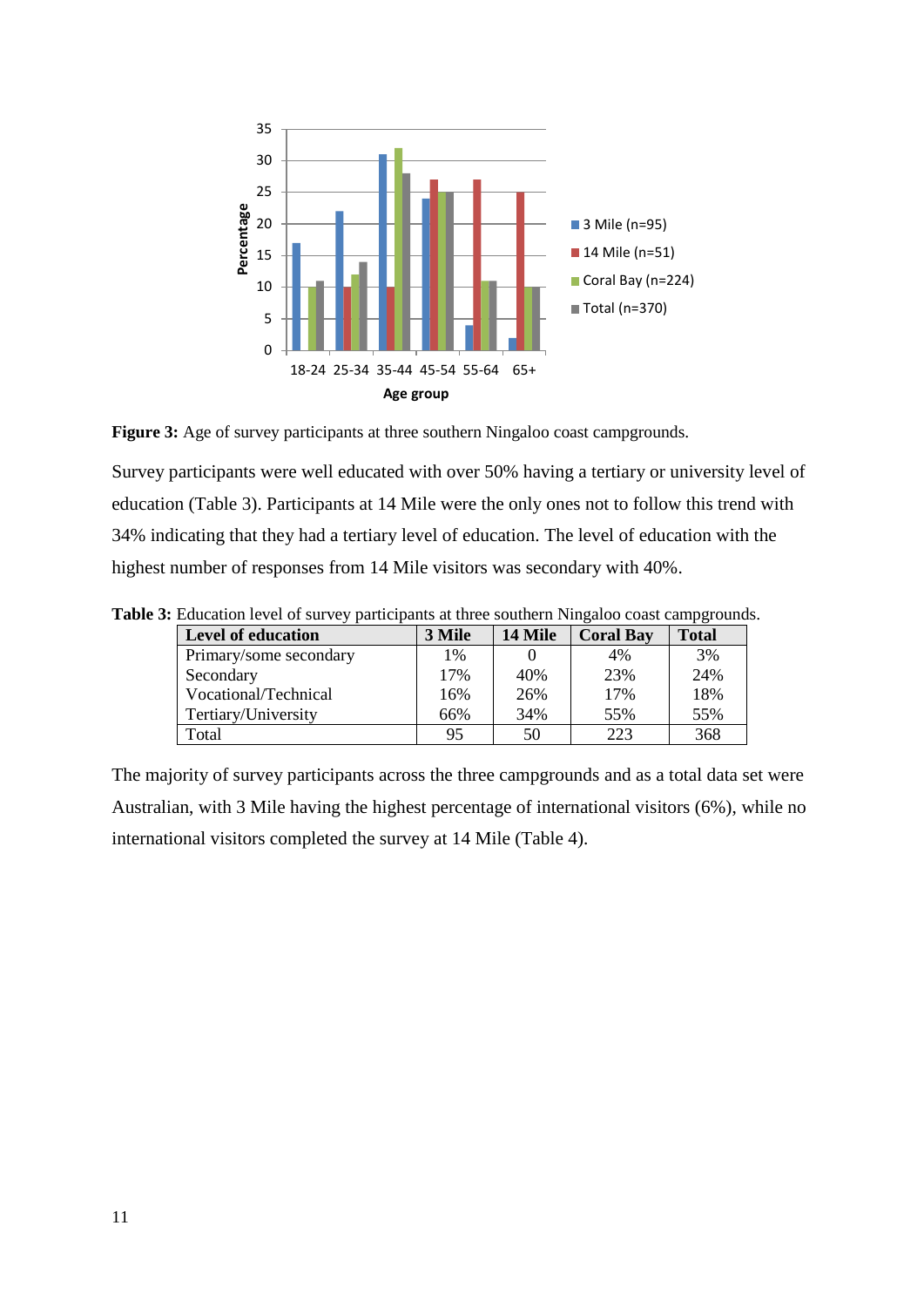| <b>Usual place of residence</b>      | 3 Mile   | 14 Mile | <b>Coral Bay</b> | <b>Total</b> |
|--------------------------------------|----------|---------|------------------|--------------|
| Australia                            | 94%      | 100%    | 98%              | 97%          |
| International                        | 6%       |         | 2%               | 3%           |
| Total                                | 91       | 49      | 215              | 355          |
| <b>Australian state of residence</b> |          |         |                  |              |
| Western Australia                    | 93%      | 94%     | 93%              | 93%          |
| South Australia                      | 0        | 2%      | 2%               | 2%           |
| Victoria                             | 6%       | 0       | 3%               | 3%           |
| <b>Tasmania</b>                      | $\theta$ | 0       | 0.3%             | $0.2\%$      |
| New South Wales                      | 1%       | 2%      | 0.3%             | 0.8%         |
| Queensland                           | 0        | 2%      | 0.3%             | 0.5%         |
| <b>Northern Territory</b>            | 0        | 0       | 0                | $\theta$     |
| Total                                | 86       | 49      | 210              | 345          |

**Table 4:** International and domestic places of residence of survey participants at three southern Ningaloo coast campgrounds.

Over 90% of participants across the three campgrounds were Western Australian, with 14 Mile having the lowest percentage of interstate visitors (6%). For both Coral Bay and 3 Mile, the highest percentage of interstate survey participants were from Victoria, with Coral Bay the only campground with a participant from Tasmania. The two territories, Northern Territory and Australian Capital Territory, were not represented at any of the three campgrounds.

The predominant number of adults per participant group was 2 with all three campgrounds recording percentages of 50% or more, and at 78%, 14 Mile was the highest across the three campgrounds (Table 5). The larger groups (4 or more adults) were recorded at the Coral Bay and 3 Mile campgrounds.

| <b>Total number of adults</b> | 3 Mile | 14 Mile  | <b>Coral Bay</b> | <b>Total</b> |
|-------------------------------|--------|----------|------------------|--------------|
| in participant group          |        |          |                  |              |
|                               | 2%     | 4%       | 2%               | 2%           |
| $\overline{2}$                | 52%    | 78%      | 50%              | 55%          |
| 3                             | 7%     |          | 8%               | 6%           |
| 4                             | 23%    | 16%      | 12%              | 15%          |
| 5                             | 2%     | $\theta$ | 3%               | 2%           |
| $6 - 10$                      | 12%    | 0        | 20%              | 15%          |
| >10                           | 1%     | 2%       | 5%               | 4%           |
| Total                         | 94     | 51       | 223              | 368          |

**Table 5:**Number of adults per survey participant group at three southern Ningaloo coast campgrounds.

As for the total number of children per participant group, the highest percentage across the three campgrounds was for no children (Table 6). As per adults above, Coral Bay and 3 Mile had the higher percentage of participants with more than 4 children per group, with 10% of the participants at Coral Bay having 6-10 children per participant group. Considering this survey was distributed during the school-holiday period, this is not a surprising result.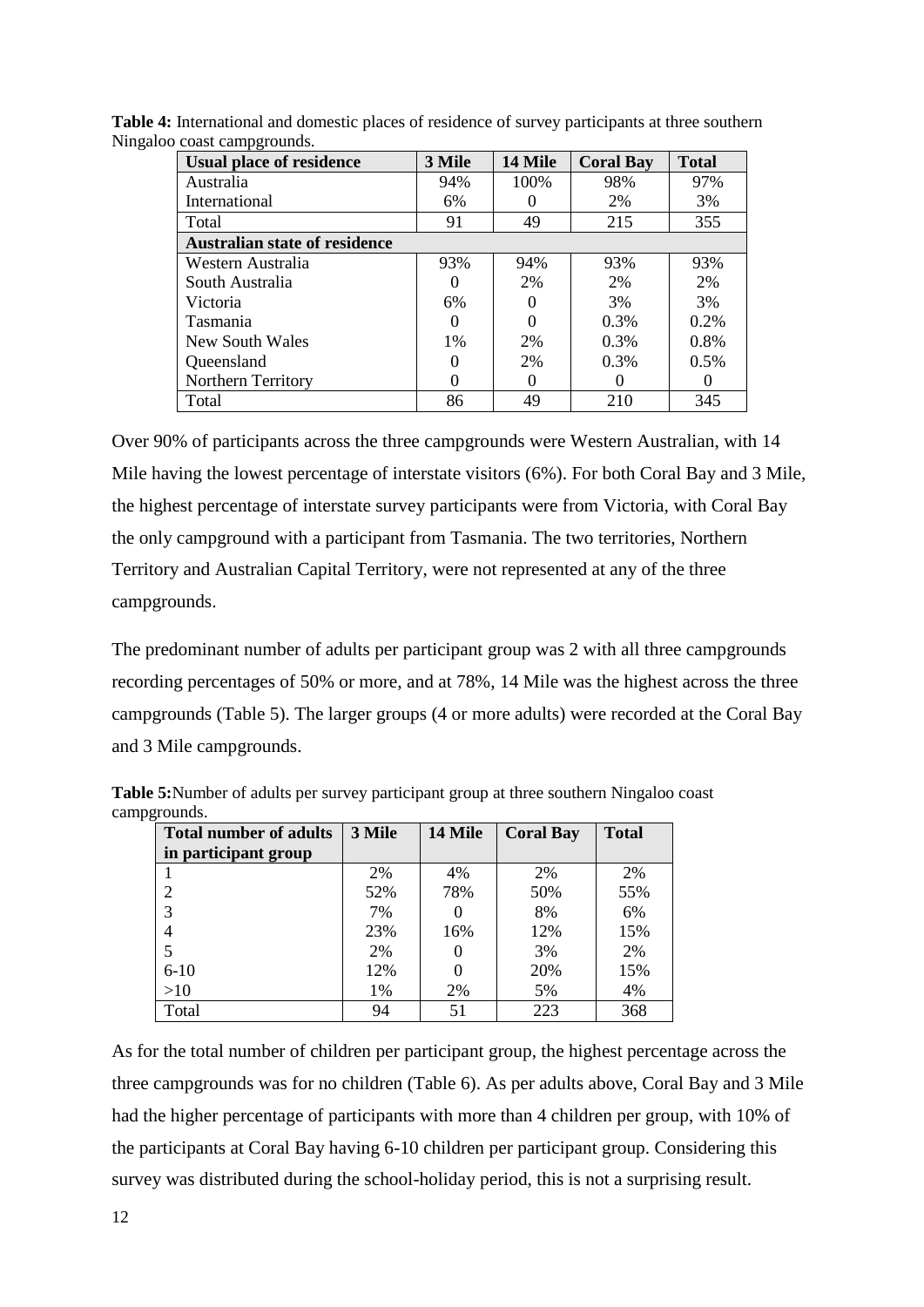| . .<br><b>Total number of children</b> | 3 Mile | 14 Mile | <b>Coral Bay</b> | <b>Total</b> |
|----------------------------------------|--------|---------|------------------|--------------|
| in participant group                   |        |         |                  |              |
| 0                                      | 38%    | 71%     | 33%              | 40%          |
|                                        | 7%     | 8%      | 12%              | 10%          |
| $\overline{2}$                         | 21%    | 10%     | 19%              | 18%          |
| 3                                      | 12%    | 6%      | 13%              | 12%          |
| 4                                      | 12%    | 2%      | 4%               | 6%           |
| 5                                      | 7%     | 4%      | 1%               | 3%           |
| $6-10$                                 | 2%     | 0       | 10%              | 7%           |
| >10                                    |        |         | 7%               | 4%           |
| Total                                  | 94     | 51      | 223              | 368          |

**Table 6:** Total number of children per survey participant group at three southern Ningaloo coast campgrounds.

Of the seven travel group categories listed in the survey instrument (App. 2), only four of these garnered responses – "by yourself"; "family"; "friends"; and "family and friends" (Fig 4). Of these, "family" had the highest percentage of participants across the three campgrounds, with "family and friends" the next highest. Interestingly, no participants from 3 Mile indicated that they were "by yourself" even though 2% of participants indicated that there was a total of 1 adult in their group (Table 5). Conversely, it should be noted that not all of the participants who ticked "by yourself" were travelling on their own. It was observed by the researcher that a number of young couples without children would tick this category rather than "family" to describe their travel group.



**Figure 4:** Type of travel group of survey participants at three southern Ningaloo coast campgrounds. Participants were asked to indicate how often they had visited Ningaloo Reef, with the highest percentage of participants indicating that they visited once per year (28% overall) followed by first visit (26% overall) (Fig 5). Coral Bay had the highest percentage of first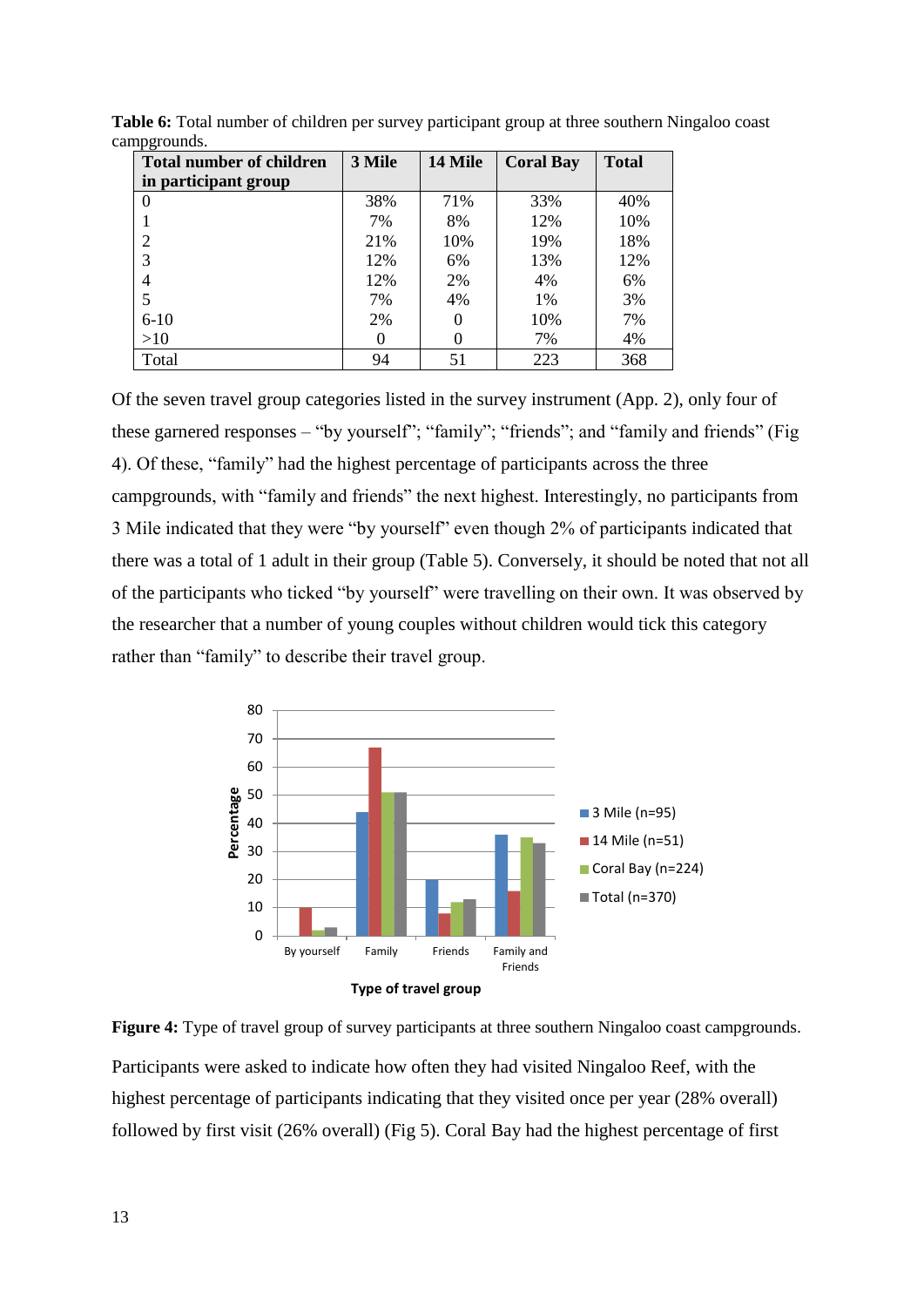time visitors with 29%, while 3 Mile was the only campground to have a participant who indicated that they visited on a weekly basis.



**Figure** 5: Frequency of visitation to Ningaloo of survey participants at three southern Ningaloo coast campgrounds.

Those participants who indicated that they had visited the Ningaloo Reef previously were asked to specify whether they always visited the same location. Coral Bay had the highest percentage of participants who indicated "always same" (57%), with 14 Mile having the highest percentage of the "sometimes" category (54%) (Fig 6). Of those that indicated "always different", 3 Mile was the highest with 24%.



Figure 6: Indication of whether survey participants stayed at same location at three southern Ningaloo coast campgrounds.

Just over three-quarters of participants (75%) from 14 Mile indicated that their main reason for visiting the site was to "enjoy outdoor environment" (Fig 7). In comparison, just under half of the participants to the other two campgrounds also indicated that this was the main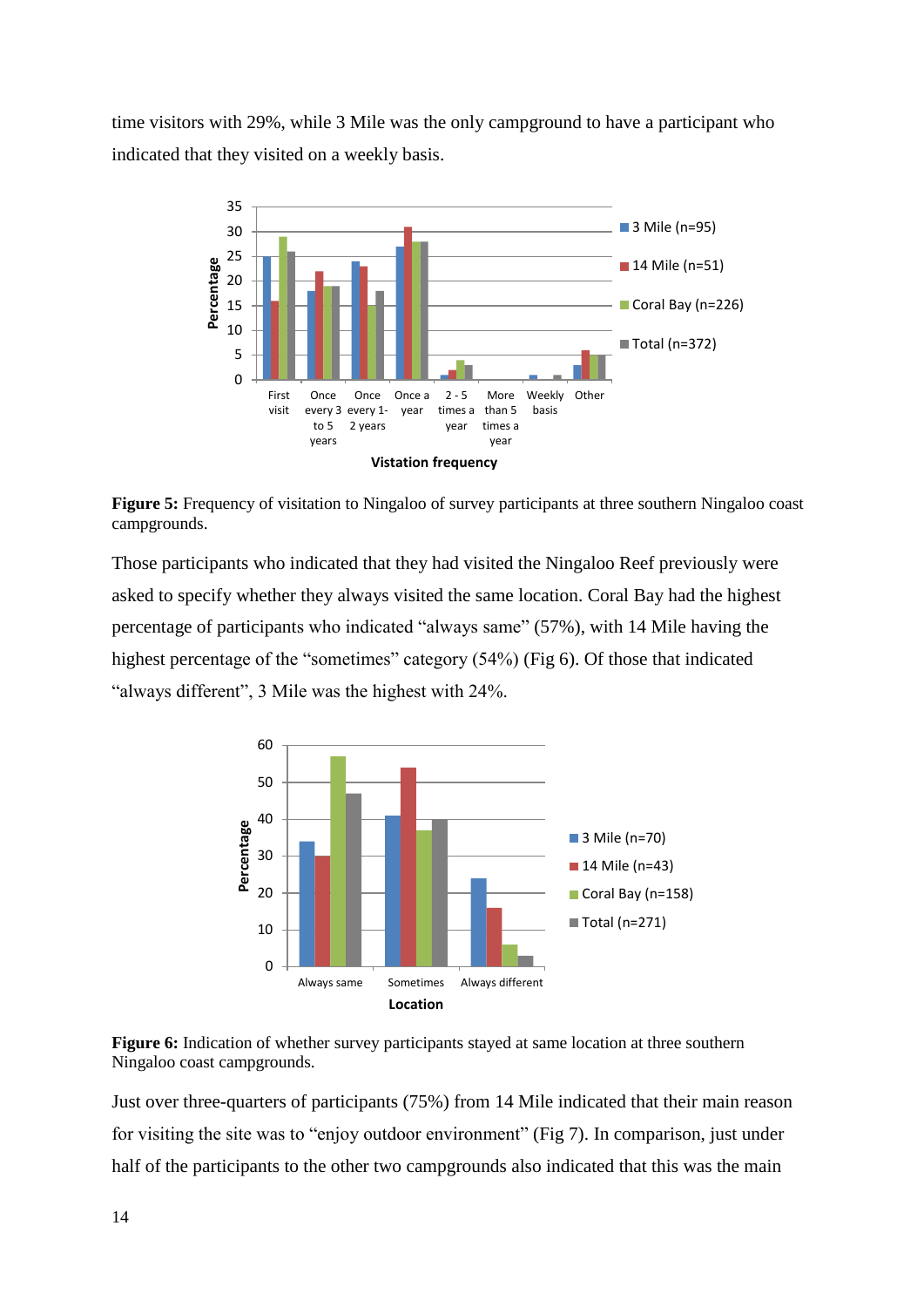reason. It is also not surprising that 3 Mile had the highest number of participants specifying their main reason for visiting was to "do my favourite activity" given its popularity as a surfing and windsurfing location. "Spend time with family and friends" had a higher percentage at Coral Bay, which would link to the larger group sizes identified at this campground. For those who ticked "Other", dominant responses related to warm weather, fishing, snorkelling, relaxing, being "underdeveloped" and remoteness.



**Figure 7:** Main reason for staying at campgrounds for survey participants at three southern Ningaloo coast campgrounds.

Participants were asked to rate how well they knew the campground on a scale from 1 ("not at all") to 9 ("extremely well"). The mean for the total data set was  $5.24$  (SD = 2.25), which is reflected in the figure below (Fig 8) with 5 having the highest percentage scores for the three campgrounds. The higher end of the scale (5-9) received higher percentages of participants than the lower end, which would imply participants feel they are more than somewhat familiar with their particular destination.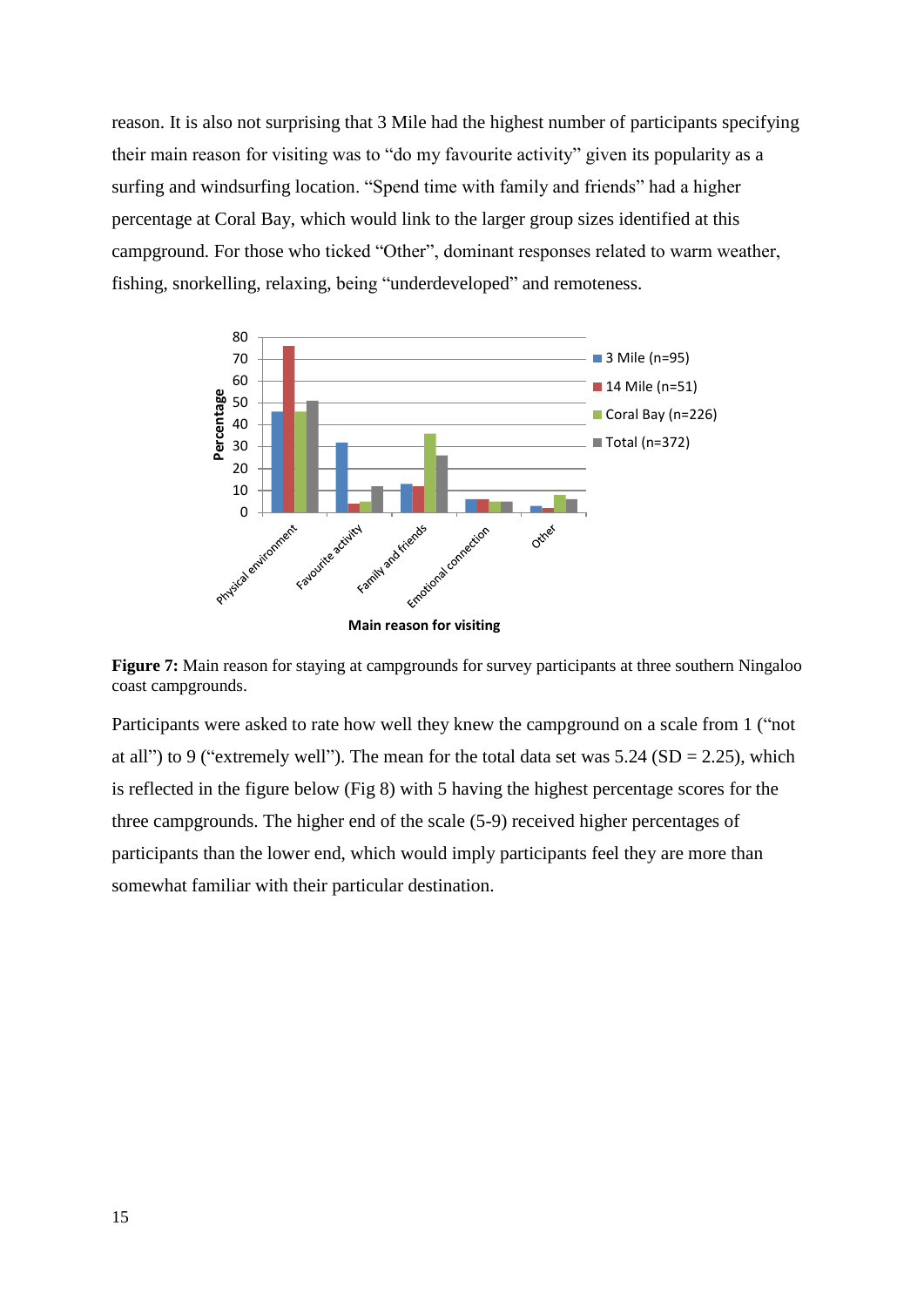

**Figure 8:** Level of familiarity with the particular campgrounds of survey participants at three southern Ningaloo coast campgrounds.

For the question relating to whether Ningaloo Reef was a special place, Coral Bay was the only campground to record below 90% of participants indicating "yes", with 86% (Table 7).

| Table 7: Responses of survey participants at three southern Ningaloo coast campgrounds to question |  |  |
|----------------------------------------------------------------------------------------------------|--|--|
| of Ningaloo Reef being a special place.                                                            |  |  |

| Ningaloo a special place | 3 Mile | 14 Mile | <b>Coral Bay</b> | <b>Total</b> |
|--------------------------|--------|---------|------------------|--------------|
| Yes                      | 93%    | 96%     | 86%              | 89%          |
| No                       | 7%     | 4%      | 14%              | 1%           |
| Total                    | 95     |         | າາາ<br>223       | 369          |

The three questions relating to the Ningaloo Coast's nomination for World Heritage Listing were only asked at 3 Mile and Coral Bay. After discussions with the leaseholder of Warroora Station, it was decided that this question would be left out of the survey distributed to visitors at 14 Mile campground. From the results presented in the table below (Table 8), participants from 3 Mile were more aware of the recent nomination with 63%, compared to just under 50% of participants from Coral Bay. Of those that knew it was nominated, the majority indicated that this had no influence on their decision to visit. Two-thirds of participants indicated that if the Ningaloo Coast was listed as a World Heritage Site, it would have no effect on their future experiences and up to a third indicated it would have a positive effect.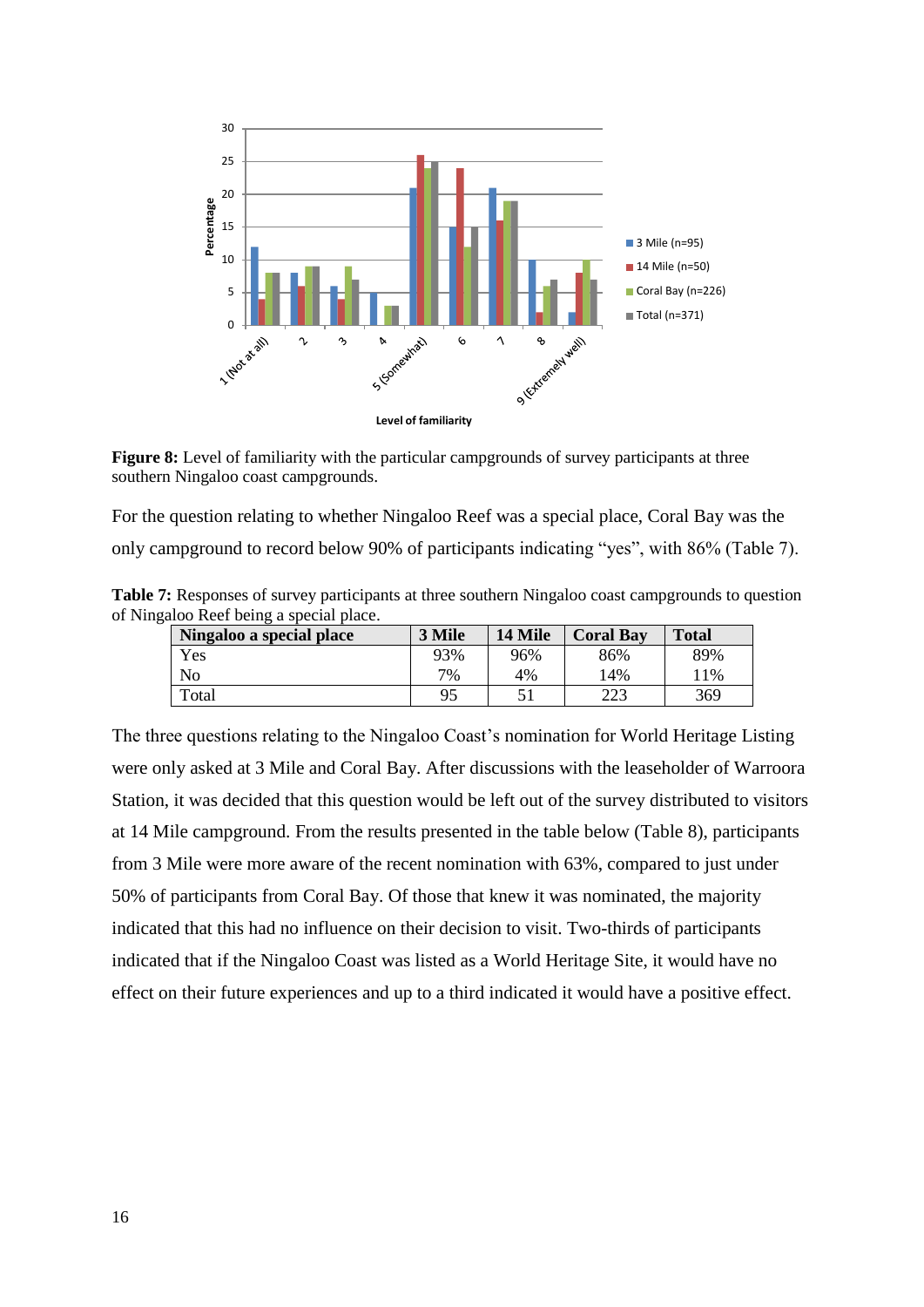| <b>Knew nominated</b>      | 3 Mile | <b>Coral Bay</b> | <b>Total</b> |
|----------------------------|--------|------------------|--------------|
| Yes                        | 63%    | 49%              | 54%          |
| No                         | 37%    | 51%              | 46%          |
| Total                      | 95     | 225              | 320          |
| <b>Influenced Decision</b> |        |                  |              |
| Yes                        | 7%     | 3%               | 4%           |
| No                         | 93%    | 97%              | 96%          |
| Total                      | 58     | 112              | 170          |
| <b>Effect</b>              |        |                  |              |
| Positive                   | 30%    | 27%              | 28%          |
| None                       | 65%    | 67%              | 67%          |
| Negative                   | 4%     | 6%               | 5%           |
| Total                      | 92     | 223              | 315          |

**Table 8:** Responses of survey participants at two southern Ningaloo coast campgrounds relating to recent nomination of Ningaloo Coast for World Heritage Listing

#### <span id="page-21-0"></span>**3.1.2 Place Attachment Statements**

For the total cohort, the highest mean (3.74) was the place dependence statement "Ningaloo is the best place for what I like to do" (Table 9). The statement with the lowest mean (1.85) was the social bonding statement "If I were to stop coming here to Ningaloo I would lose contact with a number of friends". As a whole, the social bonding statements produced considerably lower means with only two of the four statements above 2.5. All the everybody's happy, place identity and place dependence statements had means above 2.5.

On a site by site basis, 3 Mile recorded the highest mean with 3.95 (SD=0.83) for the place dependence statement "Ningaloo is the best place for what I like to do". This campground also produced the lowest mean of 1.78 (SD=1.03) for the social bonding statement "If I were to stop coming here to Ningaloo I would lose contact with a number of friends". This statement also recorded the lowest mean from Coral Bay participants, however this was not the case at 14 Mile. The lowest mean for 14 Mile related to another social bonding statement "My family and friends would be disappointed if I were to start visiting other coastal places rather than Ningaloo".

The place attachment dimension with the highest overall mean was for the more affective/emotional dimension "everybody's happy" (3.20), followed by the more traditional place attachment dimension, place identity (3.05). The lowest overall mean was for the social bonding dimension with 2.48.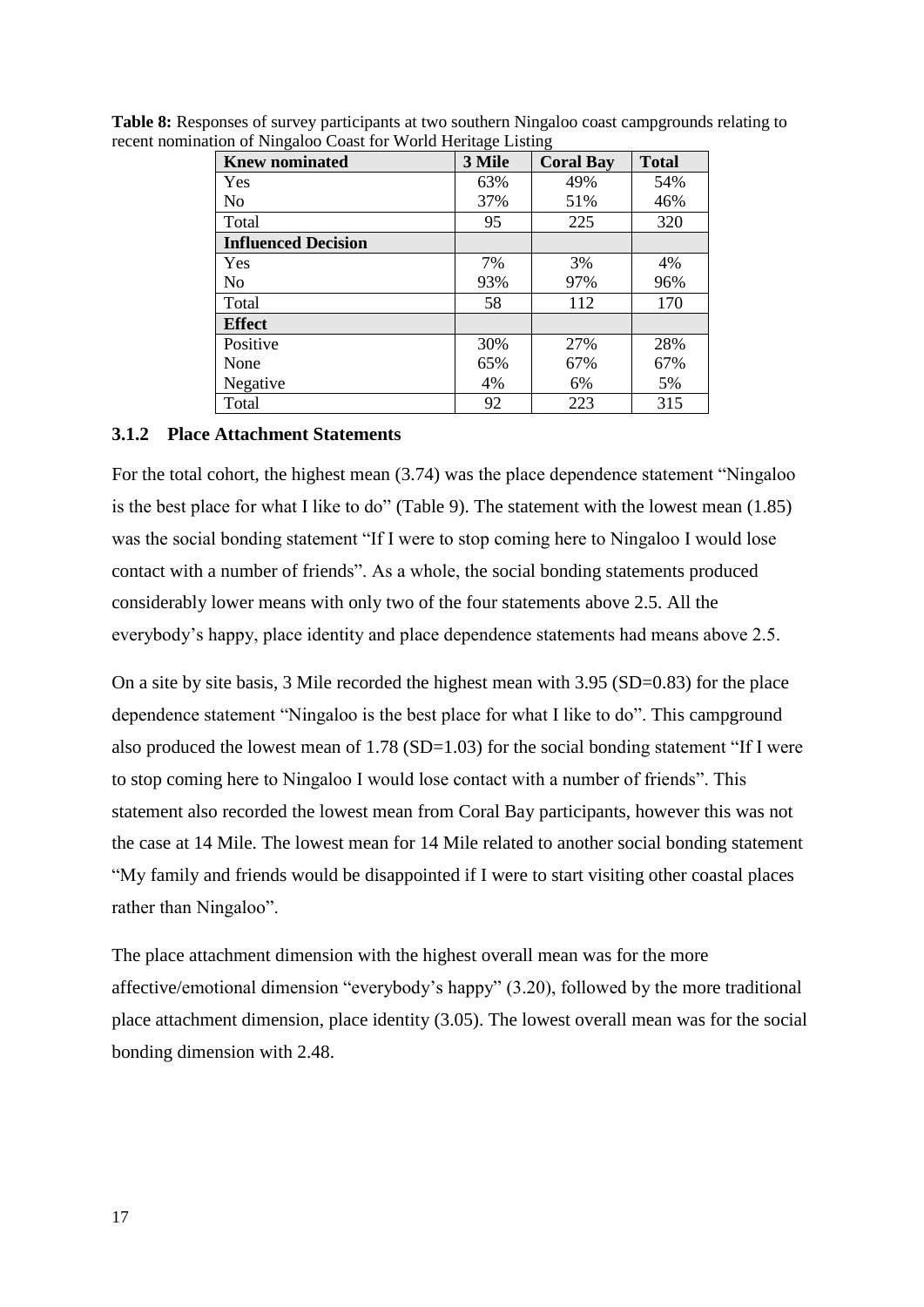| <b>Place attachment statement</b>                                               |                 | 3 Mile      |      |                 | 14 Mile     |           |     | <b>Coral Bay</b> |      |     | <b>Total</b> |           |
|---------------------------------------------------------------------------------|-----------------|-------------|------|-----------------|-------------|-----------|-----|------------------|------|-----|--------------|-----------|
|                                                                                 | N               | <b>Mean</b> | SD.  | $\mathbf N$     | <b>Mean</b> | <b>SD</b> | N   | <b>Mean</b>      | SD.  | N   | <b>Mean</b>  | <b>SD</b> |
| Place identity (overall mean $= 3.05$ )                                         |                 |             |      |                 |             |           |     |                  |      |     |              |           |
| I feel that Ningaloo is a part of me                                            | 95              | 3.07        | 1.10 | 50              | 2.98        | 0.96      | 223 | 2.64             | 1.11 | 368 | 2.80         | 1.10      |
| I am very attached to Ningaloo                                                  | 94              | 3.28        | 1.05 | 51              | 3.35        | 1.07      | 216 | 2.77             | 1.19 | 361 | 2.98         | 1.16      |
| I identify strongly with Ningaloo                                               | 95              | 3.27        | 0.99 | 51              | 3.22        | 1.05      | 222 | 2.86             | 1.13 | 368 | 3.02         | 1.10      |
| Ningaloo is very special to me                                                  | 94              | 3.65        | 1.02 | 51              | 3.53        | 1.27      | 223 | 3.13             | 1.14 | 368 | 3.32         | 1.15      |
| Visiting Ningaloo says a lot about who I am                                     | 95              | 3.00        | 1.05 | 50              | 3.12        | 1.30      | 222 | 2.67             | 1.20 | 367 | 2.82         | 1.19      |
| Ningaloo means a lot to me                                                      | 95              | 3.68        | 1.05 | 51              | 3.63        | 1.11      | 221 | 3.19             | 1.81 | 367 | 3.38         | 1.16      |
| Place dependence (overall mean $= 2.92$ )                                       |                 |             |      |                 |             |           |     |                  |      |     |              |           |
| Ningaloo is the best place for what I like to do                                | 95              | 3.95        | 0.83 | 51              | 3.88        | 0.77      | 223 | 3.62             | 0.95 | 369 | 3.74         | 0.90      |
| The things I do at Ningaloo I would enjoy doing just as much at a similar place | $\overline{95}$ | 2.78        | 1.17 | 49              | 2.80        | 1.31      | 223 | 2.67             | 1.16 | 367 | 2.71         | 1.18      |
| No other place can compare to Ningaloo                                          | 94              | 3.38        | 1.30 | 51              | 3.57        | 1.20      | 221 | 3.04             | 1.25 | 366 | 3.20         | 1.27      |
| Doing what I do here is more important to me than doing it at any other place   | 95              | 2.88        | 1.15 | 50              | 3.10        | 1.33      | 222 | 2.49             | 1.10 | 367 | 2.67         | 1.17      |
| I wouldn't substitute any other area for doing the type of things I do at       | 94              | 2.64        | 1.25 | 49              | 3.02        | 1.44      | 222 | 2.47             | 1.91 | 365 | 2.59         | 1.25      |
| Ningaloo                                                                        |                 |             |      |                 |             |           |     |                  |      |     |              |           |
| get more satisfaction from visiting Ningaloo than any other place               | 95              | 2.60        | 1.14 | 50              | 3.00        | 1.32      | 223 | 2.50             | 1.19 | 368 | 2.60         | 1.20      |
| Social bonding (overall mean $= 2.48$ )                                         |                 |             |      |                 |             |           |     |                  |      |     |              |           |
| My family and friends would be disappointed if I were to start visiting other   | 95              | 2.07        | 1.26 | 50              | 1.92        | 1.29      | 223 | 1.92             | 1.11 | 368 | 1.96         | 1.17      |
| coastal places rather than Ningaloo                                             |                 |             |      |                 |             |           |     |                  |      |     |              |           |
| A feeling of community runs between me and the other campers here at            | 95              | 3.40        | 1.20 | 50              | 3.38        | 1.24      | 222 | 3.30             | 1.04 | 367 | 3.34         | 1.11      |
| Ningaloo                                                                        |                 |             |      |                 |             |           |     |                  |      |     |              |           |
| If I were to stop coming here to Ningaloo, I would lose contact with a number   | 94              | 1.78        | 1.03 | 51              | 2.12        | 1.34      | 223 | 1.81             | 1.20 | 368 | 1.85         | 1.18      |
| of friends                                                                      |                 |             |      |                 |             |           |     |                  |      |     |              |           |
| The friendships and associations I have with other people here at Ningaloo      | 95              | 2.95        | 1.08 | 50              | 2.80        | 1.37      | 222 | 2.68             | 1.14 | 367 | 2.77         | 1.16      |
| mean a lot to me                                                                |                 |             |      |                 |             |           |     |                  |      |     |              |           |
| Everybody's happy (overall mean $= 3.20$ )                                      |                 |             |      |                 |             |           |     |                  |      |     |              |           |
| Ningaloo is important to me because my family/group of friends enjoy it         | 95              | 3.53        | 1.18 | 51              | 3.35        | 1.20      | 222 | 3.41             | 1.11 | 368 | 3.43         | 1.14      |
| I rely on Ningaloo to provide an enjoyable experience for my family/group of    | 95              | 3.14        | 1.17 | $\overline{51}$ | 3.00        | 1.41      | 223 | 3.04             | 1.27 | 369 | 3.06         | 1.27      |
| friends                                                                         |                 |             |      |                 |             |           |     |                  |      |     |              |           |
| There is no place like Ningaloo where member of my family/group of friends      | 95              | 2.74        | 1.18 | 50              | 3.00        | 1.37      | 223 | 2.70             | 1.28 | 368 | 2.75         | 1.27      |
| can enjoy their own experiences in the one place                                |                 |             |      |                 |             |           |     |                  |      |     |              |           |
| Holidays to Ningaloo are important to us as a family/group of friends because   | 95              | 3.63        | 1.21 | 50              | 3.62        | 1.16      | 221 | 3.53             | 1.15 | 366 | 3.57         | 1.14      |
| everyone can enjoy themselves                                                   |                 |             |      |                 |             |           |     |                  |      |     |              |           |

**Table 9:** Means and standard deviations for place attachment statements per southern Ningaloo coast campground.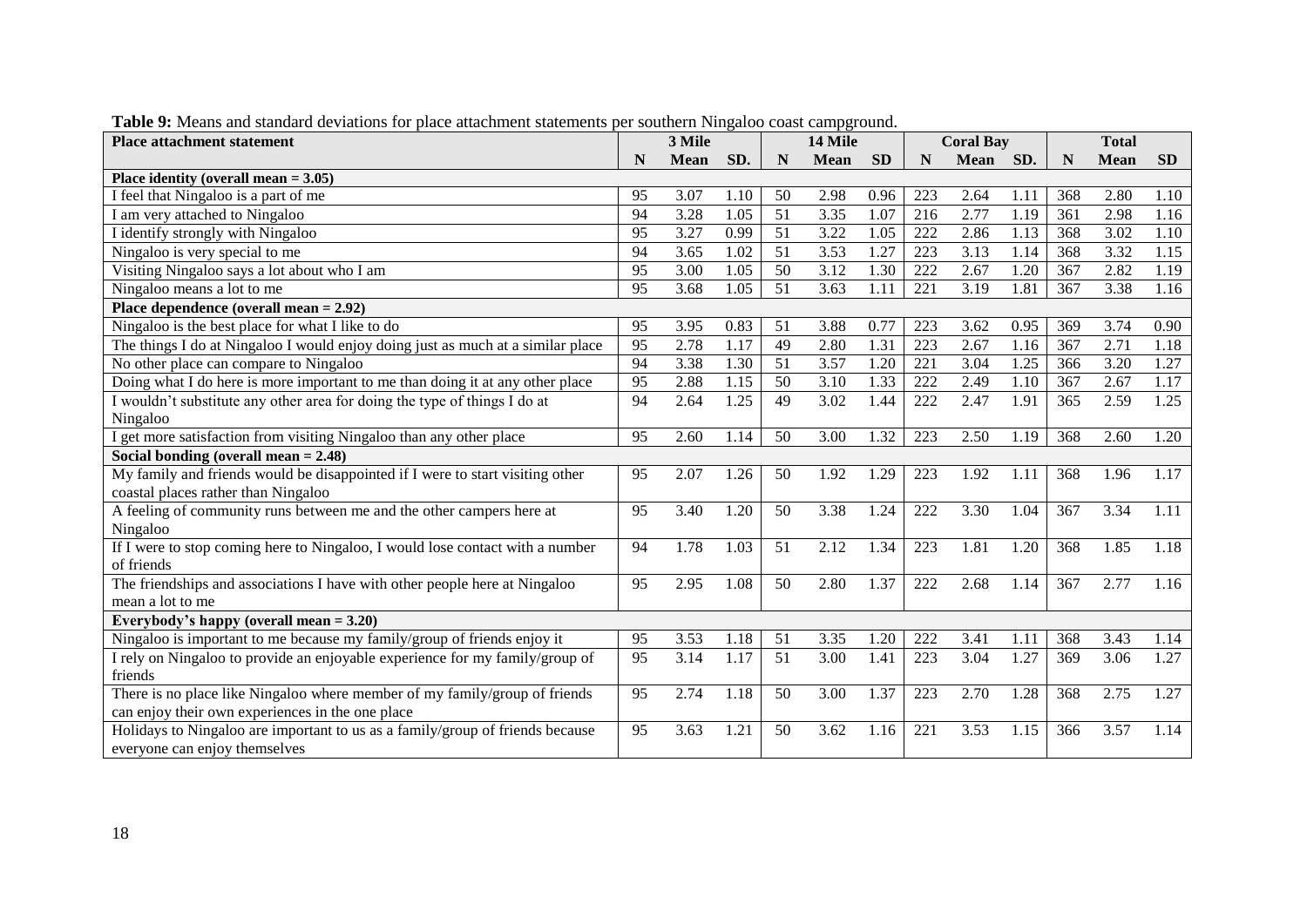#### <span id="page-23-0"></span>**3.1.3 Perceptions of Management Actions**

For the total cohort, the possible management actions with the highest level of support related to providing: additional information about Ningaloo Reef; information on snorkelling with minimal impact; and clearer markings of the sanctuary zone boundaries (Table 10). The management action with lowest level of support from the total cohort was "Develop an ecoresort at Gnaraloo Bay" (mean=2.36).

As per the total cohort, the management action relating to an eco-resort at Gnaraloo Bay had the lowest level of support across the three campsites, however Coral Bay participants were not as strongly against this action in comparison to the other two sites. The largest differences in means for possible management actions were between Coral Bay and the remaining two campgrounds regarding two-wheel drive access to Warroora and Gnaraloo and providing moorings for recreational boats. Generally, there was higher support for the possible management actions at Coral Bay with no action producing a mean below 2.5. In contrast, the other two campgrounds each had three actions with a mean below 2.5.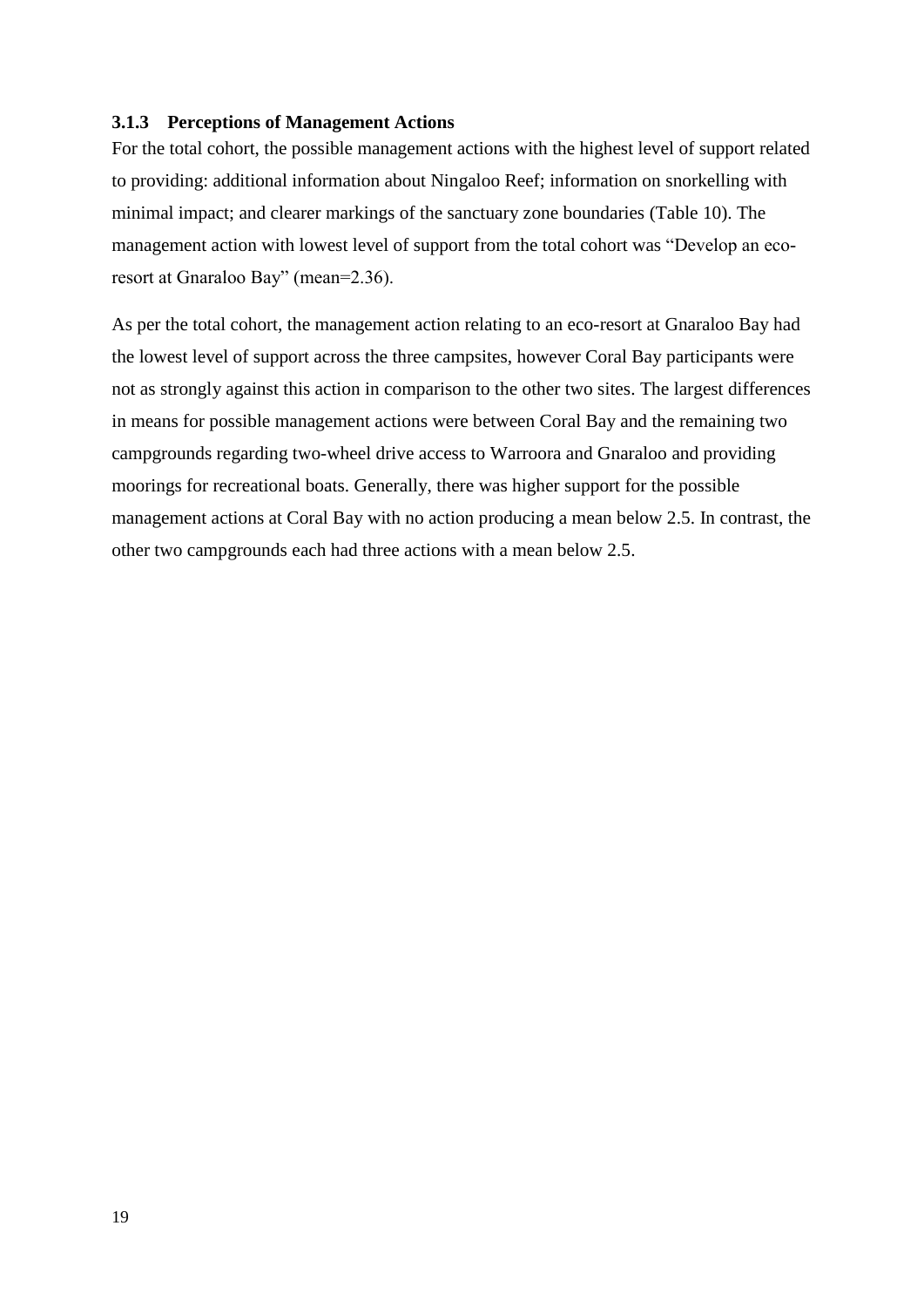| <b>Possible Management Actions</b>                                |    | 3 Mile      |           | 14 Mile |             |           |     | <b>Coral Bay</b> |           | <b>Total</b> |      |           |
|-------------------------------------------------------------------|----|-------------|-----------|---------|-------------|-----------|-----|------------------|-----------|--------------|------|-----------|
|                                                                   | N  | <b>Mean</b> | <b>SD</b> | N       | <b>Mean</b> | <b>SD</b> | N   | <b>Mean</b>      | <b>SD</b> | N            | Mean | <b>SD</b> |
| Provide signs with information on the marine and terrestrial      | 95 | 4.08        | 0.87      | 50      | 3.80        | 1.23      | 225 | 4.02             | 0.95      | 370          | 4.01 | 0.97      |
| environment of Ningaloo Reef                                      |    |             |           |         |             |           |     |                  |           |              |      |           |
| Provide signs and information to educate visitors about how to    | 95 | 4.15        | 1.01      | 51      | 4.16        | 1.17      | 225 | 4.17             | 0.89      | 371          | 4.16 | 0.96      |
| snorkel with minimal impact                                       |    |             |           |         |             |           |     |                  |           |              |      |           |
| Provide clearer markers for the sanctuary zone boundaries         | 94 | 3.79        | 1.05      | 50      | 4.14        | 1.19      | 224 | 4.02             | 0.97      | 368          | 3.98 | 1.03      |
| Create designated zones for motorised recreation water craft such | 95 | 3.07        | 1.53      | 51      | 2.71        | 1.71      | 225 | 2.99             | 1.59      | 371          | 2.97 | 1.59      |
| as jetskis                                                        |    |             |           |         |             |           |     |                  |           |              |      |           |
| Create designated zones for non-motorised recreational activities | 94 | 3.02        | 1.35      | 51      | 3.31        | 1.45      | 224 | 3.38             | 1.27      | 369          | 3.28 | 1.32      |
| such as windsurfing and kitesurfing                               |    |             |           |         |             |           |     |                  |           |              |      |           |
| Create designated zones for no interaction between humans and     | 93 | 3.28        | 1.27      | 51      | 3.27        | 1.37      | 222 | 3.41             | 1.25      | 366          | 3.36 | 1.27      |
| manta rays                                                        |    |             |           |         |             |           |     |                  |           |              |      |           |
| Provide 2WD access to Warroora and/or Gnaraloo                    | 95 | 1.96        | 1.29      | 51      | 1.88        | 1.27      | 221 | 2.81             | 1.43      | 367          | 2.46 | 1.43      |
| Provide moorings for recreational boats over 5m at specific sites | 95 | 2.20        | 1.40      | 51      | 2.12        | 1.40      | 223 | 2.90             | 1.31      | 369          | 2.61 | 1.39      |
| Access to certain turtle-nesting beaches during the breeding      | 95 | 3.62        | 1.39      | 51      | 3.61        | 1.60      | 223 | 3.79             | 1.31      | 369          | 3.72 | 1.37      |
| season is by guided tour only                                     |    |             |           |         |             |           |     |                  |           |              |      |           |
| Increase the frequency of visits by rangers to sites along        | 95 | 3.22        | 1.32      | 51      | 2.96        | 1.47      | 223 | 3.64             | 1.17      | 369          | 3.44 | 1.23      |
| Ningaloo Reef                                                     |    |             |           |         |             |           |     |                  |           |              |      |           |
| Appoint honorary rangers to help with education                   | 95 | 3.48        | 0.99      | 51      | 3.29        | 1.51      | 223 | 3.66             | 1.12      | 369          | 3.57 | 1.16      |
| Develop an eco-resort at Gnaraloo Bay                             | 95 | 1.75        | 1.18      | 51      | 1.86        | 1.28      | 222 | 2.74             | 1.34      | 368          | 2.36 | 1.37      |
| Develop sea-kayaking trails along Ningaloo Reef                   | 95 | 2.82        | 1.21      | 51      | 2.73        | 1.31      | 222 | 3.54             | 1.14      | 368          | 3.24 | 1.24      |

**Table 10:** Means and standard deviations for possible management actions at the three southern Ningaloo coast campgrounds.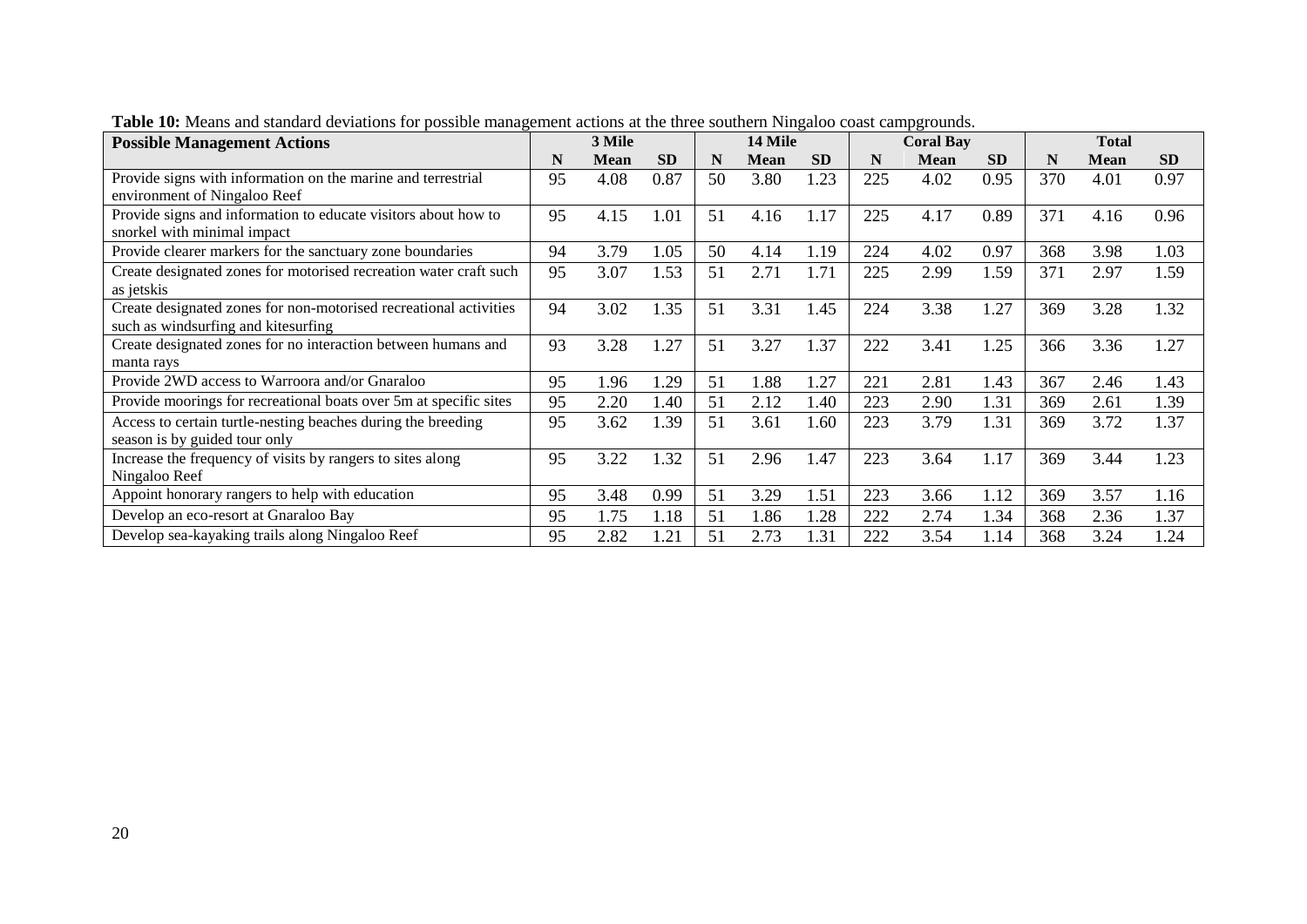#### <span id="page-25-0"></span>**3.1.4 Pro-environmental Behaviours**

The highest mean for onsite behaviours (Table 11) was 5.00 for consciously conserving water by participants to 14 Mile. This is not surprising given visitors to 14 Mile have to provide all of their potable drinking water and the distances required to travel to obtain additional water. Also high (mean=4.96) was "Restrict my vehicle movements to designated access tracks". 14 Mile also provided the only mean under 4.0 for this category of behaviours, with 3.69 recorded in relation to "Not feeding wildlife (including fish)".

When participants were asked to indicate if they would tell others to undertake the same six behaviours, the means were not as high as those for the on-site behaviours undertaken by the participants themselves. However, all responses except for one ("Learn more about Ningaloo Reef's natural environment", Coral Bay) were above 3.5. Participants at 14 Mile were more likely to tell others to recycle (4.14), while for 3 Mile and Coral Bay, participants were more likely to tell others to pick up litter (4.14; 3.81). This also had the highest mean when the three campgrounds were combined as a total cohort (3.92).

Off-site conservation intentions recorded the lowest means across the three behaviour categories. The overall data set and the three campgrounds all had their highest means for the behavioural intention relating to the signing of petitions (means ranging from 3.57 to 3.89) and their lowest means for participating in public meetings (means ranging from 2.29 to 2.62).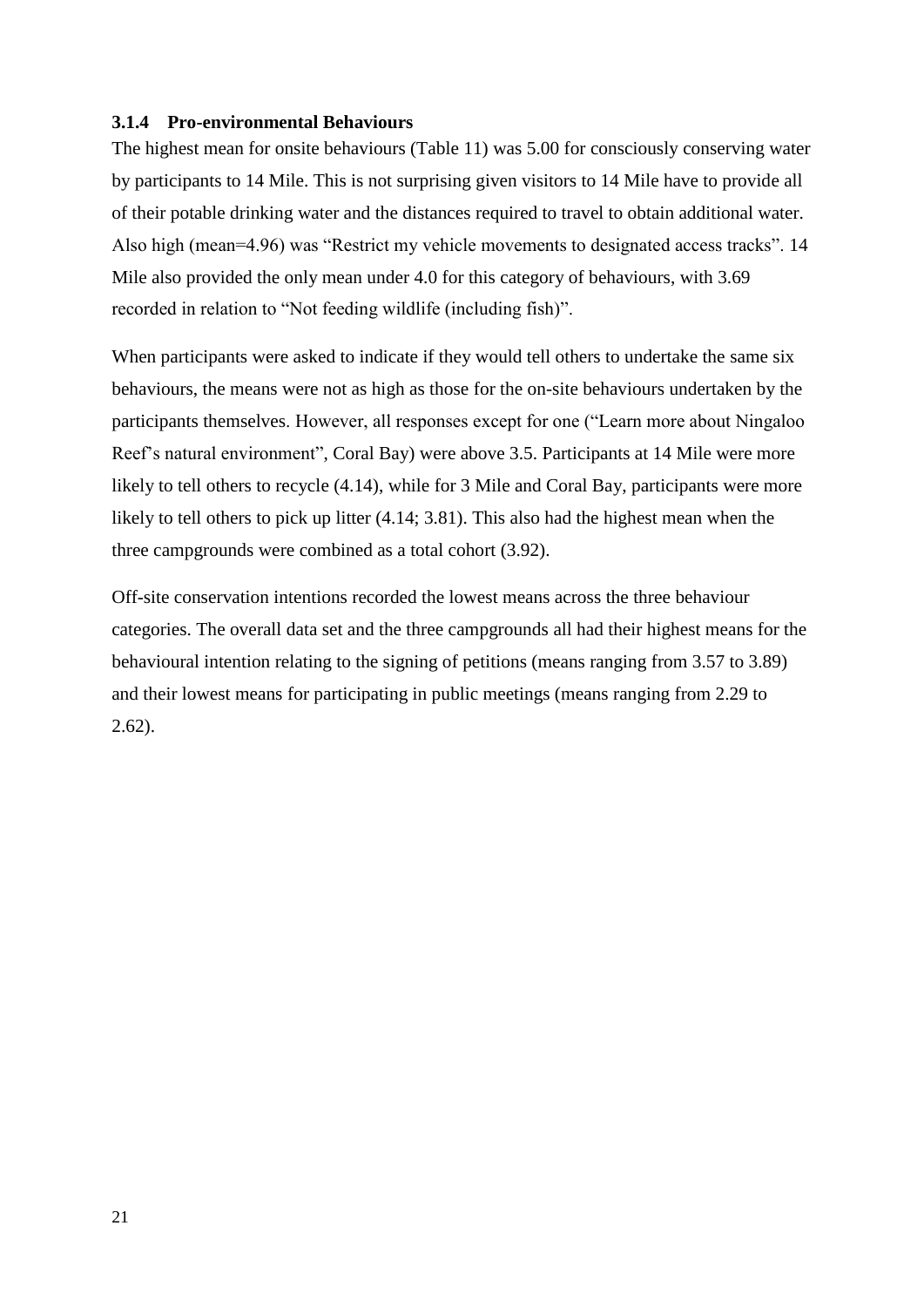| Table 11: Means and standard deviations for the three survey questions relating to pro-environmental behavioural intentions at three southern Ningaloo coast |  |
|--------------------------------------------------------------------------------------------------------------------------------------------------------------|--|
| campgrounds.                                                                                                                                                 |  |

| <b>Behavioural Intentions</b>                                     |    | 3 Mile      |           |    | 14 Mile |      |     | <b>Coral Bay</b> |           |     | <b>Total</b> |           |
|-------------------------------------------------------------------|----|-------------|-----------|----|---------|------|-----|------------------|-----------|-----|--------------|-----------|
|                                                                   | N  | <b>Mean</b> | <b>SD</b> | N  | Mean SD |      | N   | <b>Mean</b>      | <b>SD</b> | N   | <b>Mean</b>  | <b>SD</b> |
| Do yourself                                                       |    |             |           |    |         |      |     |                  |           |     |              |           |
| Pick up litter                                                    | 95 | 4.65        | 0.62      | 51 | 4.65    | 0.93 | 224 | 4.46             | 0.85      | 370 | 4.54         | 0.81      |
| Not feed wildlife (including fish)                                | 95 | 4.35        | 1.22      | 51 | 3.69    | 1.59 | 223 | 4.24             | 1.10      | 369 | 4.19         | 1.22      |
| Learn more about Ningaloo Reef's natural environment              | 94 | 4.04        | 0.76      | 50 | 4.18    | 0.75 | 223 | 4.03             | 0.76      | 367 | 4.05         | 0.76      |
| Consciously conserve water in my daily activities                 | 95 | 4.78        | 0.53      | 51 | 5.00    | 0.00 | 224 | 4.49             | 0.75      | 370 | 4.63         | 0.67      |
| Restrict my vehicle movements to designated access tracks         | 95 | 4.69        | 0.80      | 51 | 4.96    | 0.20 | 224 | 4.57             | 0.86      | 370 | 4.66         | 0.79      |
| Place my cans and glass bottles in campsite recycling bins (if    | 95 | 4.85        | 0.46      | 51 | 4.69    | 0.51 | 222 | 4.58             | 0.62      | 368 | 4.67         | 0.58      |
| provided)                                                         |    |             |           |    |         |      |     |                  |           |     |              |           |
| <b>Tell others</b>                                                |    |             |           |    |         |      |     |                  |           |     |              |           |
| Pick up litter                                                    | 94 | 4.14        | 1.05      | 50 | 3.98    | 1.38 | 223 | 3.81             | 1.20      | 367 | 3.92         | 1.20      |
| Not feed wildlife (including fish)                                | 94 | 3.94        | 1.00      | 49 | 3.84    | 1.39 | 222 | 3.74             | 1.15      | 365 | 3.80         | 1.15      |
| Learn more about Ningaloo Reef's natural environment              | 94 | 3.70        | 1.00      | 49 | 3.73    | 1.20 | 223 | 3.48             | 1.11      | 366 | 3.57         | 1.10      |
| Consciously conserve water in their daily activities              | 94 | 3.99        | 1.04      | 50 | 4.04    | 1.40 | 223 | 3.65             | 1.15      | 367 | 3.79         | 1.17      |
| Restrict their vehicle movements to designated access tracks      | 94 | 3.90        | 1.12      | 50 | 3.98    | 1.36 | 223 | 3.61             | 1.20      | 367 | 3.73         | 1.21      |
| Place their cans and glass bottles in campsite recycling bins (if | 94 | 4.05        | 1.05      | 51 | 4.14    | 1.22 | 222 | 3.73             | 1.16      | 367 | 3.87         | 1.15      |
| provided)                                                         |    |             |           |    |         |      |     |                  |           |     |              |           |
| <b>Conservation actions</b>                                       |    |             |           |    |         |      |     |                  |           |     |              |           |
| Work as a volunteer on conservation projects in this area         | 94 | 2.89        | 1.27      | 49 | 2.88    | 1.20 | 224 | 2.66             | 1.25      | 367 | 2.75         | 1.25      |
| Participate in public meetings about managing Ningaloo Reef       | 95 | 2.62        | 1.25      | 49 | 2.67    | 1.18 | 224 | 2.29             | 1.18      | 368 | 2.42         | 1.21      |
| Sign petitions in support of the conservation of Ningaloo Reef    | 95 | 3.89        | 0.99      | 50 | 3.78    | 1.10 | 223 | 3.57             | 1.00      | 368 | 3.68         | 1.01      |
| Circulate petitions in support of the conservation of Ningaloo    | 95 | 3.20        | 1.18      | 50 | 3.00    | 1.26 | 224 | 2.61             | 1.17      | 369 | 2.81         | 1.21      |
| Reef                                                              |    |             |           |    |         |      |     |                  |           |     |              |           |
| Write letters in support of the conservation of Ningaloo Reef     | 94 | 3.11        | 1.20      | 49 | 2.84    | 1.33 | 224 | 2.67             | 1.24      | 367 | 2.80         | 1.25      |
| Donate money to conservation projects to help protect Ningaloo    | 95 | 3.37        | 1.03      | 50 | 2.64    | 1.22 | 224 | 2.79             | 1.14      | 369 | 2.92         | 1.15      |
| Reef                                                              |    |             |           |    |         |      |     |                  |           |     |              |           |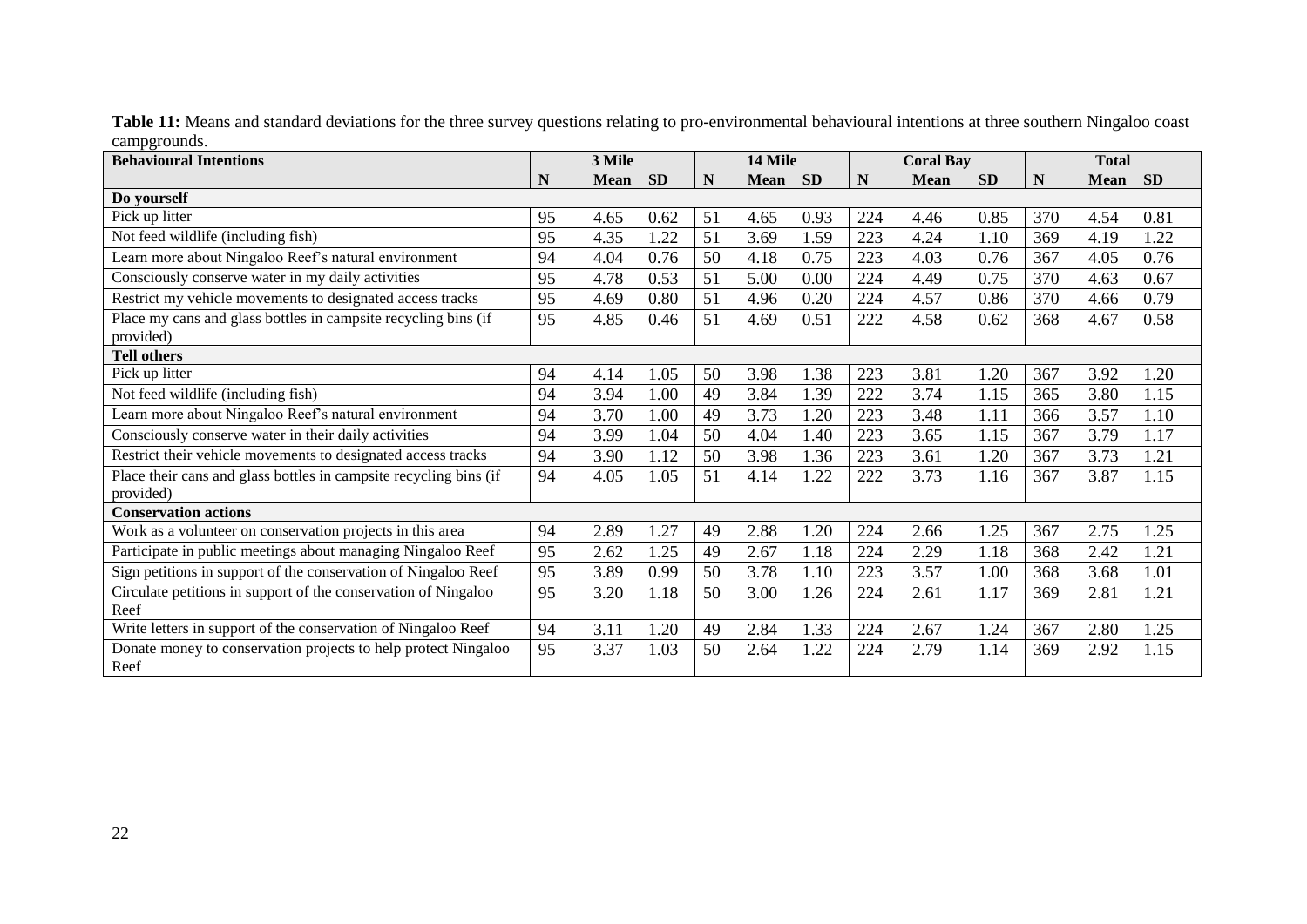#### <span id="page-27-0"></span>**3.2 Comparison of campgrounds**

The summary table below (Table 12) provides a comparison of the three campgrounds according to visit and visitor characteristics and responses to the place statements, management actions and behavioural intentions. There are a number of similarities between campgrounds, particularly for the visit characteristics including the number of adults and children per group, type of group, main reason for visiting and level of familiarity. Coral Bay and 3 Mile were similar in their visitor characteristics, having similar percentages for age group, level of education and usual place of residence.

For place attachment, place identity was the dimension with the highest mean at 3 Mile and 14 Mile (3.33 and 3.31 respectively), while for Coral Bay it was everybody's happy (3.17). The dimension with the lowest mean was the same for all three campgrounds, social bonding. Responses to the place statements themselves were similar with the statement with the highest mean being the same across the campgrounds, this was "Ningaloo is the best place for what I like to do". Coral Bay and 3 Mile both had the same statement for the lowest mean, "If I were to stop coming here to Ningaloo I would lose contact with a number of friends". Additionally Coral Bay and 3 Mile have the same variables with the highest and lowest means for the management actions and behavioural intentions (Table 12).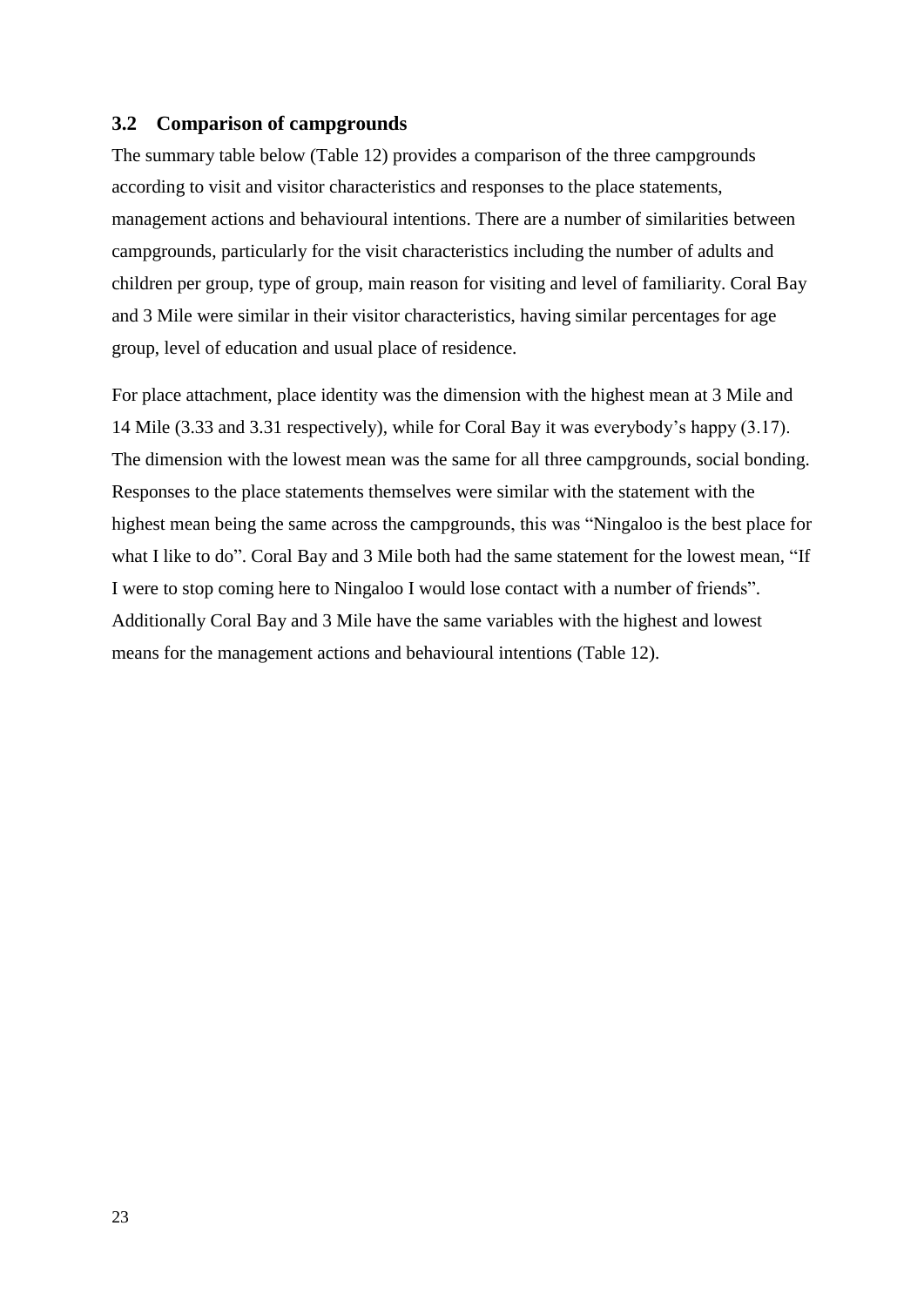| <b>Visitor Characteristic</b><br>Female (47%)<br>Female (57%)<br>Female (67%)<br>Gender<br>35-44 (31%)<br>35-44 (10%)<br>35-44 (32%)<br>Age group<br>Tertiary/University (34%)<br>Education<br>Tertiary/University (66%)<br>Tertiary/University (55%)<br>Usual place of residence<br>Western Australia (93%)<br>Western Australia (94%)<br>Western Australia (93%)<br><b>Visit Characteristic</b><br>2(52%)<br>Number of adults per group<br>2(78%)<br>$2(50\%)$<br>0(38%)<br>Number of children per group<br>0(71%)<br>0(33%)<br>Type of travel group<br>Family (44%)<br>Family (67%)<br>Family (51%)<br>Visitation frequency<br>Once a year (27%)<br>Once a year (31%)<br>Once a year (28%)<br>Sometimes (54%)<br>Same location<br>Sometimes (41%)<br>Sometimes (37%)<br>Main reason for visiting<br>Physical environment (46%)<br>Physical environment (76%)<br>Physical environment (46%)<br>Level of familiarity<br>5 (somewhat) $(21\%)$<br>5 (somewhat) (36%)<br>5 (somewhat) $(24%)$<br><b>Place attachment statements and dimensions</b><br>Ningaloo is the best place for what I<br>Statement with highest mean<br>Ningaloo is the best place for what I<br>Ningaloo is the best place for what I<br>like to do $(3.95)$<br>like to do $(3.88)$<br>like to do $(3.62)$<br>If I were to stop coming here to<br>My family and friends would be<br>Statement with lowest mean<br>If I were to stop coming here to<br>Ningaloo I would lose contact with a<br>disappointed if I were start visiting<br>Ningaloo I would lose contact with a<br>number of friends (1.78)<br>other coastal places rather than<br>number of friends (1.81)<br>Ningaloo (1.92)<br>Place identity (3.31)<br>Dimension with highest mean<br>Place identity (3.33)<br>Everybody's happy (3.17)<br>Social bonding (2.55)<br>Social bonding (2.55)<br>Social bonding (2.43)<br>Dimension with lowest mean<br><b>Management Action</b><br>Management action with<br>Provide signs and information to<br>Provide signs and information to<br>Provide signs and information to<br>educate visitors about how to snorkel<br>educate visitors about how to snorkel<br>educate visitors about how to snorkel<br>highest mean<br>with minimal impact $(4.15)$<br>with minimal impact $(4.17)$<br>with minimal impact $(4.16)$<br>Provide 2WD access to Warroora<br>Develop an eco-resort at Gnaraloo<br>Develop an eco-resort at Gnaraloo<br>Management action with lowest<br>Bay (1.75)<br>and/or Gnaraloo $(1.88)$<br>Bay (2.74)<br>mean<br><b>Behavioural Intentions</b><br>Do yourself onsite with highest<br>Place my cans and glass bottles in<br>Consciously conserve water in my<br>Place my cans and glass bottles in | <b>Variable</b> | 3 Mile                                | 14 Mile                 | <b>Coral Bay</b>                      |
|------------------------------------------------------------------------------------------------------------------------------------------------------------------------------------------------------------------------------------------------------------------------------------------------------------------------------------------------------------------------------------------------------------------------------------------------------------------------------------------------------------------------------------------------------------------------------------------------------------------------------------------------------------------------------------------------------------------------------------------------------------------------------------------------------------------------------------------------------------------------------------------------------------------------------------------------------------------------------------------------------------------------------------------------------------------------------------------------------------------------------------------------------------------------------------------------------------------------------------------------------------------------------------------------------------------------------------------------------------------------------------------------------------------------------------------------------------------------------------------------------------------------------------------------------------------------------------------------------------------------------------------------------------------------------------------------------------------------------------------------------------------------------------------------------------------------------------------------------------------------------------------------------------------------------------------------------------------------------------------------------------------------------------------------------------------------------------------------------------------------------------------------------------------------------------------------------------------------------------------------------------------------------------------------------------------------------------------------------------------------------------------------------------------------------------------------------------------------------------------------------------------------------------------------------------------------------------------------------------------------------------------------------------------------------------------------------|-----------------|---------------------------------------|-------------------------|---------------------------------------|
|                                                                                                                                                                                                                                                                                                                                                                                                                                                                                                                                                                                                                                                                                                                                                                                                                                                                                                                                                                                                                                                                                                                                                                                                                                                                                                                                                                                                                                                                                                                                                                                                                                                                                                                                                                                                                                                                                                                                                                                                                                                                                                                                                                                                                                                                                                                                                                                                                                                                                                                                                                                                                                                                                                      |                 |                                       |                         |                                       |
|                                                                                                                                                                                                                                                                                                                                                                                                                                                                                                                                                                                                                                                                                                                                                                                                                                                                                                                                                                                                                                                                                                                                                                                                                                                                                                                                                                                                                                                                                                                                                                                                                                                                                                                                                                                                                                                                                                                                                                                                                                                                                                                                                                                                                                                                                                                                                                                                                                                                                                                                                                                                                                                                                                      |                 |                                       |                         |                                       |
|                                                                                                                                                                                                                                                                                                                                                                                                                                                                                                                                                                                                                                                                                                                                                                                                                                                                                                                                                                                                                                                                                                                                                                                                                                                                                                                                                                                                                                                                                                                                                                                                                                                                                                                                                                                                                                                                                                                                                                                                                                                                                                                                                                                                                                                                                                                                                                                                                                                                                                                                                                                                                                                                                                      |                 |                                       |                         |                                       |
|                                                                                                                                                                                                                                                                                                                                                                                                                                                                                                                                                                                                                                                                                                                                                                                                                                                                                                                                                                                                                                                                                                                                                                                                                                                                                                                                                                                                                                                                                                                                                                                                                                                                                                                                                                                                                                                                                                                                                                                                                                                                                                                                                                                                                                                                                                                                                                                                                                                                                                                                                                                                                                                                                                      |                 |                                       |                         |                                       |
|                                                                                                                                                                                                                                                                                                                                                                                                                                                                                                                                                                                                                                                                                                                                                                                                                                                                                                                                                                                                                                                                                                                                                                                                                                                                                                                                                                                                                                                                                                                                                                                                                                                                                                                                                                                                                                                                                                                                                                                                                                                                                                                                                                                                                                                                                                                                                                                                                                                                                                                                                                                                                                                                                                      |                 |                                       |                         |                                       |
|                                                                                                                                                                                                                                                                                                                                                                                                                                                                                                                                                                                                                                                                                                                                                                                                                                                                                                                                                                                                                                                                                                                                                                                                                                                                                                                                                                                                                                                                                                                                                                                                                                                                                                                                                                                                                                                                                                                                                                                                                                                                                                                                                                                                                                                                                                                                                                                                                                                                                                                                                                                                                                                                                                      |                 |                                       |                         |                                       |
|                                                                                                                                                                                                                                                                                                                                                                                                                                                                                                                                                                                                                                                                                                                                                                                                                                                                                                                                                                                                                                                                                                                                                                                                                                                                                                                                                                                                                                                                                                                                                                                                                                                                                                                                                                                                                                                                                                                                                                                                                                                                                                                                                                                                                                                                                                                                                                                                                                                                                                                                                                                                                                                                                                      |                 |                                       |                         |                                       |
|                                                                                                                                                                                                                                                                                                                                                                                                                                                                                                                                                                                                                                                                                                                                                                                                                                                                                                                                                                                                                                                                                                                                                                                                                                                                                                                                                                                                                                                                                                                                                                                                                                                                                                                                                                                                                                                                                                                                                                                                                                                                                                                                                                                                                                                                                                                                                                                                                                                                                                                                                                                                                                                                                                      |                 |                                       |                         |                                       |
|                                                                                                                                                                                                                                                                                                                                                                                                                                                                                                                                                                                                                                                                                                                                                                                                                                                                                                                                                                                                                                                                                                                                                                                                                                                                                                                                                                                                                                                                                                                                                                                                                                                                                                                                                                                                                                                                                                                                                                                                                                                                                                                                                                                                                                                                                                                                                                                                                                                                                                                                                                                                                                                                                                      |                 |                                       |                         |                                       |
|                                                                                                                                                                                                                                                                                                                                                                                                                                                                                                                                                                                                                                                                                                                                                                                                                                                                                                                                                                                                                                                                                                                                                                                                                                                                                                                                                                                                                                                                                                                                                                                                                                                                                                                                                                                                                                                                                                                                                                                                                                                                                                                                                                                                                                                                                                                                                                                                                                                                                                                                                                                                                                                                                                      |                 |                                       |                         |                                       |
|                                                                                                                                                                                                                                                                                                                                                                                                                                                                                                                                                                                                                                                                                                                                                                                                                                                                                                                                                                                                                                                                                                                                                                                                                                                                                                                                                                                                                                                                                                                                                                                                                                                                                                                                                                                                                                                                                                                                                                                                                                                                                                                                                                                                                                                                                                                                                                                                                                                                                                                                                                                                                                                                                                      |                 |                                       |                         |                                       |
|                                                                                                                                                                                                                                                                                                                                                                                                                                                                                                                                                                                                                                                                                                                                                                                                                                                                                                                                                                                                                                                                                                                                                                                                                                                                                                                                                                                                                                                                                                                                                                                                                                                                                                                                                                                                                                                                                                                                                                                                                                                                                                                                                                                                                                                                                                                                                                                                                                                                                                                                                                                                                                                                                                      |                 |                                       |                         |                                       |
|                                                                                                                                                                                                                                                                                                                                                                                                                                                                                                                                                                                                                                                                                                                                                                                                                                                                                                                                                                                                                                                                                                                                                                                                                                                                                                                                                                                                                                                                                                                                                                                                                                                                                                                                                                                                                                                                                                                                                                                                                                                                                                                                                                                                                                                                                                                                                                                                                                                                                                                                                                                                                                                                                                      |                 |                                       |                         |                                       |
|                                                                                                                                                                                                                                                                                                                                                                                                                                                                                                                                                                                                                                                                                                                                                                                                                                                                                                                                                                                                                                                                                                                                                                                                                                                                                                                                                                                                                                                                                                                                                                                                                                                                                                                                                                                                                                                                                                                                                                                                                                                                                                                                                                                                                                                                                                                                                                                                                                                                                                                                                                                                                                                                                                      |                 |                                       |                         |                                       |
|                                                                                                                                                                                                                                                                                                                                                                                                                                                                                                                                                                                                                                                                                                                                                                                                                                                                                                                                                                                                                                                                                                                                                                                                                                                                                                                                                                                                                                                                                                                                                                                                                                                                                                                                                                                                                                                                                                                                                                                                                                                                                                                                                                                                                                                                                                                                                                                                                                                                                                                                                                                                                                                                                                      |                 |                                       |                         |                                       |
|                                                                                                                                                                                                                                                                                                                                                                                                                                                                                                                                                                                                                                                                                                                                                                                                                                                                                                                                                                                                                                                                                                                                                                                                                                                                                                                                                                                                                                                                                                                                                                                                                                                                                                                                                                                                                                                                                                                                                                                                                                                                                                                                                                                                                                                                                                                                                                                                                                                                                                                                                                                                                                                                                                      |                 |                                       |                         |                                       |
|                                                                                                                                                                                                                                                                                                                                                                                                                                                                                                                                                                                                                                                                                                                                                                                                                                                                                                                                                                                                                                                                                                                                                                                                                                                                                                                                                                                                                                                                                                                                                                                                                                                                                                                                                                                                                                                                                                                                                                                                                                                                                                                                                                                                                                                                                                                                                                                                                                                                                                                                                                                                                                                                                                      |                 |                                       |                         |                                       |
|                                                                                                                                                                                                                                                                                                                                                                                                                                                                                                                                                                                                                                                                                                                                                                                                                                                                                                                                                                                                                                                                                                                                                                                                                                                                                                                                                                                                                                                                                                                                                                                                                                                                                                                                                                                                                                                                                                                                                                                                                                                                                                                                                                                                                                                                                                                                                                                                                                                                                                                                                                                                                                                                                                      |                 |                                       |                         |                                       |
|                                                                                                                                                                                                                                                                                                                                                                                                                                                                                                                                                                                                                                                                                                                                                                                                                                                                                                                                                                                                                                                                                                                                                                                                                                                                                                                                                                                                                                                                                                                                                                                                                                                                                                                                                                                                                                                                                                                                                                                                                                                                                                                                                                                                                                                                                                                                                                                                                                                                                                                                                                                                                                                                                                      |                 |                                       |                         |                                       |
|                                                                                                                                                                                                                                                                                                                                                                                                                                                                                                                                                                                                                                                                                                                                                                                                                                                                                                                                                                                                                                                                                                                                                                                                                                                                                                                                                                                                                                                                                                                                                                                                                                                                                                                                                                                                                                                                                                                                                                                                                                                                                                                                                                                                                                                                                                                                                                                                                                                                                                                                                                                                                                                                                                      |                 |                                       |                         |                                       |
|                                                                                                                                                                                                                                                                                                                                                                                                                                                                                                                                                                                                                                                                                                                                                                                                                                                                                                                                                                                                                                                                                                                                                                                                                                                                                                                                                                                                                                                                                                                                                                                                                                                                                                                                                                                                                                                                                                                                                                                                                                                                                                                                                                                                                                                                                                                                                                                                                                                                                                                                                                                                                                                                                                      |                 |                                       |                         |                                       |
|                                                                                                                                                                                                                                                                                                                                                                                                                                                                                                                                                                                                                                                                                                                                                                                                                                                                                                                                                                                                                                                                                                                                                                                                                                                                                                                                                                                                                                                                                                                                                                                                                                                                                                                                                                                                                                                                                                                                                                                                                                                                                                                                                                                                                                                                                                                                                                                                                                                                                                                                                                                                                                                                                                      |                 |                                       |                         |                                       |
|                                                                                                                                                                                                                                                                                                                                                                                                                                                                                                                                                                                                                                                                                                                                                                                                                                                                                                                                                                                                                                                                                                                                                                                                                                                                                                                                                                                                                                                                                                                                                                                                                                                                                                                                                                                                                                                                                                                                                                                                                                                                                                                                                                                                                                                                                                                                                                                                                                                                                                                                                                                                                                                                                                      |                 |                                       |                         |                                       |
|                                                                                                                                                                                                                                                                                                                                                                                                                                                                                                                                                                                                                                                                                                                                                                                                                                                                                                                                                                                                                                                                                                                                                                                                                                                                                                                                                                                                                                                                                                                                                                                                                                                                                                                                                                                                                                                                                                                                                                                                                                                                                                                                                                                                                                                                                                                                                                                                                                                                                                                                                                                                                                                                                                      |                 |                                       |                         |                                       |
|                                                                                                                                                                                                                                                                                                                                                                                                                                                                                                                                                                                                                                                                                                                                                                                                                                                                                                                                                                                                                                                                                                                                                                                                                                                                                                                                                                                                                                                                                                                                                                                                                                                                                                                                                                                                                                                                                                                                                                                                                                                                                                                                                                                                                                                                                                                                                                                                                                                                                                                                                                                                                                                                                                      |                 |                                       |                         |                                       |
|                                                                                                                                                                                                                                                                                                                                                                                                                                                                                                                                                                                                                                                                                                                                                                                                                                                                                                                                                                                                                                                                                                                                                                                                                                                                                                                                                                                                                                                                                                                                                                                                                                                                                                                                                                                                                                                                                                                                                                                                                                                                                                                                                                                                                                                                                                                                                                                                                                                                                                                                                                                                                                                                                                      |                 |                                       |                         |                                       |
|                                                                                                                                                                                                                                                                                                                                                                                                                                                                                                                                                                                                                                                                                                                                                                                                                                                                                                                                                                                                                                                                                                                                                                                                                                                                                                                                                                                                                                                                                                                                                                                                                                                                                                                                                                                                                                                                                                                                                                                                                                                                                                                                                                                                                                                                                                                                                                                                                                                                                                                                                                                                                                                                                                      |                 |                                       |                         |                                       |
|                                                                                                                                                                                                                                                                                                                                                                                                                                                                                                                                                                                                                                                                                                                                                                                                                                                                                                                                                                                                                                                                                                                                                                                                                                                                                                                                                                                                                                                                                                                                                                                                                                                                                                                                                                                                                                                                                                                                                                                                                                                                                                                                                                                                                                                                                                                                                                                                                                                                                                                                                                                                                                                                                                      |                 |                                       |                         |                                       |
|                                                                                                                                                                                                                                                                                                                                                                                                                                                                                                                                                                                                                                                                                                                                                                                                                                                                                                                                                                                                                                                                                                                                                                                                                                                                                                                                                                                                                                                                                                                                                                                                                                                                                                                                                                                                                                                                                                                                                                                                                                                                                                                                                                                                                                                                                                                                                                                                                                                                                                                                                                                                                                                                                                      |                 |                                       |                         |                                       |
|                                                                                                                                                                                                                                                                                                                                                                                                                                                                                                                                                                                                                                                                                                                                                                                                                                                                                                                                                                                                                                                                                                                                                                                                                                                                                                                                                                                                                                                                                                                                                                                                                                                                                                                                                                                                                                                                                                                                                                                                                                                                                                                                                                                                                                                                                                                                                                                                                                                                                                                                                                                                                                                                                                      |                 |                                       |                         |                                       |
| (4.85)<br>(4.58)                                                                                                                                                                                                                                                                                                                                                                                                                                                                                                                                                                                                                                                                                                                                                                                                                                                                                                                                                                                                                                                                                                                                                                                                                                                                                                                                                                                                                                                                                                                                                                                                                                                                                                                                                                                                                                                                                                                                                                                                                                                                                                                                                                                                                                                                                                                                                                                                                                                                                                                                                                                                                                                                                     | mean            | campsite recycling bins (if provided) | daily activities (5.00) | campsite recycling bins (if provided) |

**Table 12:** Comparison of survey results across the three southern Ningaloo coast campgrounds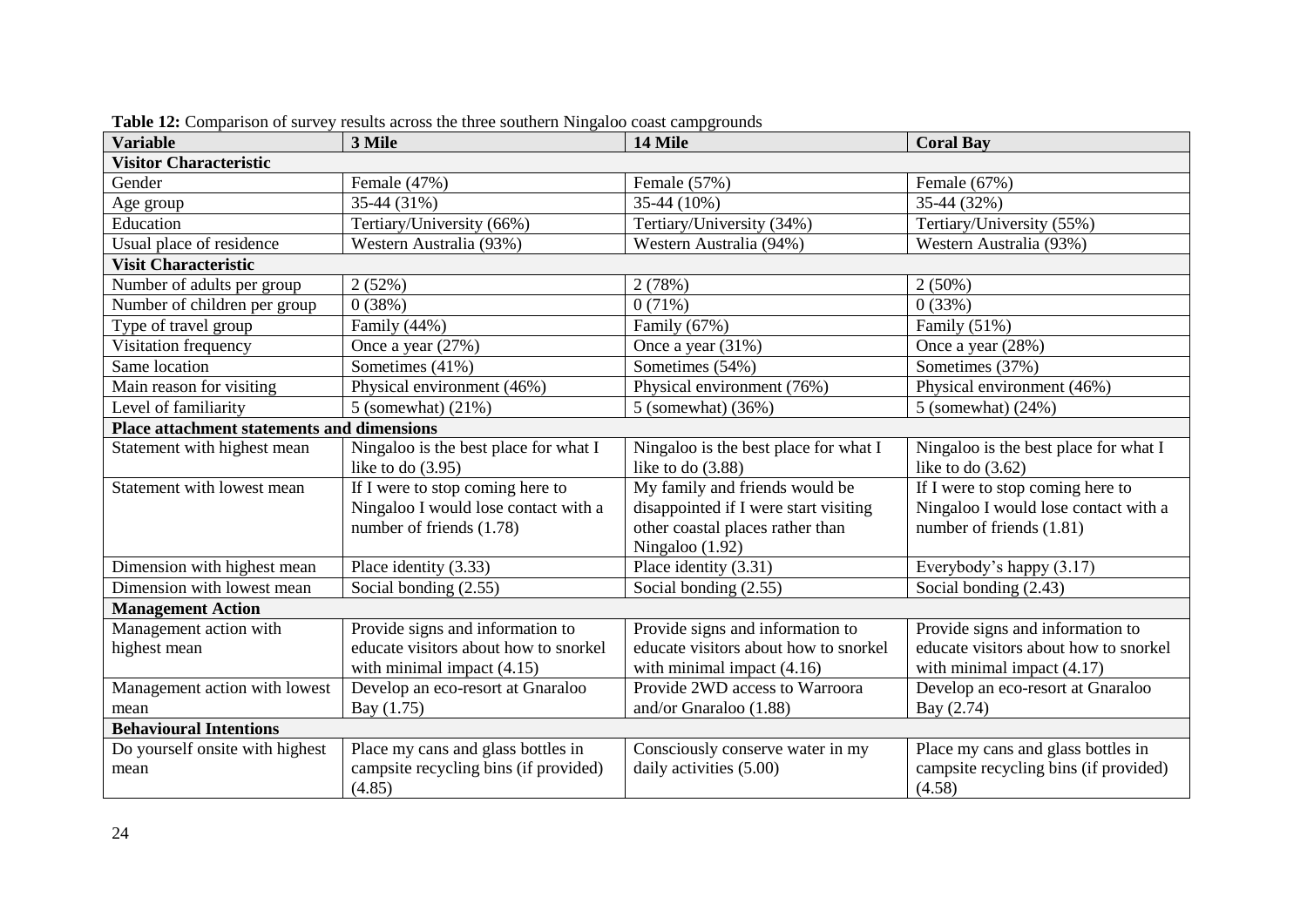| <b>Variable</b>                  | 3 Mile                               | <b>14 Mile</b>                        | <b>Coral Bay</b>                     |
|----------------------------------|--------------------------------------|---------------------------------------|--------------------------------------|
| Do yourself onsite with lowest   | Learn more about Ningaloo Reef's     | Not feeding wildlife (including fish) | Learn more about Ningaloo Reef's     |
| mean                             | natural environment (4.04)           | (3.69)                                | natural environment (4.03)           |
| Tell others on-site with highest | Pick up litter $(4.14)$              | Place my cans and glass bottles in    | Pick up litter $(3.81)$              |
| mean                             |                                      | campsite recycling bins (if provided) |                                      |
|                                  |                                      | (4.14)                                |                                      |
| Tell others onsite with lowest   | Learn more about Ningaloo Reef's     | Learn more about Ningaloo Reef's      | Learn more about Ningaloo Reef's     |
| mean                             | natural environment (3.70)           | natural environment (3.73)            | natural environment (3.48)           |
| Conservation offsite action with | Sign petitions in support of the     | Sign petitions in support of the      | Sign petitions in support of the     |
| highest mean                     | conservation of Ningaloo Reef (3.89) | conservation of Ningaloo Reef (3.78)  | conservation of Ningaloo Reef (3.57) |
| Conservation offsite action with | Participate in public meetings about | Donate money to conservation          | Participate in public meetings about |
| lowest mean                      | managing Ningaloo Reef (2.62)        | projects to help protected Ningaloo   | managing Ningaloo Reef (2.29)        |
|                                  |                                      | Reef $(2.64)$                         |                                      |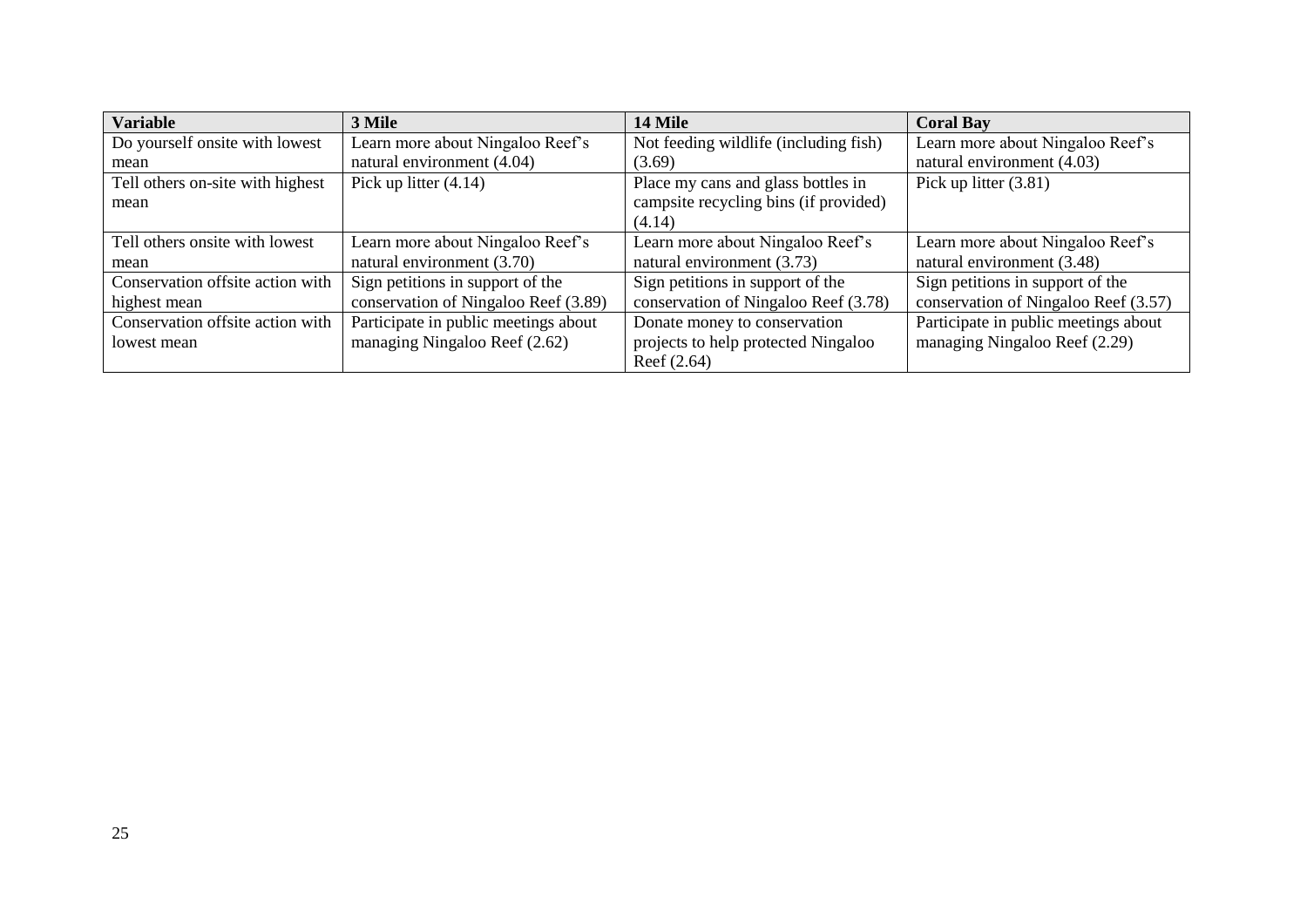## <span id="page-30-0"></span>**4 Management Implications and Recommendations**

The following section contains implications and recommendations for management of Ningaloo Marine Park and adjacent campgrounds, based on the results presented above. In reading these recommendations it should be acknowledged that DEC has responsibility for use and access to the Ningaloo Marine Park.

## **4.1 Use an enhanced understanding of the effects of place attachment on visitors' perceptions and expectations in the implementation of any management changes to these campgrounds and to the use of and access to the Marine Park.**

Place identity and the affective dimension, everybody's happy, had the highest means among the place attachment dimensions. This indicates that the bond visitors form with Ningaloo is based on emotive, affective and symbolic values as well as activities and access to and use of resources. Initially, this result may not seem to provide tangible advice for managers and planners to use. However, this result importantly provides understanding and a crucial context for management decisions.

#### **a) Place identity**

Rather than solely examining the effects of decisions on resources and activities, greater support (or opposition) is likely to occur when decisions affect how visitors perceive themselves, both on the Ningaloo coast, when they travel elsewhere and return home. For example, new facilities or rules that may negatively change how individuals express, construct and reconstruct their self-identity through activities and social interactions at Ningaloo are unlikely to be supported. To take an example from this study, providing 2 wheel drive access to the pastoral stations is highly likely to be met with opposition from current visitors to the pastoral campgrounds.

The self-identity of these visitors is built around being able to negotiate difficult roads and tracks, and having the skills, transport and equipment that makes such travel possible. These abilities contribute to these visitors' sense of who they are, both when camping and when they return to daily life away from Ningaloo. Changing access provisions thus has more wide-reaching effects for these individuals beyond the physical changes to the Ningaloo hinterland (through road upgrades for example) in which they are recreating.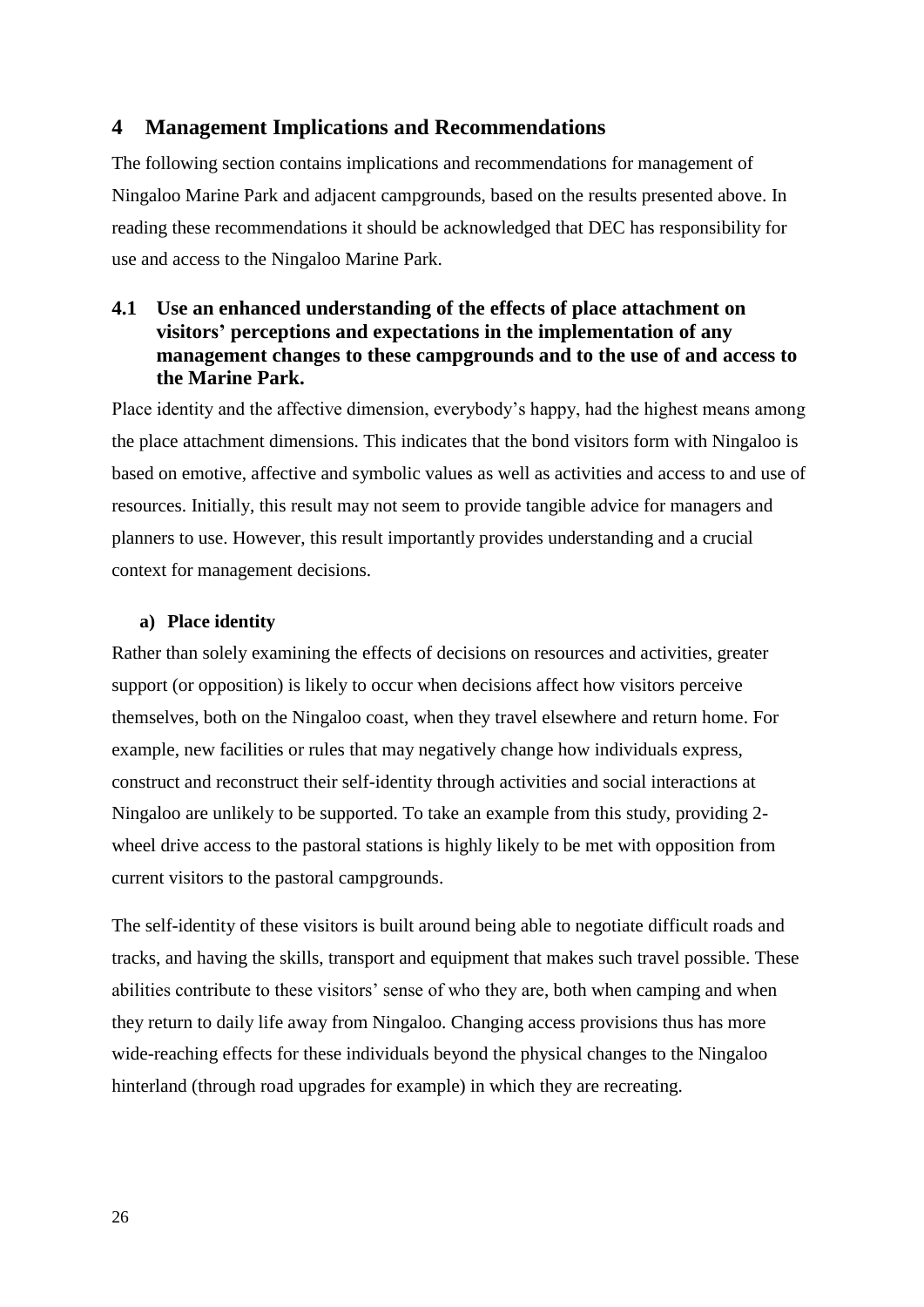#### **b) Place dependence**

Place dependent visitors place importance on being able to undertake certain activities at a particular place. Visitors often stay at a site due to access to particular activities or experiences. To use examples from this study, some visitors to 3 Mile stay there due to access to the nearby surfbreak, visitors to 14 Mile enjoy the isolation and ability to camp right next to the beach for extended periods. However for visitors to Coral Bay, it is access to safe beaches, closeness of Ningaloo Reef and provision of facilities and amenities popular with families. Any change to current zoning or access to sites where particular activities occur (e.g. surfing, fishing, etc) must be carefully considered as to the impacts on these place dependent visitors. Clearly communicating changes in zoning or access, including a rationale as to the reason why and an indication of where particular activities could occur in the future are best used to reach these activity-orientated visitors.

#### **c) Everybody's happy**

A key facet of this affective dimension centred on the ability to undertake a number of activities in the one convenient location. During the qualitative phase of this research this new affective dimension was identified and discussion centred around multiple activities being available within walking distance of the campground. Being able to camp on the coast is central to this dimension of place attachment as it means that many of the favoured marinebased activities are within walking distance for all members of the family or friendship group.

## **4.2 Provide additional visitor information on how to further protect the natural environment when undertaking marine-based recreation.**

The three most supported management actions related to: (1) the provision of additional information on the natural terrestrial and marine environment; (2) snorkelling in an environmentally responsible manner; and (3) clearer markings for the sanctuary zone boundaries. A number of simple communication measures could be implemented that could further protect the natural environment of the Ningaloo coast.

In relation to snorkelling, pamphlets, signs or mobile phone "apps" could be developed explaining how to act in a responsible manner when snorkelling. This could address issues regarding where to stand while in the water and how to avoid kicking coral. It could also include information on what visitors may see when they snorkel and contain pictures and information of common fish species and the different types of coral. An added advantage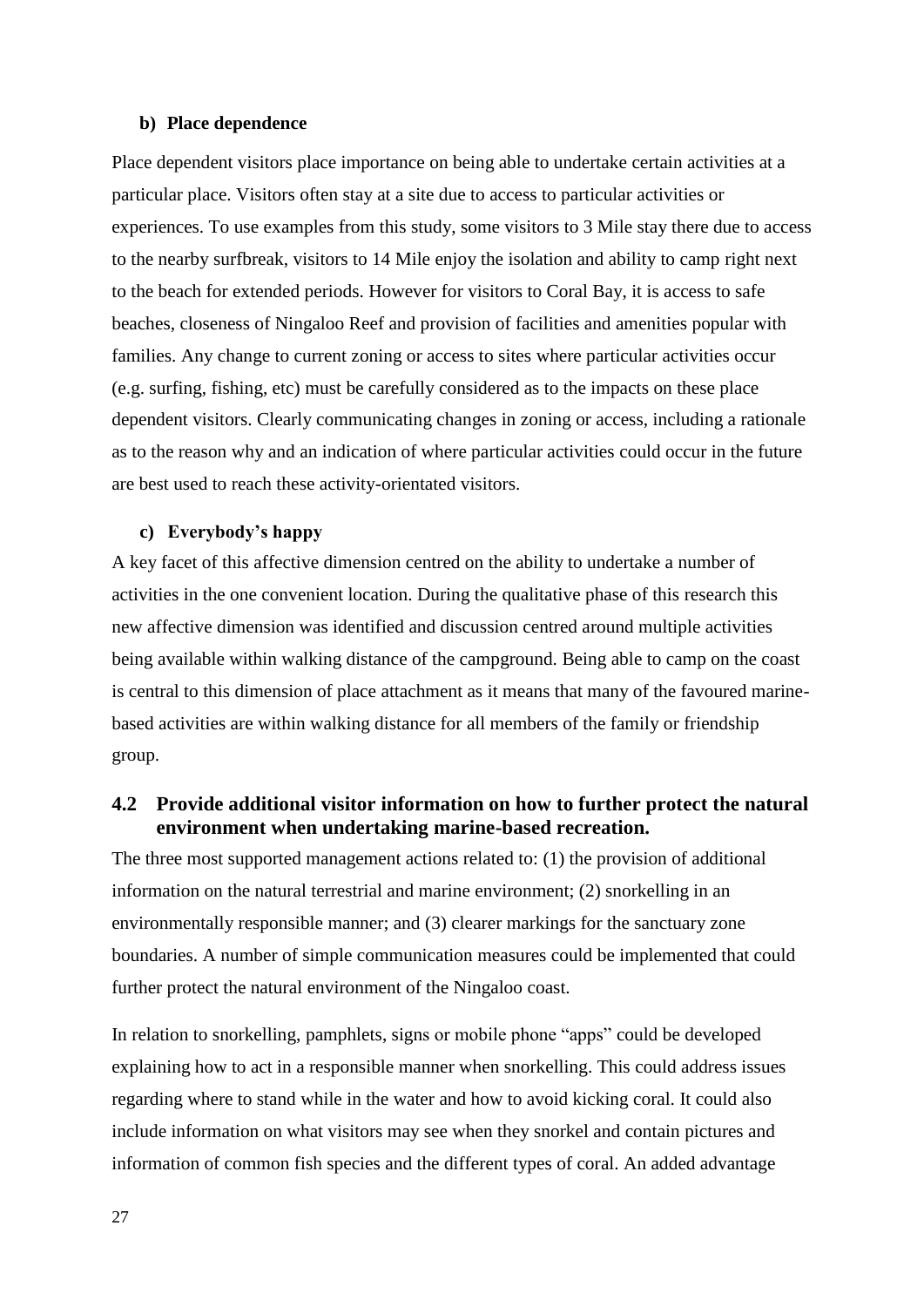would publishing these communication tools in a range of languages to cater for international tourists who may not have snorkelled previously, especially at Coral Bay.

#### **4.3 If additional infrastructure is provided, keep it to a minimum.**

From the survey results above, the management actions relating to the provision of additional facilities and infrastructure received the least amount of support (e.g. development of an ecoresort at Gnaraloo Bay). This suggests that the provision of any additional infrastructure or facilities should be kept to a minimum (bar the provision of additional information as outlined above). Visitors to Ningaloo seem to be happy with the current facilities and did not support actions that would see an increase in additional facilities such as moorings, ecoresorts and kayaking trails. Additionally, many participants, particularly those from 3 Mile and 14 Mile campgrounds, were not supportive of making these campgrounds accessible to two-wheel drive vehicles. These types of facilities would also change the type of experience that would be available at settings, also potentially impacting current visitors' attachment to Ningaloo.

The three campsites chosen as study areas for this study represent three differing types of settings within the Recreational Opportunity Spectrum (Table 13) [\(Manning, 2011\)](#page-36-11). The campsites at 14 Mile can be equated with primitive or semi-primitive settings, 3 Mile would be a rustic setting and Coral Bay a concentrated setting (Table 13). Further, Exmouth could be classed as a modern urbanised setting. It is important that a range of settings with differing recreational and managerial conditions is provided in order to meet demands of a variety of visitors. As managers will never be able to fully predict the demand of visitors in relation to setting conditions, the best approach to facility provision is to provide a diversity of settings so that as wide a range of visitor needs as possible can be met [\(Newsome, et al., 2002\)](#page-36-10). As such, the provision of any additional facilities at each of these locations should be carefully considered to maintain this diversity in recreational opportunities.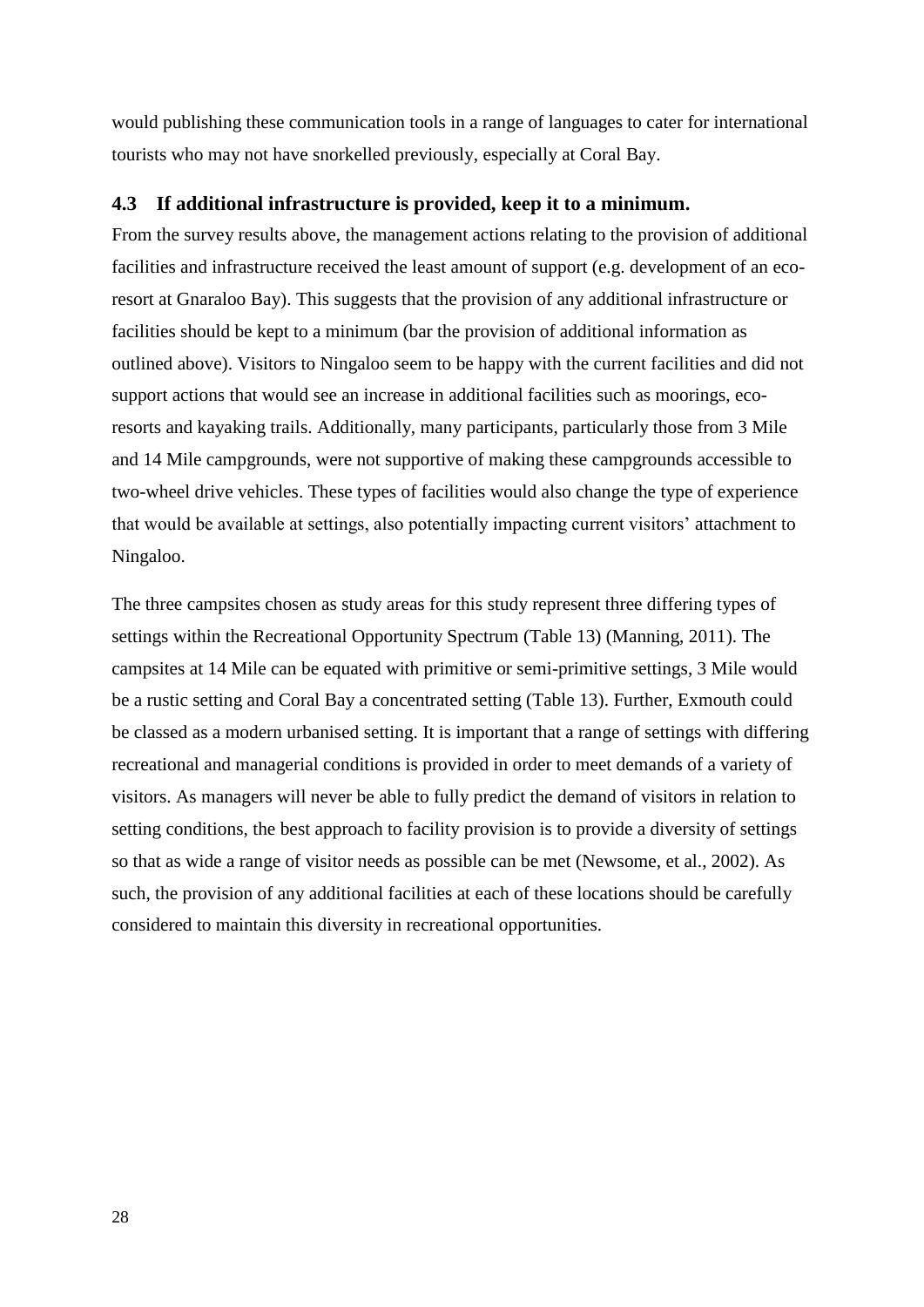| Opportunity  | <b>Description</b>                                                                                                                                                                              |
|--------------|-------------------------------------------------------------------------------------------------------------------------------------------------------------------------------------------------|
| class        |                                                                                                                                                                                                 |
| Primitive    | Exclusive opportunity for isolation; managed to be essentially free from evidence of<br>man-induced restrictions and controls; no facilities for visitor comfort or convenience<br>are provided |
| Semi-        | Some opportunities for isolation; minimal on-site controls and restrictions; facilities                                                                                                         |
| primitive    | provided to ensure protection of natural environment and visitor safety; on-site<br>materials used where possible                                                                               |
| Rustic       | Equal opportunities for affiliation with others and opportunities for isolation; on-site                                                                                                        |
|              | controls and facilities present but subtle; rustic facilities provided for convenience of                                                                                                       |
|              | visitor as well as resource protection                                                                                                                                                          |
| Concentrated | Opportunities to experience affiliation with individuals and groups; clear evidence of                                                                                                          |
|              | controls and restrictions; considerable number of facilities present designed for use by                                                                                                        |
|              | large numbers of people                                                                                                                                                                         |
| Modern       | Characterised by substantially urbanised environment; large number of visitors                                                                                                                  |
| urbanised    | present; clear evidence of controls and restrictions; considerable number of facilities                                                                                                         |
|              | present                                                                                                                                                                                         |

**Table 13:** Recreation opportunity spectrum from Brown et al. (1978) as presented in Manning (2011)

## **4.4 Acknowledge and build on the environmentally responsible behavioural intentions of visitors.**

The pro-environmental behaviours listed under the 'do yourself' category received the highest level of support, with all behaviours (bar one) in this category recording means above 4.0 across the three campgrounds and as a whole cohort. This indicates that most visitors generally act or intend to act in an environmentally responsible manner while camping and recreating along the Ningaloo coast. The implications from this finding could include maintaining the status quo when it came to providing information or facilities necessary for the continuation of these behaviours, or additionally, providing extra facilities (e.g. recycling points) to ensure these types of behaviour continue.

Also, participants indicated that they would consider telling others to perform these behaviours to some degree. This could prove to be an interesting opportunity for managers in finding ways to encourage the functioning of social norms and obligations as a way of promoting environmentally responsible behaviour. Through appealing to an individual's sense of identity, especially the notion that by caring for Ningaloo they are caring for themselves, pro-environmental behaviours of visitors both on- and off-site may be further facilitated. For example, one of the staff members at the Gnaraloo Station has now been made an honorary ranger and there may be opportunities for other staff members at the pastoral stations or Coral Bay to continue with this program if proven successful at Gnaraloo Station. Additionally, visitors who have visited over multiple years could be used a source of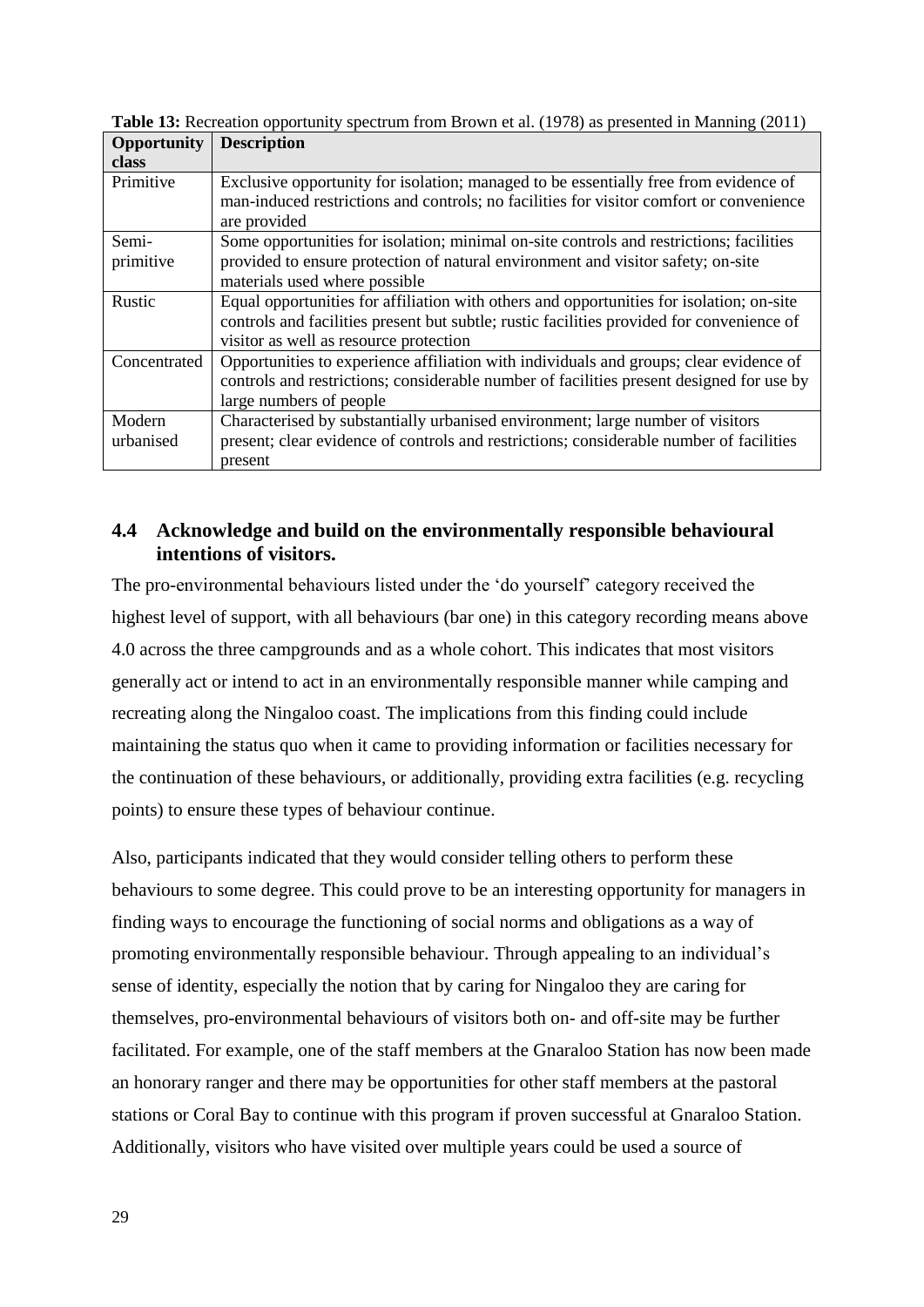information and could be provided with maps or pamphlets to hand out on-site to new or first time visitors.

## **4.5 Clearly communicate the World Heritage status of the Ningaloo coast, including Ningaloo Marine Park.**

Only half of the participants in this study were aware of the listing of the Ningaloo coast. As such, there seems great value in making this change in status more evident, as listing can result in further support for such areas. Also, while the majority of participants indicated that the World Heritage listing is likely to have no or a positive effect on their experiences, it would seem prudent to clearly communicate the implications of the listing on visitors' future experiences. Anecdotal observations during the distribution of the survey indicated that a number of visitors were unaware of the actual impacts (both positive and negative) the listing would have and therefore its effect on their future experiences. Keeping visitors informed and up-to-date of any changes in management regimes can optimise the likelihood of ongoing public support for such management.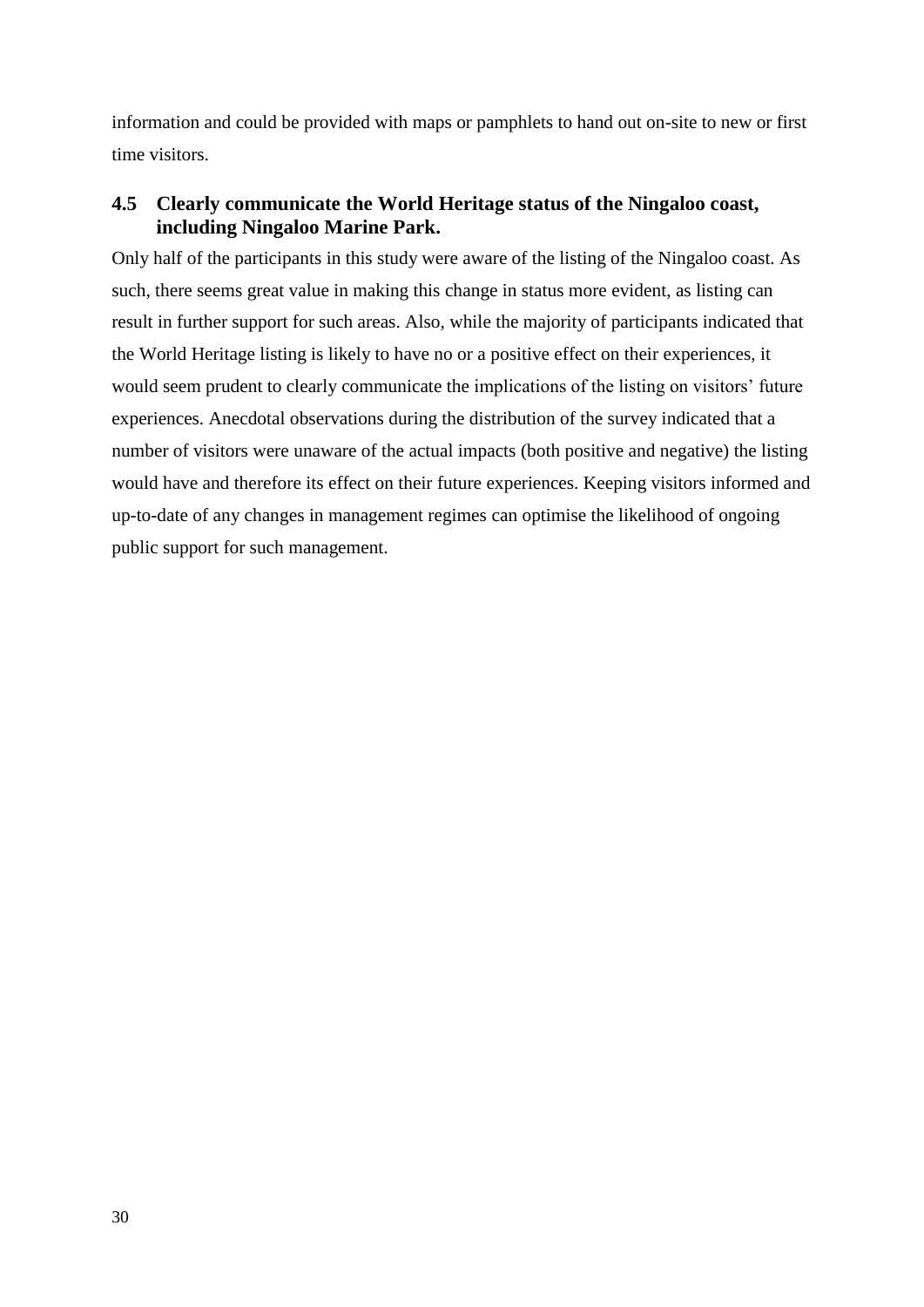## <span id="page-35-0"></span>**5 References**

<span id="page-35-11"></span>Beckley, L. E., Smallwood, C. B., Moore, S. A., & Kobryn, H. T. (2010). *Ningaloo Collaboration Cluster: Human use of Ningaloo Marine Park*. Australia: CSIRO.

<span id="page-35-2"></span>Brooks, J. J., Wallace, G. N., & Williams, D. R. (2007). *Is this a one-night stand or the start of something meaningful? Developing relationships to place in national park backcountry.* Paper presented at the 8th World Wilderness Congress, Anchorage, AK, 30 September - 6 October 2005.

<span id="page-35-8"></span>de Vaus, D. A. (1990). *Surveys in Social Research* (2nd ed.). Sydney, Australia: Allen & Unwin Pty Ltd.

<span id="page-35-1"></span>Farnum, J., Hall, T., & Kruger, L. E. (2005). *Sense of place in natural resource recreation and tourism: An evaluation and assessment of research findings* (No. PNW-GTR-660). Portland, Oregon: US Department of Agriculture, Forest Service, Pacific Northwest Research Station.

<span id="page-35-10"></span>Fishbein, M., & Ajzen, I. (1975). *Belief, attitude, intention and behaviour: An introduction to theory and research*. Reading, MA: Addison-Wesley.

<span id="page-35-6"></span>Giuliani, M. V. (2003). Theory of attachment and place attachment. In M. Bonnes, T. Lee & M. Bonaivto (Eds.), *Psychological Theories for Environmental Issues* (pp. 137-170). Hants, England: Ashgate Publishing Ltd.

<span id="page-35-7"></span>Halpenny, E. A. (2010). Pro-environmental behaviours and park visitors: The effect of place attachment. *Journal of Environmental Psychology, 30*(4), 409-421.

<span id="page-35-4"></span>Hammitt, W. E., Backlund, E. A., & Bixler, R. D. (2006). Place bonding for recreational places: Conceptual and empirical development. *Leisure Studies, 25*(1), 17-41.

<span id="page-35-3"></span>Hammitt, W. E., Kyle, G., & Oh, C.-O. (2009). Comparison of place bonding models in recreation resource management. *Journal of Leisure Research, 41*(1), 57-72.

<span id="page-35-5"></span>Hidalgo, C. M., & Hernandez, B. (2001). Place attachment: Conceptual and empirical questions. *Journal of Environmental Psychology, 21*(3), 273-281.

<span id="page-35-9"></span>Jorgensen, B. S., & Stedman, R. C. (2001). Sense of place as an attitude: Lakeshore owners attitudes towards their properties. *Journal of Environmental Psychology, 21*(3), 233-248.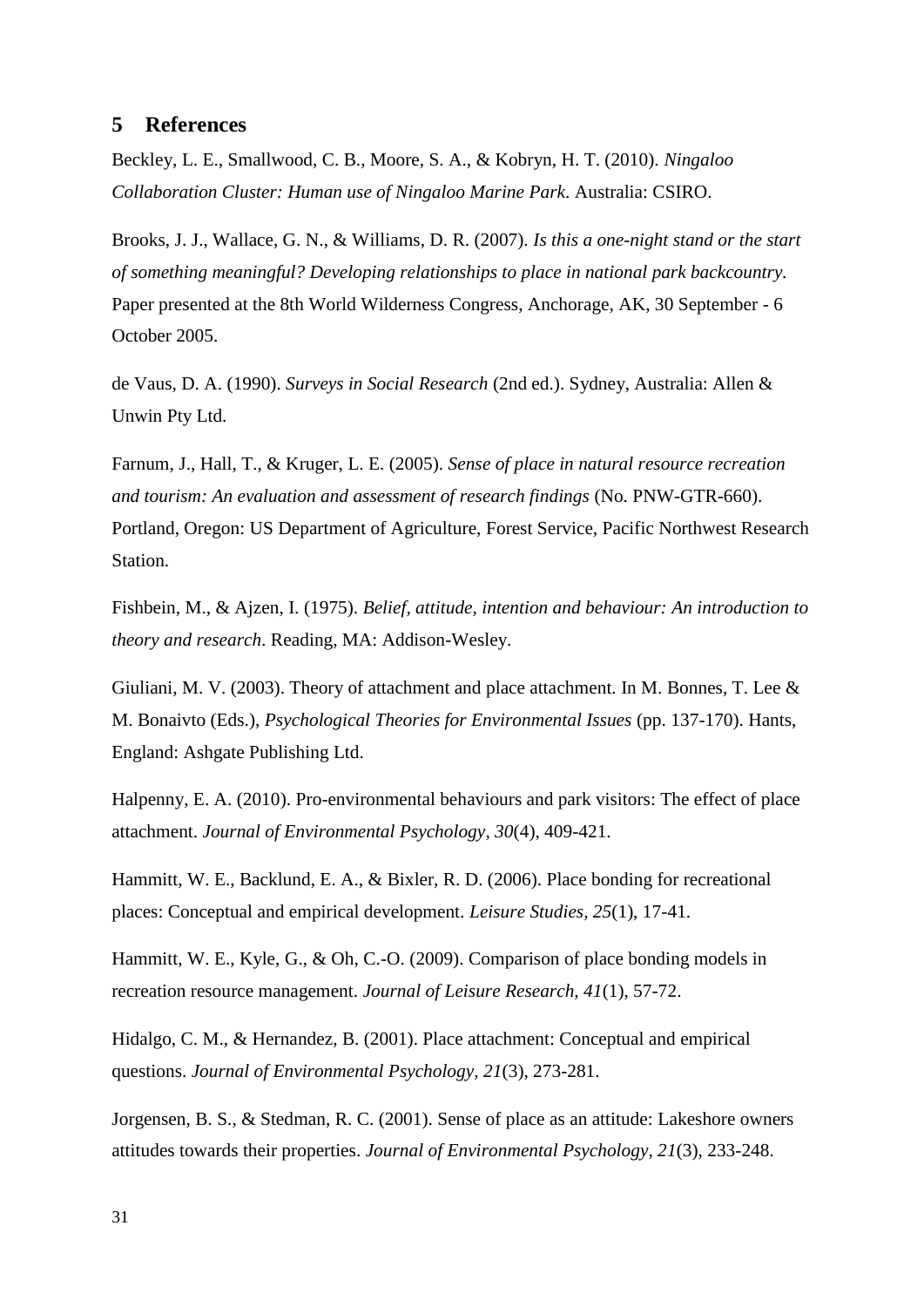<span id="page-36-0"></span>Kyle, G., Absher, J. D., & Graefe, A. (2003). The moderating role of place attachment on the relationship between attitudes toward fees and spending preferences. *Leisure Sciences, 25*(1), 33-50.

<span id="page-36-7"></span>Kyle, G., Graefe, A., & Manning, R. (2004). Attached recreationists...Who are they? *Journal of Park and Recreation Administration, 22*(2), 65-84.

<span id="page-36-2"></span>Kyle, G., Graefe, A., & Manning, R. (2005). Testing dimensionality of place attachment in recreational settings. *Environment and Behavior, 37*(2), 153-177.

<span id="page-36-1"></span>Kyle, G., Graefe, A., Manning, R., & Bacon, J. (2004). Effects of place attachment on users' perceptions of social and environmental conditions in a natural setting. *Journal of Environmental Psychology, 24*(2), 213-225.

<span id="page-36-4"></span>Kyle, G., Mowen, A. J., & Tarrant, M. (2004). Linking place preferences with place meaning: An examination of the relationship between place motivation and place attachment. *Journal of Environmental Psychology, 24*(4), 439-454.

<span id="page-36-6"></span>Low, S. M., & Altman, I. (1992). Chapter 1: Place attachment - A conceptual inquiry. In S. M. Low & I. Altman (Eds.), *Place attachment* (pp. 1-12). New York: Plenum Press.

<span id="page-36-11"></span>Manning, R. E. (2011). *Studies in outdoor recreation: Search and research for satisfaction* (3rd ed.). Corvallis, OR: Oregon State University Press.

<span id="page-36-8"></span>Manzo, L. C. (2003). Beyond house and haven: Toward a revisioning of emotional relationships with places. *Journal of Environmental Psychology, 23*(1), 47-61.

<span id="page-36-5"></span>Mesch, G. S., & Manor, O. (1998). Social ties, environmental perception, and local attachment. *Environment and Behavior, 30*(4), 504-519.

<span id="page-36-10"></span>Newsome, D., Moore, S. A., & Dowling, R. K. (2002). *Natural area tourism: Ecology, impacts and management*. Clevedon, UK: Channel View Publications.

<span id="page-36-9"></span>Ramkissoon, H., Weiler, B., & Smith, L. D. G. (2012). Place attachment and proenvironmental behaviour in national parks: the development of a conceptual framework. *Journal of Sustainable Tourism, 20*(2), 257-276.

<span id="page-36-3"></span>Relph, E. C. (1976). *Place and placelessness*. London: Pion Ltd.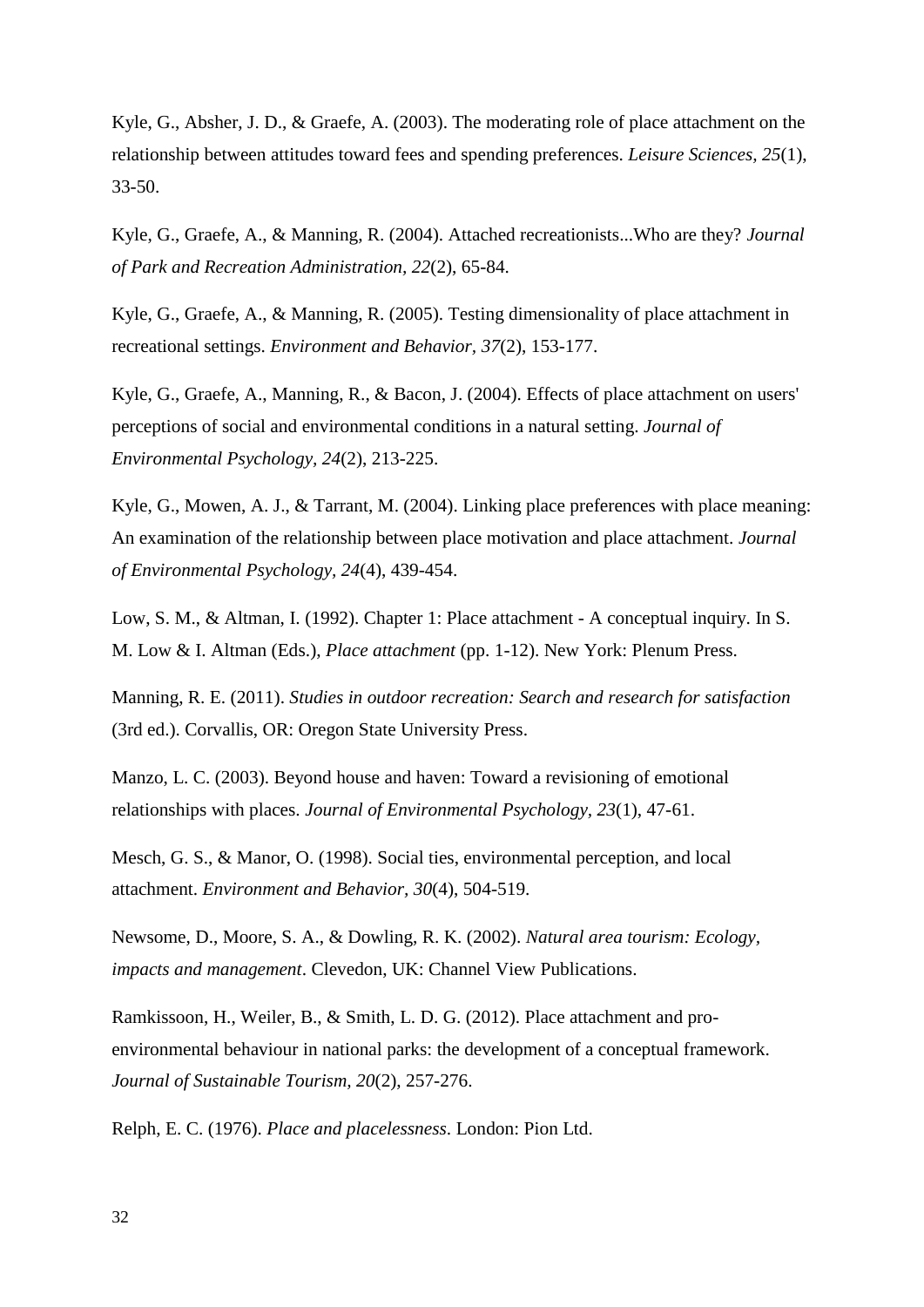<span id="page-37-5"></span>Smaldone, D. (2006). *The role of time in place attachment.* Paper presented at the 2006 Northwest Recreation Research Symposium, Bolton Landing, New York, 9 - 11 April 2006.

<span id="page-37-7"></span>Smallwood, C. (2009). *Spatial and temporal patterns of recreation use at Ningaloo Reef, north-western Australia.* Unpublished Doctoral Dissertation, Murdoch University, Perth, Western Australia.

<span id="page-37-10"></span>Smallwood, C. B., Beckley, L. E., Moore, S. A., & Kobryn, H. T. (2011). Assessing patterns of recreational use in large marine parks: A case study from Ningaloo Marine Park, Australia. *Ocean & Coastal Management, 54*(4), 330-340.

<span id="page-37-1"></span>Trentelman, C. K. (2009). Place attachment and community attachment: A primer grounded in the lived experience of a community sociologist. *Society & Natural Resources, 22*(3), 191- 210.

<span id="page-37-8"></span>Walker, G. J., & Chapman, R. (2003). Thinking like a park: The effects of sense of place, perspective taking, and empathy on pro-environmental intentions. *Journal of Park and Recreation Administration, 21*(4), 71-86.

<span id="page-37-4"></span>Warzecha, C. A., & Lime, D. W. (2001). Place attachment in Canyonlands National Park: Visitors' assessment of setting attributes on the Colorado and Green Rivers. *Journal of Park and Recreation Administration, 19*(1), 59-78.

<span id="page-37-9"></span>Weaver, D., & Lawton, L. J. (2011). Visitor loyalty at a private South Carolina protected area. *Journal of Travel Research, 50*(3), 335-346.

<span id="page-37-6"></span>White, D. D., Virden, R. J., & van Riper, C. J. (2008). Effects of place identity, place dependence, and experience-use history on perceptions of recreation impacts in a natural setting. *Environmental Management, 42*(4), 647-657.

<span id="page-37-2"></span>Williams, D. R., Patterson, M. E., Roggenbuck, J. W., & Watson, A. E. (1992). Beyond the commodity metaphor: Examining emotional and symbolic attachment to place. *Leisure Sciences, 14*(1), 29-46.

<span id="page-37-3"></span><span id="page-37-0"></span>Williams, D. R., & Vaske, J. J. (2003). The measurement of place attachment: Validity and generalizability of a psychometric approach. *Forest Science, 49*(6), 830-840.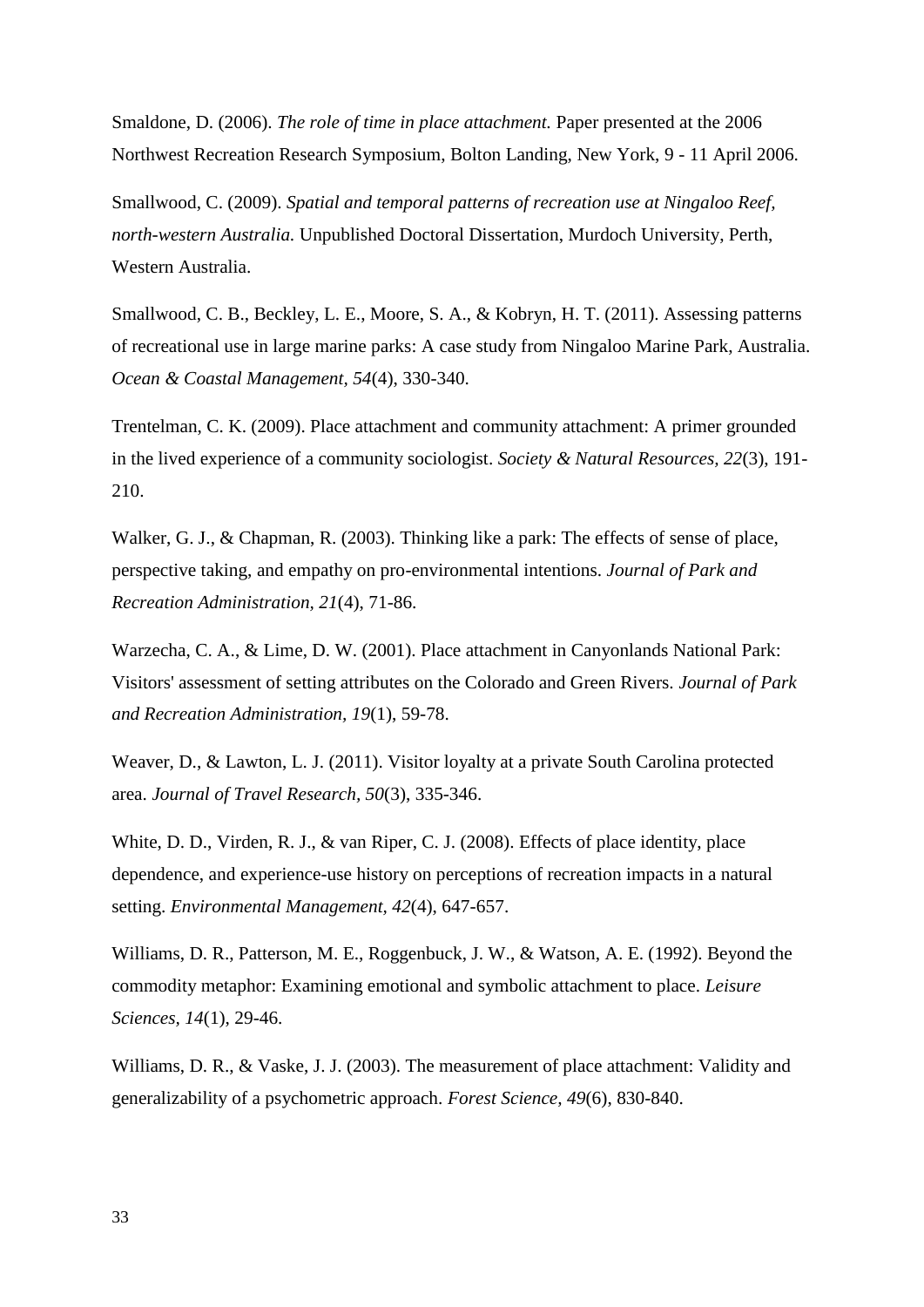## **Appendix 1**

Tonge, J. (2012) *Understanding the place attachment of campers along the southern Ningaloo coast, Australia*. (PhD Thesis) School of Environmental Science, Murdoch University, Western Australia

Tonge, J., Moore, S.A., Beckley, L.E. and Ryan, M "Using photo-elicitation to explore the place meanings of campers along the Ningaloo Coast, north-western Australia" – submitted to *Australian Geographer*

Tonge, J., Ryan, M., Moore, S.A., and Beckley, L.E. "The effect of place attachment on proenvironment behavioral intentions of visitors to Ningaloo Marine Park" – under revision

Tonge, J., Moore, S.A., Valesini, F., Beckley, L.E. and Ryan, M "Place attachment and management preferences of visitors to a coastal World Heritage site, Australia" – submitted to *Visitor Studies*

Tonge, J., Moore, S.A., Beckley, L.E. and Ryan, M "Place attachment of visitors to natural areas: A review and future research directions" – under revision.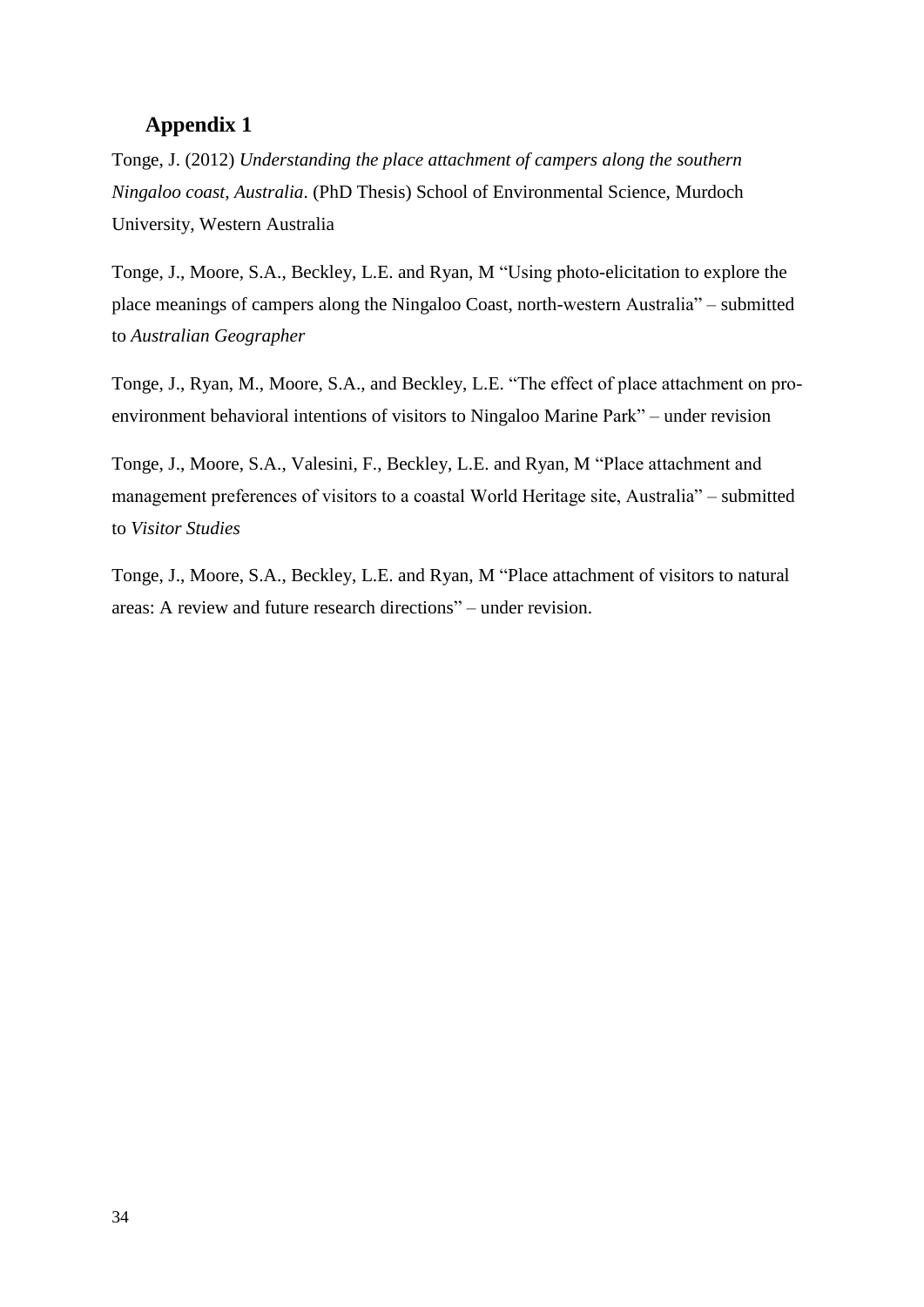## **Appendix 2**

## **Visitor Survey We value your feedback**

Dear Visitor,

This survey asks for your views on camping and holidaying at Ningaloo Reef.

Once completed, please return to the Murdoch University researcher.

<span id="page-39-0"></span>Thank you for sharing your thoughts and ideas



This study has been approved by the Murdoch University Human Research Ethics Committee (Approval 2009/119). If you have any reservation or complaint about the ethical conduct of this research, and wish to talk with an independent person, you may contact Murdoch University's Research Ethics Office (Tel. 08 9360 6677 (for overseas studies, +61 8 9360 6677) or e- mail ethics@murdoch.edu.au). Any issues you raise will be treated in confidence and investigated fully, and you will be informed of the outcome.

|            | Q1. How often do you visit Ningaloo Reef?<br>$[\sqrt{]}$ one box only.                          |   |   |                          |                          |   |        |                     |                                                                                                                                                                                                                                |                   |
|------------|-------------------------------------------------------------------------------------------------|---|---|--------------------------|--------------------------|---|--------|---------------------|--------------------------------------------------------------------------------------------------------------------------------------------------------------------------------------------------------------------------------|-------------------|
| ❏          | First visit (Go to question 3)                                                                  |   |   |                          |                          | □ |        | On a weekly basis   |                                                                                                                                                                                                                                |                   |
| ❏          | More than 5 times a year                                                                        |   |   |                          |                          | ❏ |        | 2 to 5 times a year |                                                                                                                                                                                                                                |                   |
| ❏          | Once a year                                                                                     |   |   |                          |                          | ❏ |        |                     | Once every 1 to 2 years                                                                                                                                                                                                        |                   |
| □          | Once every 3 to 5 years                                                                         |   |   |                          |                          | ❏ |        |                     | Other: and the contract of the contract of the contract of the contract of the contract of the contract of the contract of the contract of the contract of the contract of the contract of the contract of the contract of the |                   |
|            | Q2. Do you always stay at the same location?<br>$[\checkmark]$ one box only.                    |   |   |                          |                          |   |        |                     |                                                                                                                                                                                                                                |                   |
| □          | Always same                                                                                     |   | □ | Sometimes                |                          |   | □      |                     | Always different                                                                                                                                                                                                               |                   |
|            | Q3. What is your main reason for staying at this place<br>[v] one box only.                     |   |   |                          |                          |   |        |                     |                                                                                                                                                                                                                                |                   |
| ❏          | Enjoy outdoor environment                                                                       |   | □ |                          | Do my favourite activity |   | $\Box$ | and/or friends      | Spend time with family                                                                                                                                                                                                         |                   |
| □          | Feel a connection to this<br>place                                                              |   | □ |                          | Other: (please add)      |   |        |                     |                                                                                                                                                                                                                                |                   |
|            | Q4. Are there any other reasons for staying at this place?<br>$[\checkmark]$ more than one box. |   |   |                          |                          |   |        |                     |                                                                                                                                                                                                                                |                   |
| ❏          | Enjoy outdoor<br>environment                                                                    | □ |   | Do my favourite activity |                          |   | □      | and/or friends      | Spend time with family                                                                                                                                                                                                         |                   |
| ❏          | Feel a connection to this<br>place                                                              | □ |   | Other: (please add)      |                          |   |        |                     |                                                                                                                                                                                                                                |                   |
|            | Q5. How well do you know this place?<br>please circle one number only                           |   |   |                          |                          |   |        |                     |                                                                                                                                                                                                                                |                   |
| Not at all |                                                                                                 |   |   |                          | Somewhat                 |   |        |                     |                                                                                                                                                                                                                                | Extremely<br>well |
| 1          | $\mathcal{P}$<br>3                                                                              |   | 4 | 5                        |                          | 6 |        | $\overline{7}$      | 8                                                                                                                                                                                                                              | 9                 |
|            | Q6. Is Ningaloo Reef a special place for you?<br>$[\sqrt{]}$ one box only                       |   |   |                          |                          |   |        |                     |                                                                                                                                                                                                                                |                   |
| $\Box$     | Yes                                                                                             |   |   | □                        | No                       |   |        |                     |                                                                                                                                                                                                                                |                   |
|            |                                                                                                 |   |   |                          |                          |   |        |                     |                                                                                                                                                                                                                                |                   |
|            |                                                                                                 |   |   |                          |                          |   |        |                     |                                                                                                                                                                                                                                |                   |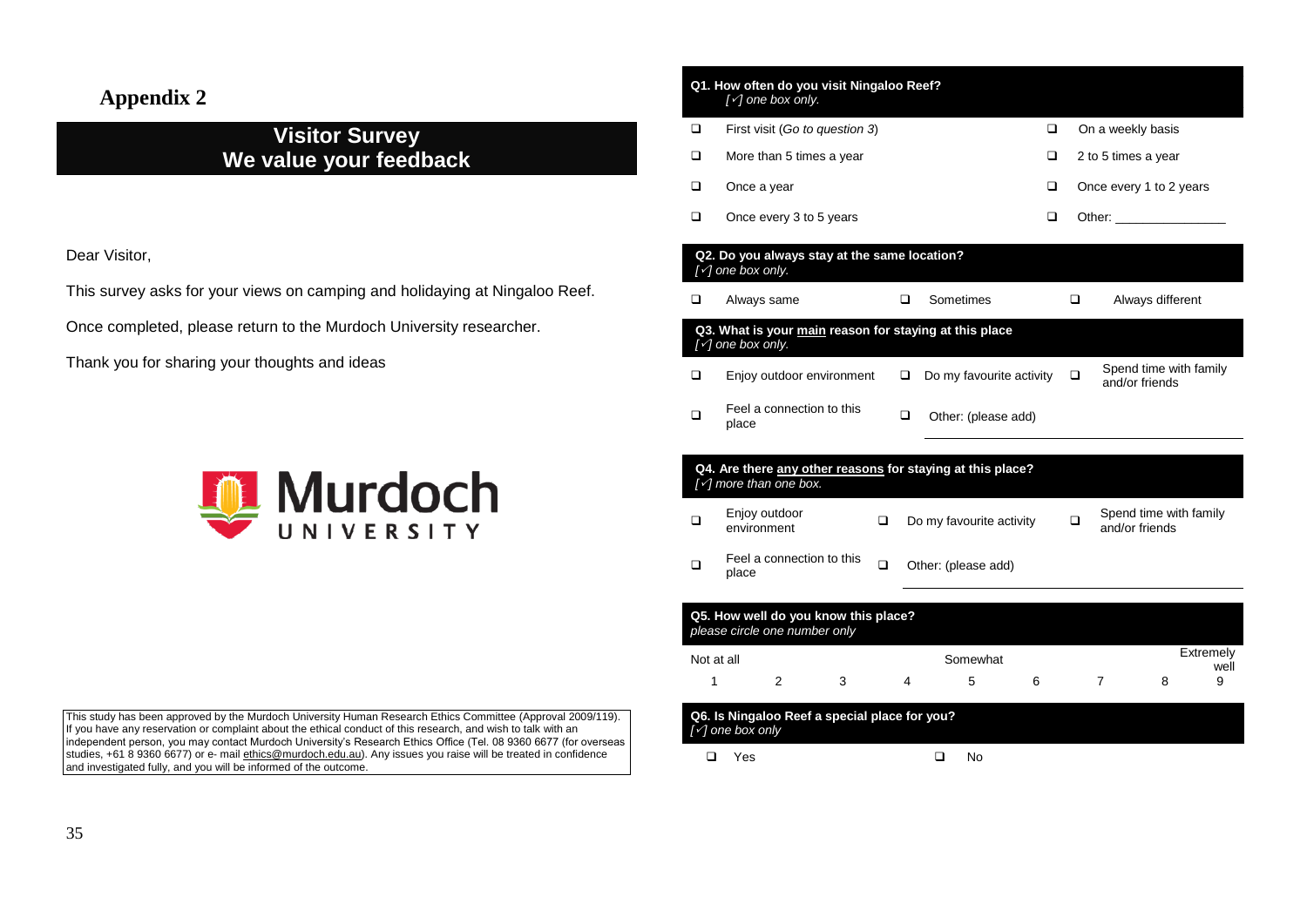| Q7. Please indicate your level of agreement with the following statements regarding your |
|------------------------------------------------------------------------------------------|
| time here along Ningaloo Reef.                                                           |

*Please answer all questions by circling the number.*

|                                                                                                                                      | disagree<br>Strongly |                |   |                         | Strongly<br>lagree |
|--------------------------------------------------------------------------------------------------------------------------------------|----------------------|----------------|---|-------------------------|--------------------|
| Ningaloo is the best place for what I like to do                                                                                     | 1                    | $\overline{2}$ | 3 | $\overline{4}$          | 5                  |
| I feel that Ningaloo is a part of me                                                                                                 | 1                    | $\overline{2}$ | 3 | 4                       | 5                  |
| My family and friends would be disappointed if I were to start<br>visiting other coastal places rather than Ningaloo                 | 1                    | $\overline{2}$ | 3 | 4                       | 5                  |
| I am very attached to Ningaloo                                                                                                       | 1                    | 2              | 3 | 4                       | 5                  |
| The things I do at Ningaloo I would enjoy doing just as much<br>at a similar place                                                   | $\mathbf{1}$         | $\overline{2}$ | 3 | 4                       | 5                  |
| A feeling of community runs between me and the other<br>campers here at Ningaloo                                                     | 1                    | $\overline{2}$ | 3 | 4                       | 5                  |
| No other place can compare to Ningaloo                                                                                               | 1                    | $\overline{2}$ | 3 | $\overline{4}$          | 5                  |
| Ningaloo is important to me because my family / group of<br>friends enjoy it                                                         | 1                    | 2              | 3 | 4                       | 5                  |
| I identify strongly with Ningaloo                                                                                                    | $\mathbf{1}$         | $\overline{2}$ | 3 | 4                       | 5                  |
| Doing what I do here at Ningaloo is more important to me<br>than doing it at any other place                                         | 1                    | 2              | 3 | 4                       | 5                  |
| If I were to stop coming here to Ningaloo, I would lose<br>contact with a number of friends                                          | 1                    | $\overline{2}$ | 3 | $\overline{4}$          | 5                  |
| Ningaloo is very special to me                                                                                                       | 1                    | $\overline{2}$ | 3 | 4                       | 5                  |
| I wouldn't substitute any other area for doing the type of<br>things I do at Ningaloo                                                | 1                    | $\overline{2}$ | 3 | $\overline{4}$          | 5                  |
| The friendships and associations I have with other people<br>here at Ningaloo mean a lot to me                                       | 1                    | $\overline{2}$ | 3 | 4                       | 5                  |
| get more satisfaction from visiting Ningaloo than any other<br>place                                                                 | $\mathbf{1}$         | $\overline{2}$ | 3 | $\overline{4}$          | 5                  |
| There is no place like Ningaloo where members of my<br>family / group of friends can enjoy their own experiences in<br>the one place | 1                    | $\overline{2}$ | 3 | 4                       | 5                  |
| Visiting Ningaloo says a lot about who I am                                                                                          | $\mathbf{1}$         | $\overline{2}$ | 3 | $\overline{\mathbf{4}}$ | 5                  |
| I rely on Ningaloo to provide an enjoyable experience for my<br>family /group of friends                                             | 1                    | 2              | 3 | 4                       | 5                  |
| Ningaloo means a lot to me                                                                                                           | $\mathbf{1}$         | $\overline{2}$ | 3 | 4                       | 5                  |
| Holidays to Ningaloo are important to us as a family / groups<br>of friends because everyone can enjoy themselves                    | 1                    | $\overline{2}$ | 3 | 4                       | 5                  |

#### **Q8. Please indicate your level of agreement with the following possible management actions at Ningaloo Reef.**

*Please answer all questions by circling the number.*

|                                                                                                          | Strongly<br>disagree |                |   |                | Strongly<br>agree |
|----------------------------------------------------------------------------------------------------------|----------------------|----------------|---|----------------|-------------------|
| Provide signs with information on the marine and<br>terrestrial environment of Ningaloo Reef             | 1                    | 2              | 3 | $\overline{4}$ | 5                 |
| Provide signs and information to educate visitors about<br>how to snorkel with minimum impact            | 1                    | 2              | 3 | 4              | 5                 |
| Provide clearer markers for the sanctuary zone<br>boundaries                                             | $\mathbf{1}$         | 2              | 3 | $\overline{4}$ | 5                 |
| Create designated zones for motorised recreational water<br>craft such as jetskis                        | 1                    | $\mathfrak{p}$ | 3 | 4              | 5                 |
| Create designated zones for non-motorised recreational<br>activities such as windsurfing and kitesurfing | $\mathbf{1}$         | 2              | 3 | 4              | 5                 |
| Create designated zones for no interaction between<br>whale sharks and humans                            | 1                    | 2              | 3 | 4              | 5                 |
| Provide 2WD access to Warroora and/or Gnaraloo                                                           | $\mathbf{1}$         | 2              | 3 | 4              | 5                 |
| Provide moorings for recreational boats over 5m at<br>specific sites                                     | 1                    | 2              | 3 | 4              | 5                 |
| Access to certain turtle-nesting beaches during the<br>breeding season is by guided tour only            | 1                    | 2              | 3 | $\overline{4}$ | 5                 |
| Increase the frequency of visits by rangers to sites along<br>the Ningaloo Reef                          | $\mathbf{1}$         | $\overline{2}$ | 3 | 4              | 5                 |
| Appoint honorary rangers to help with education                                                          | 1                    | 2              | 3 | 4              | 5                 |
| Develop an eco-resort at Gnaraloo Bay (max 100 people)                                                   | 1                    | 2              | 3 | 4              | 5                 |
| Develop sea-kayaking trails along the Ningaloo Reef                                                      | $\mathbf{1}$         | 2              | 3 | 4              | 5                 |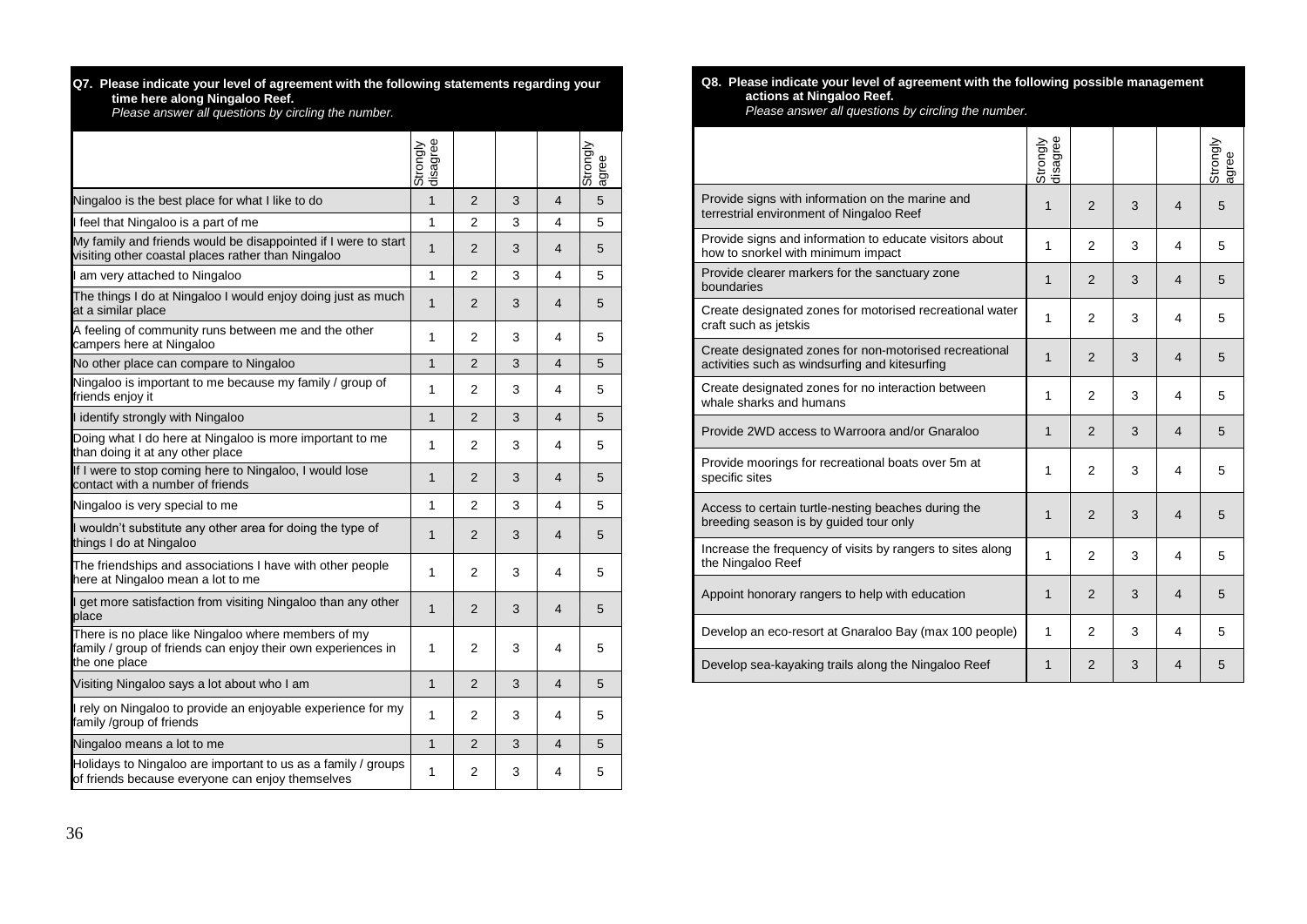**Q9. During this trip, or on previous trips here, would you be prepared to do any of the following?** 

*Please answer all questions by circling the number.*

|                                                                             | ≔<br>consider<br>Wouldn't |               |   | ≔<br>consider<br>Would | Already do |
|-----------------------------------------------------------------------------|---------------------------|---------------|---|------------------------|------------|
| Pick up litter                                                              | 1                         | $\mathcal{P}$ | 3 | $\overline{4}$         | 5          |
| Not feed wildlife (including fish)                                          | 1                         | 2             | 3 | $\overline{4}$         | 5          |
| Learn more about Ningaloo Reef's natural environment                        | 1                         | $\mathcal{P}$ | 3 | $\overline{4}$         | 5          |
| Consciously conserve water in my daily activities                           |                           | 2             | 3 | 4                      | 5          |
| Restrict my vehicle movements to designated access<br>tracks                | 1                         | 2             | 3 | $\overline{4}$         | 5          |
| Place my cans and glass bottles in campsite recycling<br>bins (if provided) |                           | 2             | 3 | 4                      | 5          |

| Q.10 Would you tell others to do the following?<br>Please answer all questions by circling the number. |   |                |   |                |   |
|--------------------------------------------------------------------------------------------------------|---|----------------|---|----------------|---|
| Pick up litter                                                                                         |   | $\overline{2}$ | 3 | $\overline{4}$ | 5 |
| Not feed wildlife (including fish)                                                                     | 1 | 2              | 3 | 4              | 5 |
| Learn more about the Ningaloo Reef's natural<br>environment                                            | 1 | $\overline{2}$ | 3 | $\overline{4}$ | 5 |
| Consciously conserve water in daily activities                                                         | 1 | $\overline{2}$ | 3 | 4              | 5 |
| Restrict their vehicle movements to designated access<br>tracks                                        | 1 | $\overline{2}$ | 3 | $\overline{4}$ | 5 |
| Place their cans and glass bottles in campsite recycling<br>bins (if provided)                         | 1 | $\overline{2}$ | 3 | 4              | 5 |

**Q11. Would you consider undertaking the following actions to help protect Ningaloo Reef?**  *Please answer all questions by circling the number.*

|                                                                        | ≔<br>consider<br>Wouldn't |                |   | ≔<br>consider<br>Would | Already do |
|------------------------------------------------------------------------|---------------------------|----------------|---|------------------------|------------|
| Work as a volunteer on conservation projects in this<br>area           | 1                         | $\mathcal{P}$  | 3 | $\overline{4}$         | 5          |
| Participate in public meetings about managing<br>Ningaloo Reef         | 1                         | 2              | 3 | 4                      | 5          |
| Sign petitions in support of the conservation of<br>Ningaloo Reef      | 1                         | $\overline{2}$ | 3 | $\overline{4}$         | 5          |
| Circulate petitions in support of the conservation of<br>Ningaloo Reef | 1                         | 2              | 3 | 4                      | 5          |
| Write letters in support of the conservation of<br>Ningaloo Reef       | 1                         | 2              | 3 | $\overline{4}$         | 5          |
| Donate money to conservation projects to help protect<br>Ningaloo Reef | 1                         | 2              | 3 | 4                      | 5          |

| Q12. Did you know that in January 2010 the Ningaloo Coast was nominated for World |  |
|-----------------------------------------------------------------------------------|--|
| <b>Heritage Listing?</b>                                                          |  |
| [√] one box only                                                                  |  |

 $\Box$  Yes  $\Box$  No

If Yes, please go to Q13 If No, please go to Q14

| Q13. Did this influence your decision to visit this time?<br>[√] one box only |     |  |                |     |  |  |  |  |  |
|-------------------------------------------------------------------------------|-----|--|----------------|-----|--|--|--|--|--|
| n.                                                                            | Yes |  | $\blacksquare$ | No. |  |  |  |  |  |

**Q14. If the Ningaloo Coast does become a listed as a World Heritage Site, what effect might this have on your future visits?** *[] one box only*

**Q** Positive **Q** None **Q** Negative